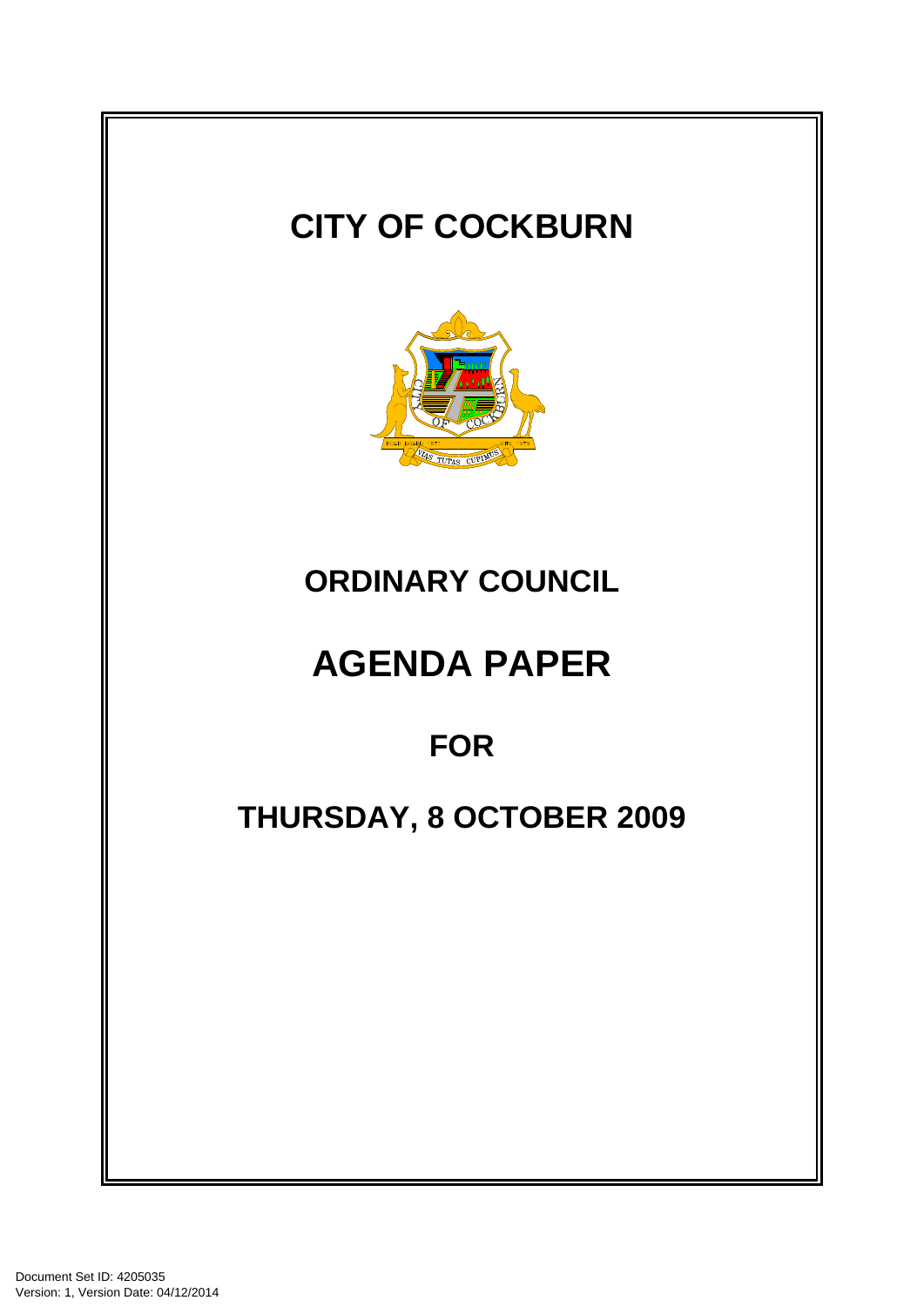# **CITY OF COCKBURN**

## **SUMMARY OF AGENDA TO BE PRESENTED TO THE ORDINARY COUNCIL MEETING TO BE HELD ON THURSDAY, 8 OCTOBER 2009 AT 7:00 PM**

## **Page**

 $\overline{\phantom{a}}$ 

| 1.               |                                                                                                                     |                                                                                                                                                               |  |
|------------------|---------------------------------------------------------------------------------------------------------------------|---------------------------------------------------------------------------------------------------------------------------------------------------------------|--|
| 2.               | APPOINTMENT OF PRESIDING MEMBER (IF REQUIRED)1                                                                      |                                                                                                                                                               |  |
| 3.               | DISCLAIMER (TO BE READ ALOUD BY PRESIDING MEMBER) 1                                                                 |                                                                                                                                                               |  |
| $\overline{4}$ . | ACKNOWLEDGEMENT OF RECEIPT OF WRITTEN DECLARATIONS OF<br>FINANCIAL INTERESTS AND CONFLICT OF INTEREST (BY PRESIDING |                                                                                                                                                               |  |
| 5.               |                                                                                                                     |                                                                                                                                                               |  |
| 6.               | ACTION TAKEN ON PREVIOUS PUBLIC QUESTIONS TAKEN ON                                                                  |                                                                                                                                                               |  |
| 7.               |                                                                                                                     |                                                                                                                                                               |  |
| 8.               |                                                                                                                     |                                                                                                                                                               |  |
|                  | 8.1                                                                                                                 | (OCM 8/10/2009) - ORDINARY COUNCIL MEETING - 10/09/20092                                                                                                      |  |
|                  | 8.2                                                                                                                 | (OCM 8/10/2009) - SPECIAL COUNCIL MEETING - 17/09/2009                                                                                                        |  |
| 9.               |                                                                                                                     |                                                                                                                                                               |  |
| 10.              |                                                                                                                     |                                                                                                                                                               |  |
| 11.              | BUSINESS LEFT OVER FROM THE PREVIOUS MEETING (IF                                                                    |                                                                                                                                                               |  |
| 12.              | DECLARATION OF COUNCILLORS WHO HAVE NOT GIVEN DUE<br>CONSIDERATION TO MATTERS IN THE BUSINESS PAPER3                |                                                                                                                                                               |  |
| 13.              |                                                                                                                     |                                                                                                                                                               |  |
|                  | 13.1                                                                                                                | (OCM 8/10/2009) - SCHEDULED ORDINARY COUNCIL MEETING -                                                                                                        |  |
| 14.              |                                                                                                                     |                                                                                                                                                               |  |
|                  | 14.1                                                                                                                | (OCM 8/10/2009) - DELEGATED AUTHORITY - SECTION 374<br>LOCAL GOVERNMENT (MISCELLANEOUS PROVISIONS) ACT                                                        |  |
|                  | 14.2                                                                                                                | (OCM 8/10/2009) - DRAFT MANAGEMENT PLAN AND PROPOSED<br>SALE OF LAND - LOTS 14 AND 22 PROGRESS DRIVE, BIBRA<br>LAKE (1117891) (D DI RENZO/R AVARD) (ATTACH) 7 |  |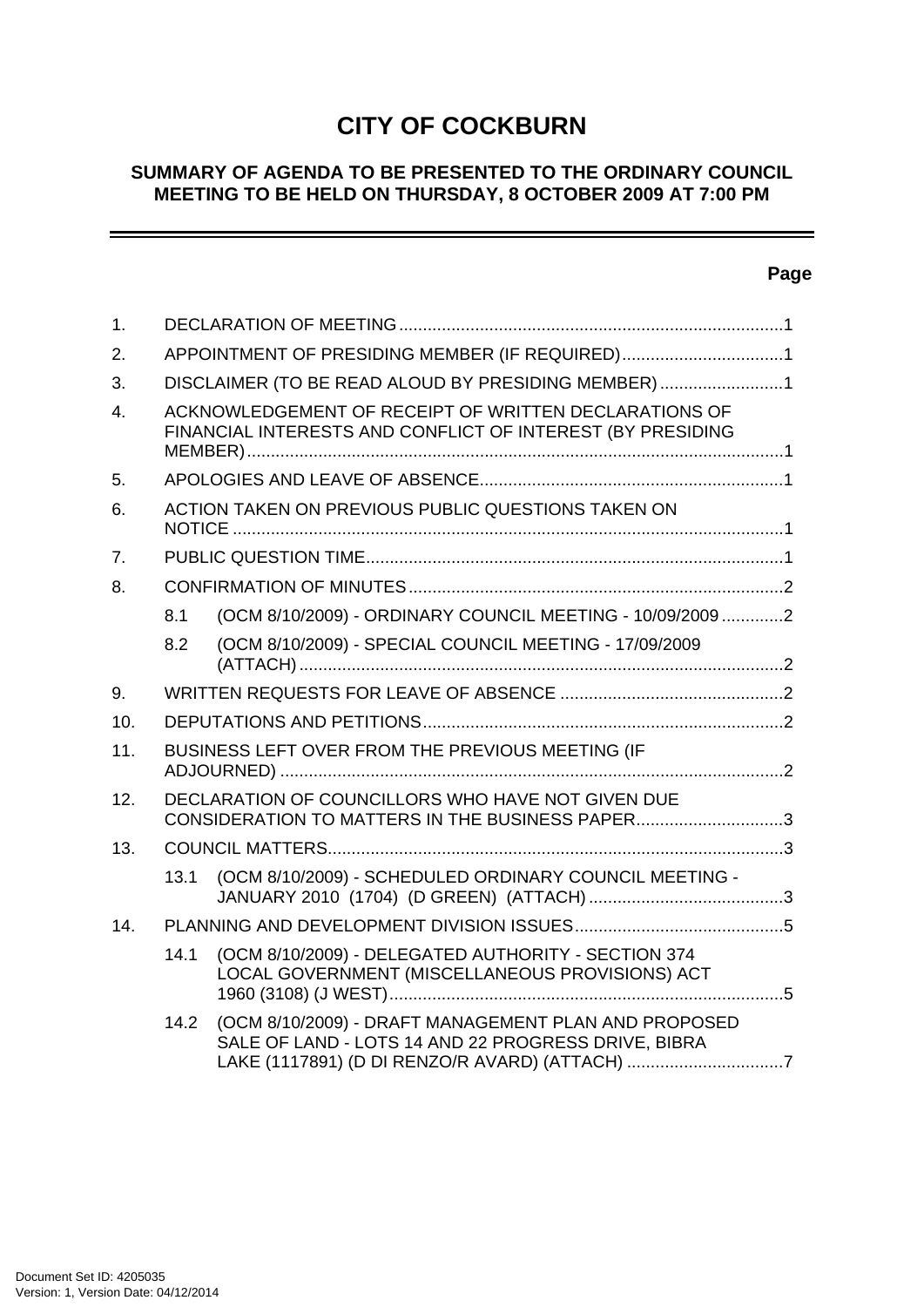|     | 14.3                                               | (OCM 8/10/2009) - PROPOSED SCHEME AMENDMENT NO. 77 TO<br>CITY OF COCKBURN TOWN PLANNING SCHEME NO. 3 -<br>REZONING PORTION OF LOT 503 PHOENIX ROAD, BIBRA LAKE<br>FROM 'LIGHT AND SERVICE INDUSTRY' TO 'INDUSTRY AND<br>MIXED BUSINESS' AND PREPARATION OF DRAFT LOCAL<br>PLANNING POLICY APD59 'PHOENIX BUSINESS PARK DESIGN<br>GUIDELINES' - OWNER: PRIMEWEST - APPLICANT: GREG ROWE |  |  |
|-----|----------------------------------------------------|----------------------------------------------------------------------------------------------------------------------------------------------------------------------------------------------------------------------------------------------------------------------------------------------------------------------------------------------------------------------------------------|--|--|
|     | 14.4                                               | (OCM 8/10/2009) - NEW FOOD LICENCE FEES AND ADDITIONAL<br>ENVIRONMENTAL HEALTH OFFICER (6209) (N JONES) (ATTACH)21                                                                                                                                                                                                                                                                     |  |  |
|     | 14.5                                               | (OCM 8/10/2009) - DRAFT 2009 JANDAKOT AIRPORT MASTER<br>PLAN - OWNER: JANDAKOT AIRPORT HOLDINGS (1211) (A                                                                                                                                                                                                                                                                              |  |  |
| 15. |                                                    | FINANCE AND CORPORATE SERVICES DIVISION ISSUES43                                                                                                                                                                                                                                                                                                                                       |  |  |
|     | 15.1                                               | (OCM 8/10/2009) - LIST OF CREDITORS PAID - AUGUST 2009                                                                                                                                                                                                                                                                                                                                 |  |  |
|     | 15.2                                               | (OCM 8/10/2009) - STATEMENT OF FINANCIAL ACTIVITY AND<br>ASSOCIATED REPORTS - AUGUST 2009 (5505) (N MAURICIO)                                                                                                                                                                                                                                                                          |  |  |
|     | 15.3                                               | (OCM 8/10/2009) - 2009/10 BUDGET AMENDMENTS - CARRIED<br>FORWARD WORKS AND PROJECTS & 2008/09 BUDGET                                                                                                                                                                                                                                                                                   |  |  |
|     | 15.4                                               | (OCM 8/10/2009) - REVIEW OF COMPLIANCE WITH TENDERS<br>FOR PROVIDING GOODS AND SERVICES (4401) (S DOWNING)49                                                                                                                                                                                                                                                                           |  |  |
| 16. |                                                    |                                                                                                                                                                                                                                                                                                                                                                                        |  |  |
|     | 16.1                                               | (OCM 8/10/2009) - TEMPORARY CLOSURE OF COOGEE ROAD,<br>ALBION AVE AND HOBSON AVE IN LAKE COOGEE SUBDIVISION<br>TO THE PASSAGE OF VEHICLES (4201Z) (S HUSSAIN) (ATTACH)52                                                                                                                                                                                                               |  |  |
|     | 16.2                                               | (OCM 8/10/2009) - TENDER RFT 24/2009 - MOWING SERVICES -<br>ROAD VERGES - RURAL, INDUSTRIAL AND UNDEVELOPED                                                                                                                                                                                                                                                                            |  |  |
|     | 16.3                                               | (OCM 8/10/2009) - TENDER RFT 26/2009 - VERGE MOWING<br>SERVICES - ARTERIAL ROAD RESERVES (PRIORITY ONE AND<br>PRIORITY TWO AT SPECIFIC LOCATIONS) (RFT26/2009) (A                                                                                                                                                                                                                      |  |  |
|     | 16.4                                               | (OCM 8/10/2009) - TENDER NO. RFT 19/2009 - PLANT HIRE (RFT                                                                                                                                                                                                                                                                                                                             |  |  |
| 17. |                                                    |                                                                                                                                                                                                                                                                                                                                                                                        |  |  |
|     | 17.1                                               | (OCM 8/10/2009) - SPORT & RECREATION STRATEGIC PLAN                                                                                                                                                                                                                                                                                                                                    |  |  |
|     | 17.2                                               | (OCM 8/10/2009) - OLD JANDAKOT PRIMARY SCHOOL - LEASE                                                                                                                                                                                                                                                                                                                                  |  |  |
| 18. |                                                    |                                                                                                                                                                                                                                                                                                                                                                                        |  |  |
| 19. | MOTIONS OF WHICH PREVIOUS NOTICE HAS BEEN GIVEN 77 |                                                                                                                                                                                                                                                                                                                                                                                        |  |  |
| 20. |                                                    | NOTICES OF MOTION GIVEN AT THE MEETING FOR CONSIDERATION                                                                                                                                                                                                                                                                                                                               |  |  |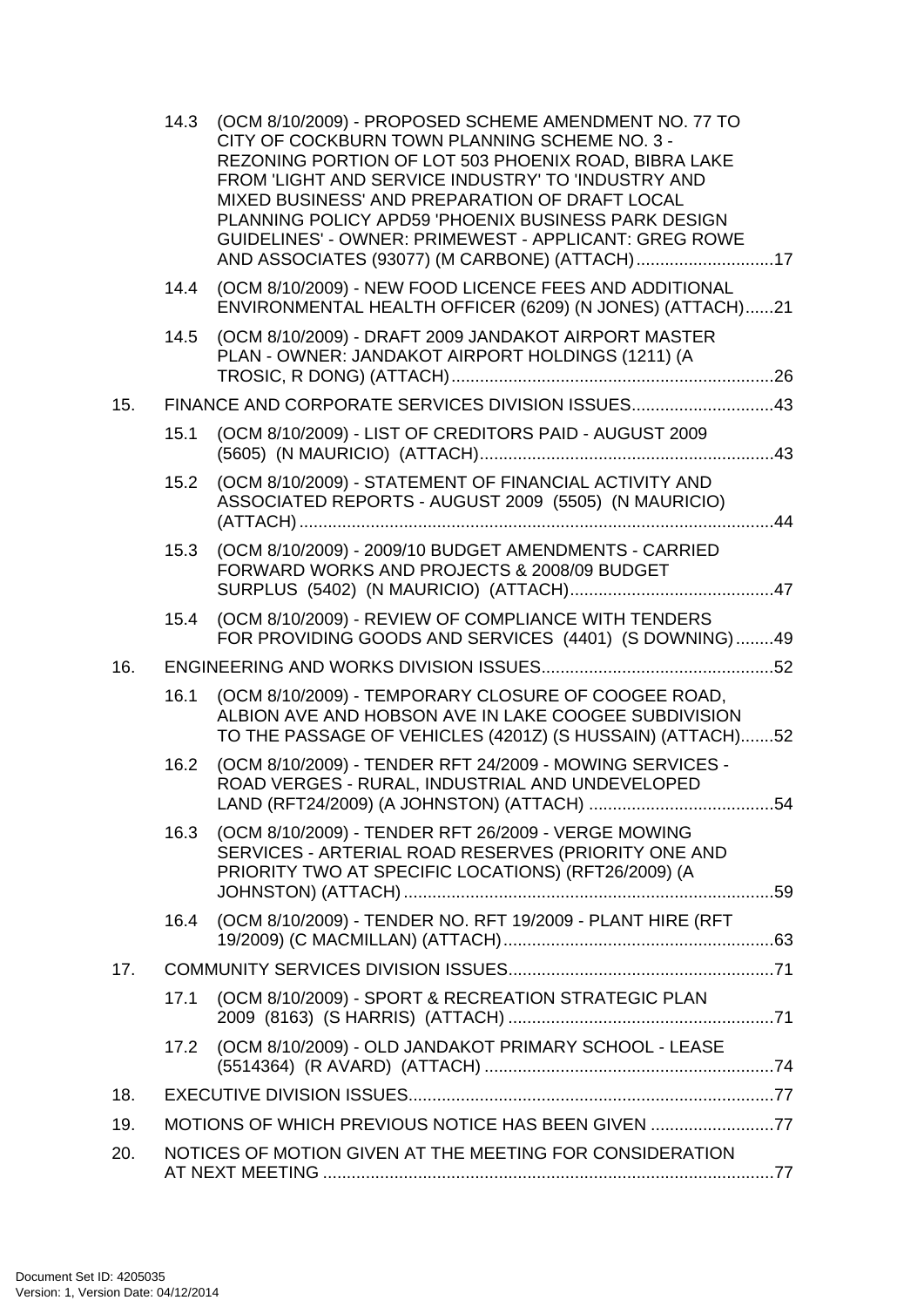|    | 21. NEW BUSINESS OF AN URGENT NATURE INTRODUCED BY          |  |
|----|-------------------------------------------------------------|--|
|    | 22. MATTERS TO BE NOTED FOR INVESTIGATION, WITHOUT DEBATE77 |  |
|    |                                                             |  |
| 24 | (OCM 8/10/2009) - 24 RESOLUTION OF COMPLIANCE (SECTION      |  |
|    |                                                             |  |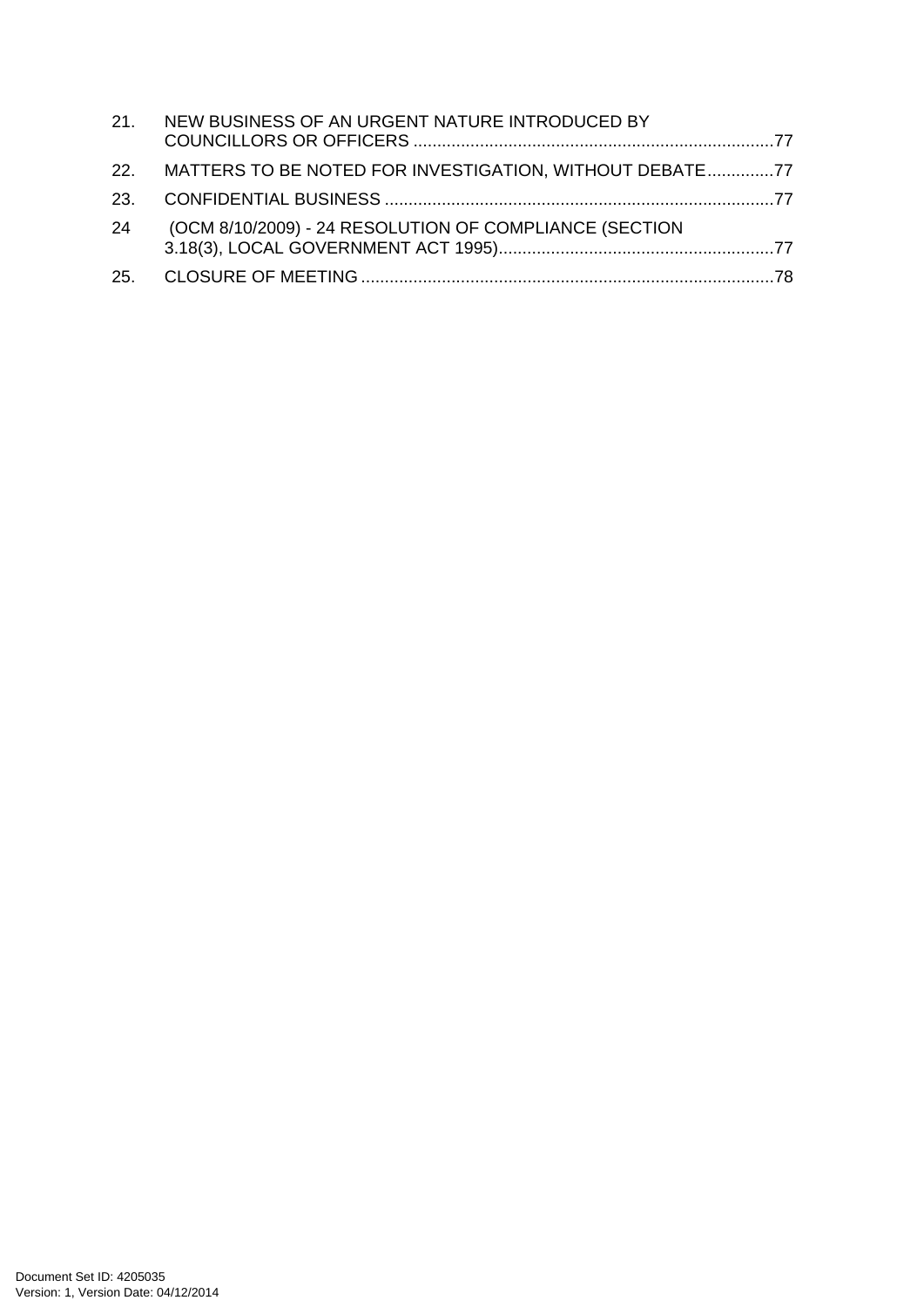# **CITY OF COCKBURN**

# <span id="page-4-0"></span>**AGENDA TO BE PRESENTED TO THE ORDINARY COUNCIL MEETING TO BE HELD ON THURSDAY, 8 OCTOBER 2009 AT 7:00 PM**

## **1. DECLARATION OF MEETING**

## **2. APPOINTMENT OF PRESIDING MEMBER (If required)**

#### **3. DISCLAIMER (To be read aloud by Presiding Member)**

Members of the public, who attend Council Meetings, should not act immediately on anything they hear at the Meetings, without first seeking clarification of Council's position. Persons are advised to wait for written advice from the Council prior to taking action on any matter that they may have before Council.

## **4. ACKNOWLEDGEMENT OF RECEIPT OF WRITTEN DECLARATIONS OF FINANCIAL INTERESTS AND CONFLICT OF INTEREST (by Presiding Member)**

Nil

#### **5. APOLOGIES AND LEAVE OF ABSENCE**

Nil

#### **6. ACTION TAKEN ON PREVIOUS PUBLIC QUESTIONS TAKEN ON NOTICE**

Nil

#### **7. PUBLIC QUESTION TIME**

Nil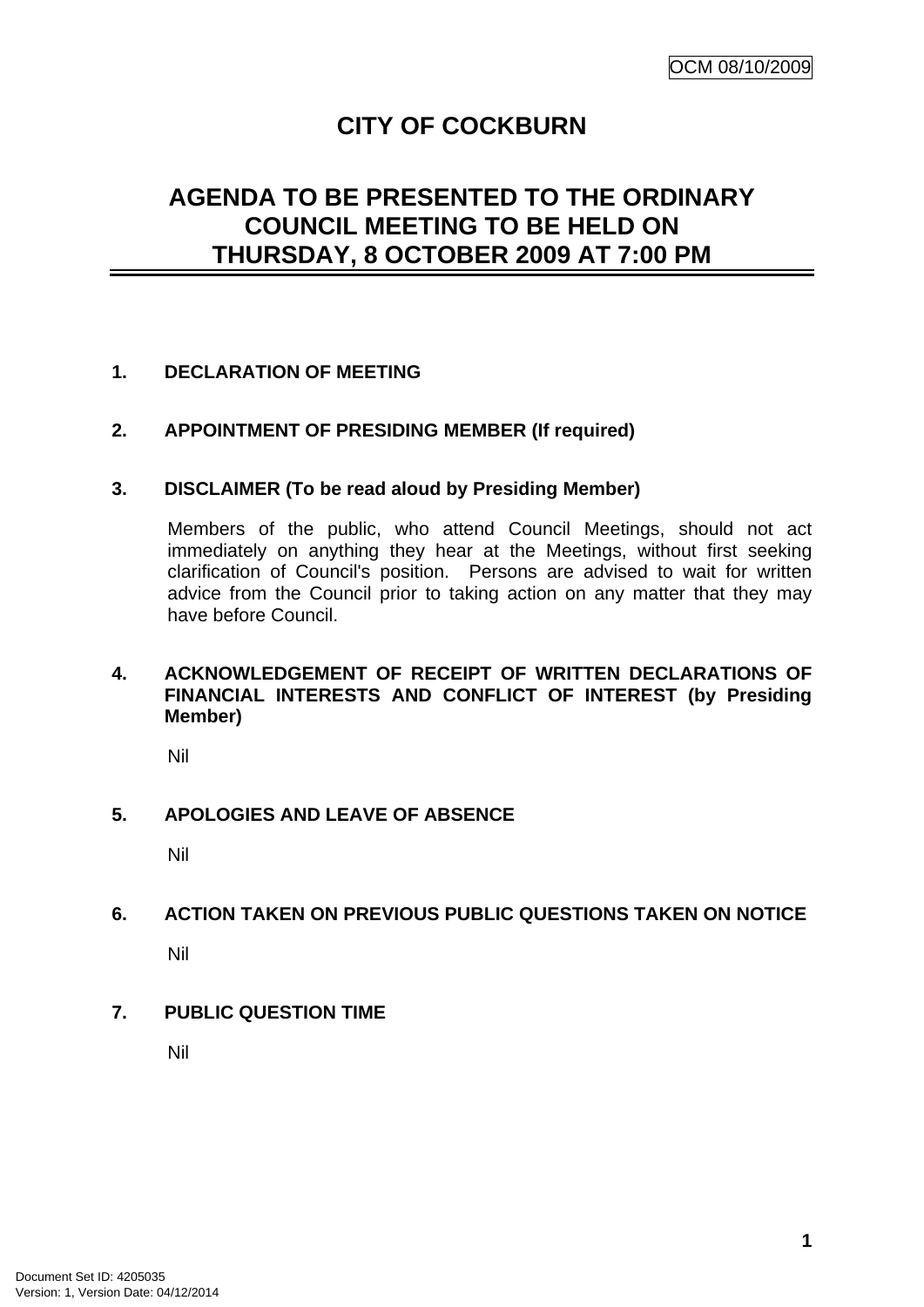## <span id="page-5-0"></span>**8. CONFIRMATION OF MINUTES**

#### **8.1 (OCM 8/10/2009) - ORDINARY COUNCIL MEETING - 10/09/2009**

#### **RECOMMENDATION**

That the Minutes of the Ordinary Council Meeting held on Thursday, 10 September 2009 be adopted as a true and accurate record.

**COUNCIL DECISION** 

## **8.2 (OCM 8/10/2009) - SPECIAL COUNCIL MEETING - 17/09/2009 (ATTACH)**

## **RECOMMENDATION**

That the Minutes of the Special Council Meeting held on Thursday, 17 September 2009 be adopted as a true and accurate record.

## **COUNCIL DECISION**

## **9. WRITTEN REQUESTS FOR LEAVE OF ABSENCE**

Nil

#### **10. DEPUTATIONS AND PETITIONS**

Nil

## **11. BUSINESS LEFT OVER FROM THE PREVIOUS MEETING (If adjourned)**

Nil

**2**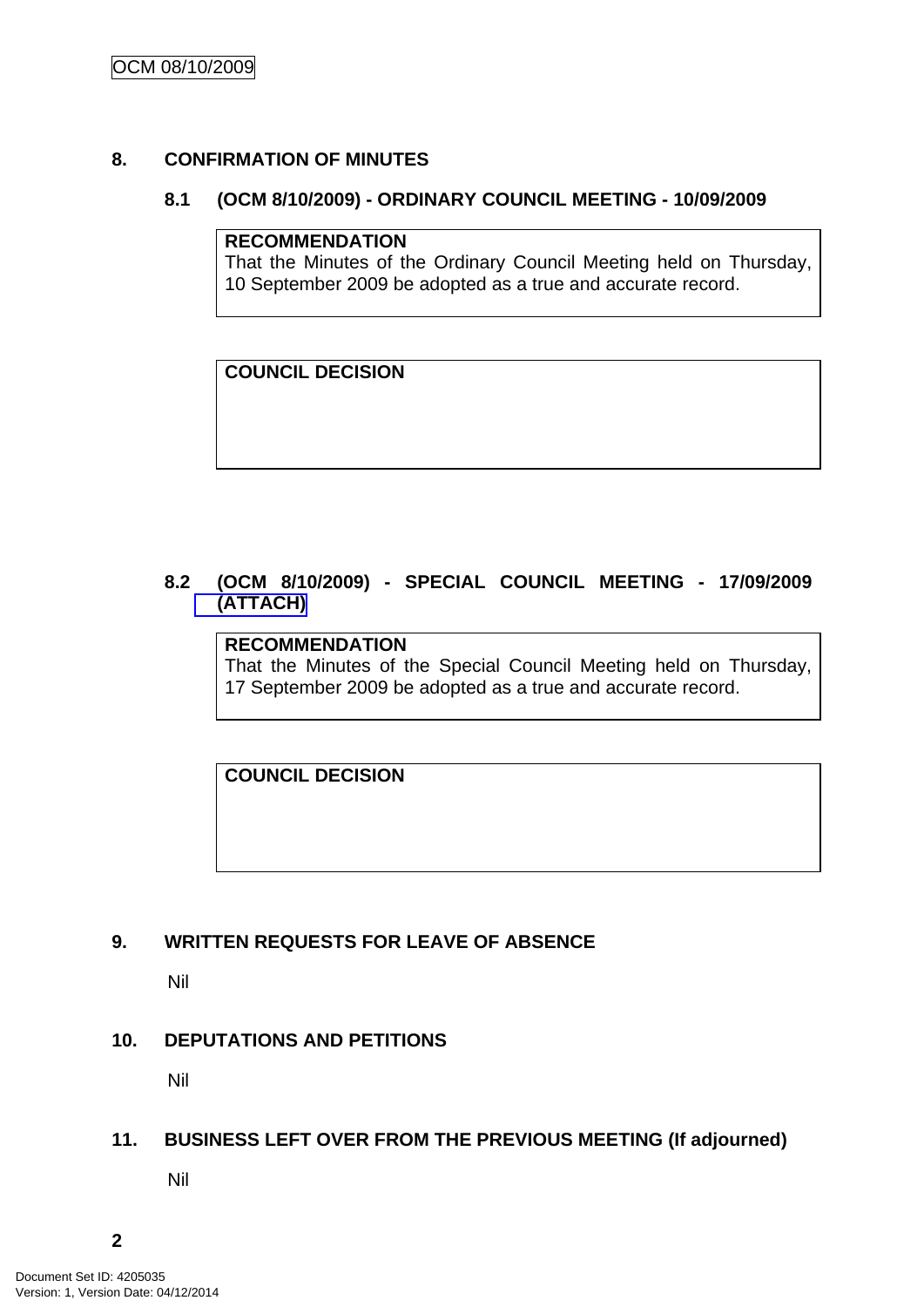### <span id="page-6-0"></span>**12. DECLARATION OF COUNCILLORS WHO HAVE NOT GIVEN DUE CONSIDERATION TO MATTERS IN THE BUSINESS PAPER**

Nil

#### **13. COUNCIL MATTERS**

#### **13.1 (OCM 8/10/2009) - SCHEDULED ORDINARY COUNCIL MEETING - JANUARY 2010 (1704) (D GREEN) (ATTACH)**

#### **RECOMMENDATION**

That Council not conduct an Ordinary Council Meeting in January 2010.

**COUNCIL DECISION** 

#### **Background**

Council Policy SC3 'Council Meetings' (copy attached) determines the day and time that Ordinary meetings of Council will be held each month. The current scenario, that of the meeting on the second Thursday of each month commencing at 7.00 pm has been in place since June 2005.

Council initially resolved in December 2007, to relax this requirement for the month of January 2008, to enable recess from the normal meeting schedule. No issues of concern were raised by residents or ratepayers of the district. In addition, other council stakeholders, in both the public and private sectors were not adversely affected and no concerns were forthcoming from these areas.

#### **Submission**

N/A

#### **Report**

Elected Members were advised in November 2007, that it was intended to bring as much business of Council to its December 2007, Ordinary Council Meeting, in order to enable Council to consider going into recess for the month of January 2008, as it is traditionally relatively quiet during this period and many of Council's major customers in the development and building sector are also winding down while their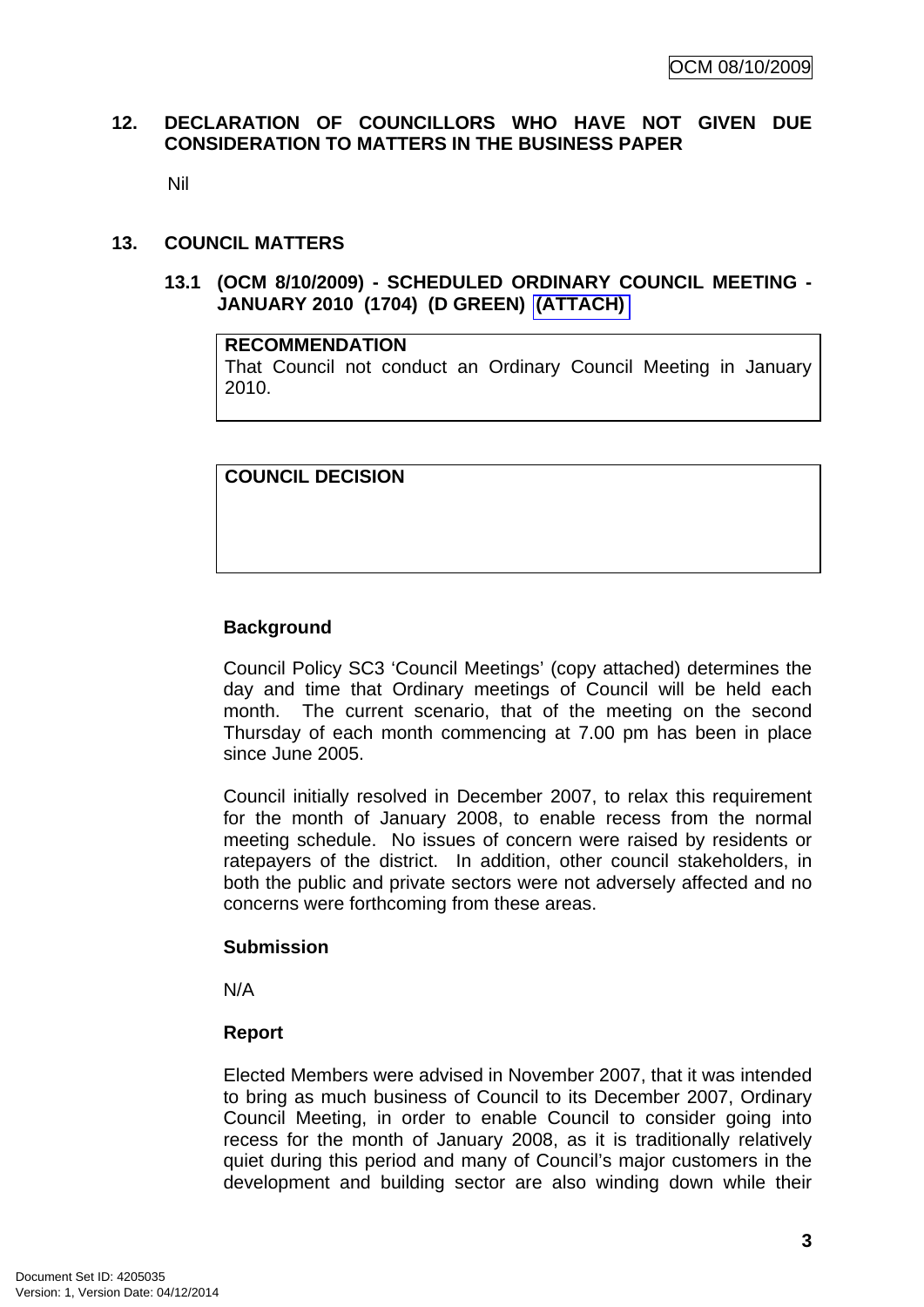workforces take holidays. This procedure was subsequently applied for the January, 2009, Council Meeting. Accordingly, with much of the priority business able to be presented to or prior to the December 2009, meeting for Council to consider, there is an opportunity for Council to take leave from its normal routine for January 2010. Should an urgent need arise for Council to convene, a Special Council Meeting can be arranged at short notice. By advertising Council's intention this far in advance will give Council's customers in the development industry every opportunity to finalise any issues which may require Council consideration prior to the end of 2009.

## **Strategic Plan/Policy Implications**

## **Governance Excellence**

• To conduct Council business in open public forums and to manage Council affairs by employing publicly accountable practices.

## **Budget/Financial Implications**

N/A

## **Legal Implications**

Sec. 5.3 of the Local Government Act, 1995 refers.

#### **Community Consultation**

N/A

## **Attachment(s)**

Council Policy SC3 'Council Meetings'.

#### **Advice to Proponent(s)/Submissioners**

N/A

#### **Implications of Section 3.18(3) Local Government Act, 1995**

Nil.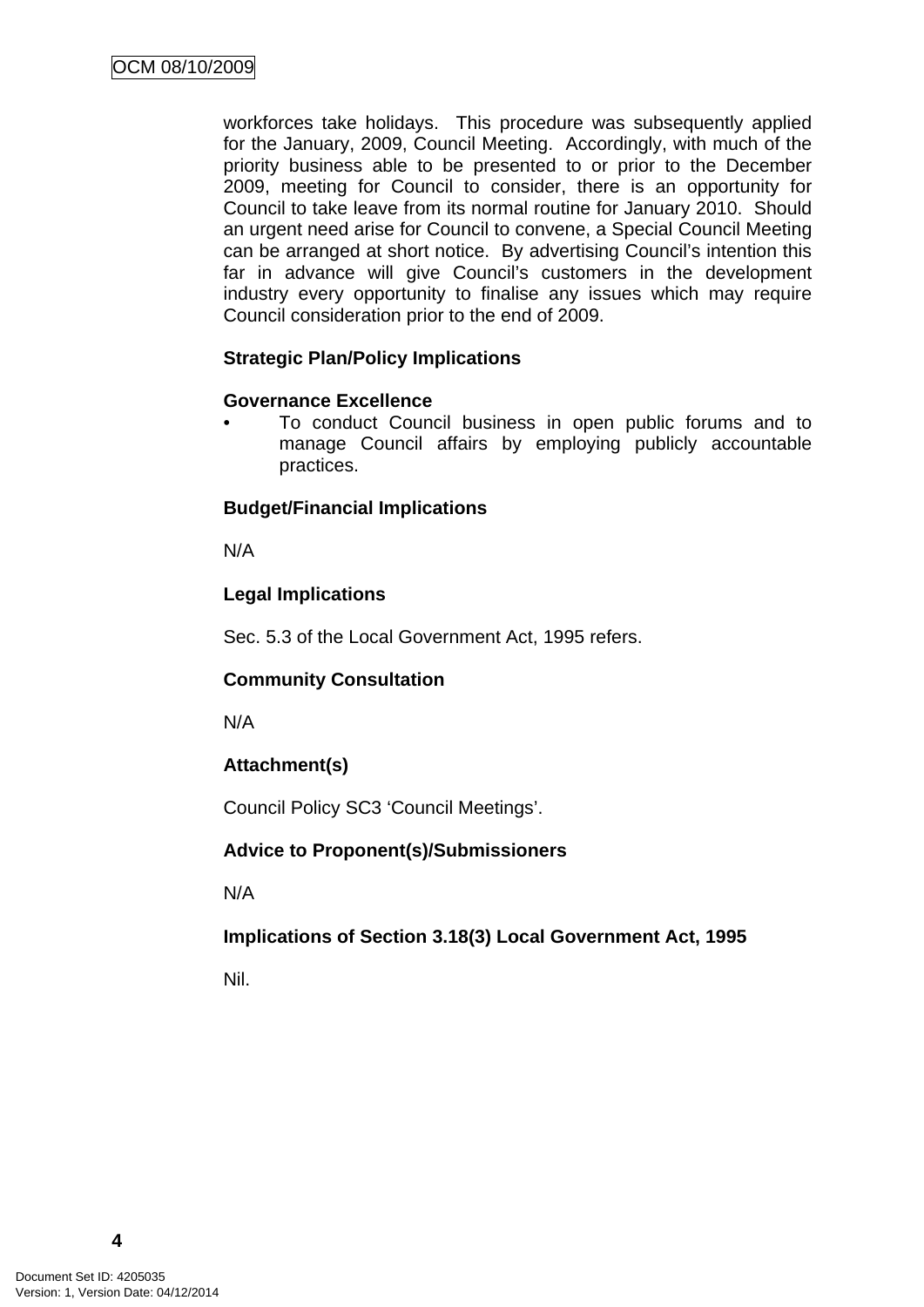#### <span id="page-8-0"></span>**14. PLANNING AND DEVELOPMENT DIVISION ISSUES**

#### **14.1 (OCM 8/10/2009) - DELEGATED AUTHORITY - SECTION 374 LOCAL GOVERNMENT (MISCELLANEOUS PROVISIONS) ACT 1960 (3108) (J WEST)**

**RECOMMENDATION** That Council:

- (1) delegate its authority to approve or to refuse to approve plans and specifications or unathorised building work to Council's Building Surveyor, Graeme John Bissett; and
	- 1. Under Section 374 & 374AAB of the Local Government (Miscellaneous Provisions) Act 1960.
	- 2. To the extent permitted by the Local Government (Building Surveyors) Regulations 2008, as a Level 2 Building Surveyor. (i.e. a building with a maximum floor area of 2000m2 and not more than three storeys).
- (2) issue to Graeme John Bissett a Certificate of Authorisation in relation to recommendation (1) above as required by Section 9.10(2) of the Local Government Act 1995.

**TO BE CARRIED BY AN ABSOLUTE MAJORITY OF COUNCIL**

## **COUNCIL DECISION**

#### **Background**

Mr Graeme John Bissett commenced work with the City on 2 September 2009. Part of Mr Bissett's duties is to approve or refuse to approve Building Licence applications and Building Approval Certificate Applications under delegated authority of Council.

#### **Submission**

N/A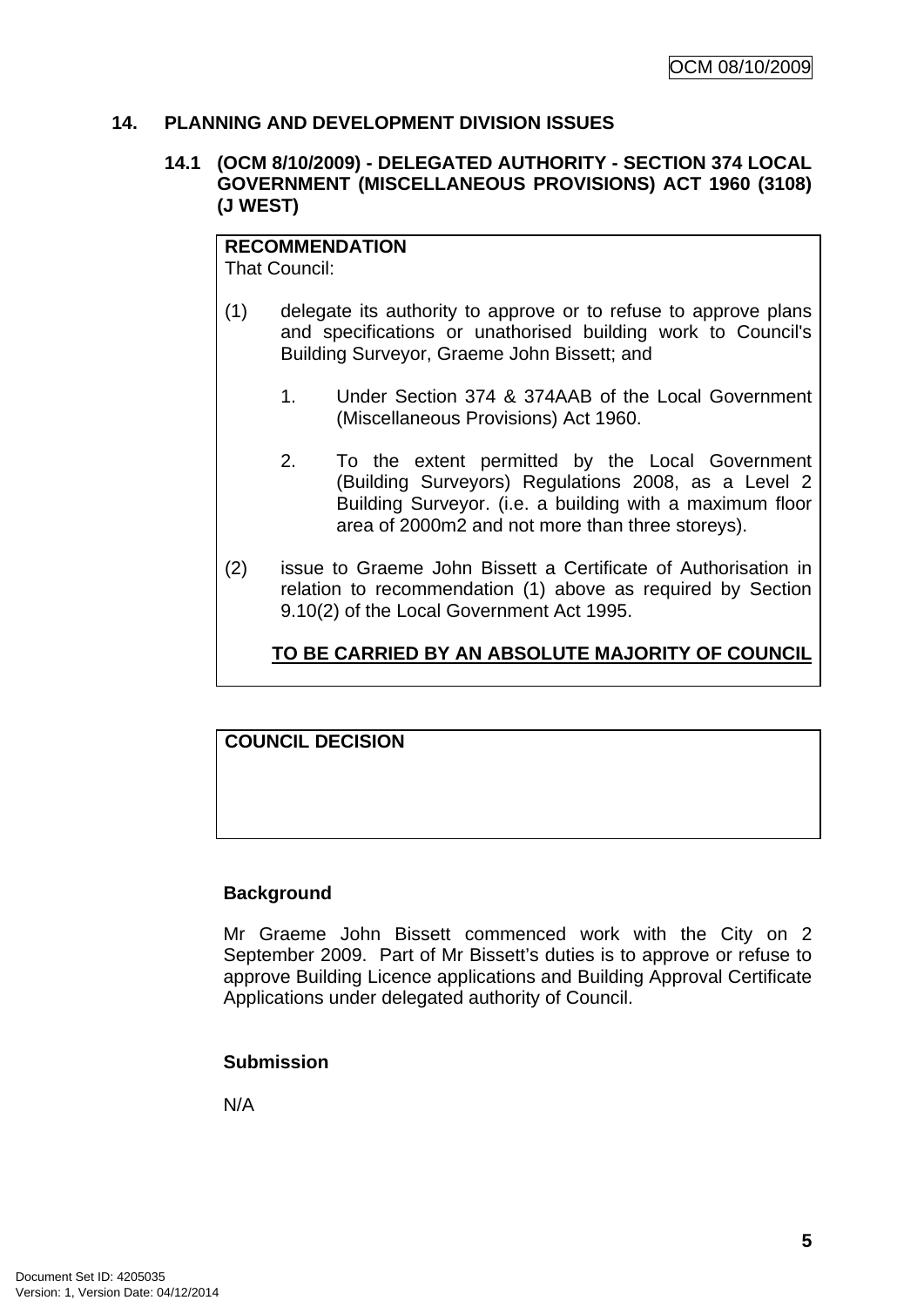## **Report**

Mr Bisset is qualified as a Level 2 Building Surveyor and as such has the qualifications to accept this delegation to the extent permitted under legislation (i.e. buildings with a maximum floor area of  $2000m^2$  and not more than three storeys).

#### **Strategic Plan/Policy Implications**

#### **Demographic Planning**

- To ensure the planning of the City is based on an approach that has the potential to achieve high levels of convenience and prosperity for its citizens.
- To ensure development will enhance the levels of amenity currently enjoyed by the community.

#### **Budget/Financial Implications**

The Building Service net position is currently more favourable than estimated in the 09/10 budget due to the resilience within the building industry and the number of applications being received. The salary for the twelve month contract duration can currently be found within budget parameters.

#### **Legal Implications**

N/A

**Community Consultation** 

N/A

**Attachment(s)**

N/A

**Advice to Proponent(s)/Submissioners** 

N/A

**Implications of Section 3.18(3) Local Government Act, 1995**

Nil.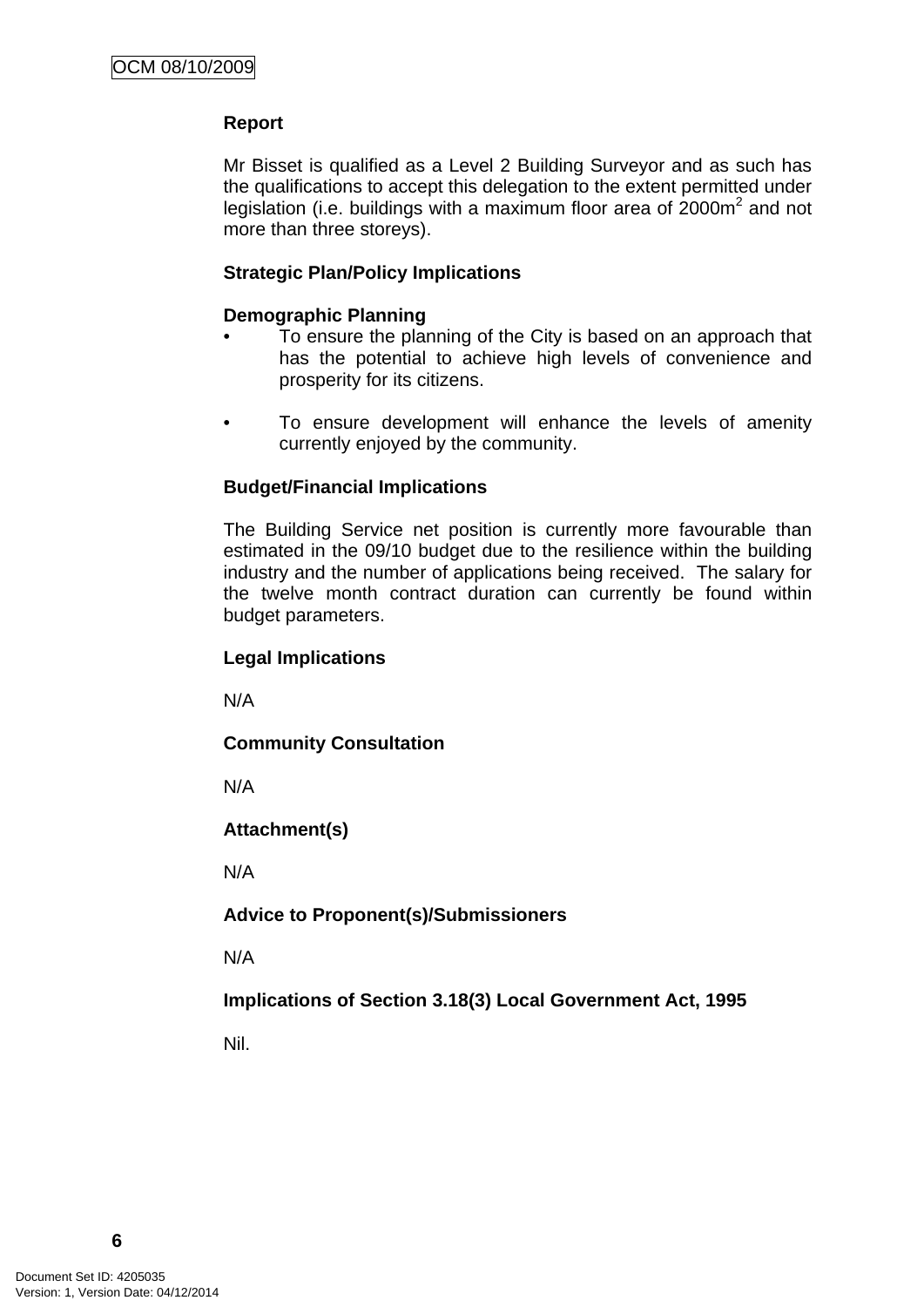## <span id="page-10-0"></span>**14.2 (OCM 8/10/2009) - DRAFT MANAGEMENT PLAN AND PROPOSED SALE OF LAND - LOTS 14 AND 22 PROGRESS DRIVE, BIBRA LAKE (1117891) (D DI RENZO/R AVARD) (ATTACH)**

## **RECOMMENDATION**

That Council:

(1) endorse the Bibra Lake Management Plan contained in Attachment 5 for Lots 14 and 22 Progress Drive, Bibra Lake subject to the following modifications:

 $-0 = -$ 

- 1. Inclusion on the Subdivision and Land Use Plan of the location of the memorial for the heritage listed Moreton Bay Fig Trees;
- 2. Modification to the Subdivision and Land Use Plan to control access from the proposed Adventure World car park to the site of the heritage listed trees and memorial.
- 3. Modification to the Subdivision and Land Use Plan to widen the width of the fauna corridor to 50m between Proposed Lots 2 and 3.
- 4. modification to the Subdivision and Land Use Plan to renumber the southern most portion of 'Proposed Lot 1' to become 'Proposed Lot 5';
- 5. Indication that the pedestrian pathway circling the wetland (as shown on the Landscaping and Revegetation Concept Plan) is a 'potential pathway subject to future investigation'.
- 6. Modification to the Landscaping and Revegetation Concept Plan to include native vegetation rather than grass to enhance the fauna corridor function across the wetland and Proposed Lot 1;
- 7. Inclusion of a recommendation in the Management Plan that any future upgrades to Progress Drive take into consideration the potential to include a fauna underpass, particularly to connect Tappers Lake and Bibra Lake;
- 8. Inclusion of a recommendation in the Management Plan regarding the type of kerbing in future development, with box kerbing avoided where there may be tortoise movement, and incorporated in areas that are not suitable for them to pass through.
- 9. Inclusion of additional information in the Environmental Management Plan stipulating that no groundwater can be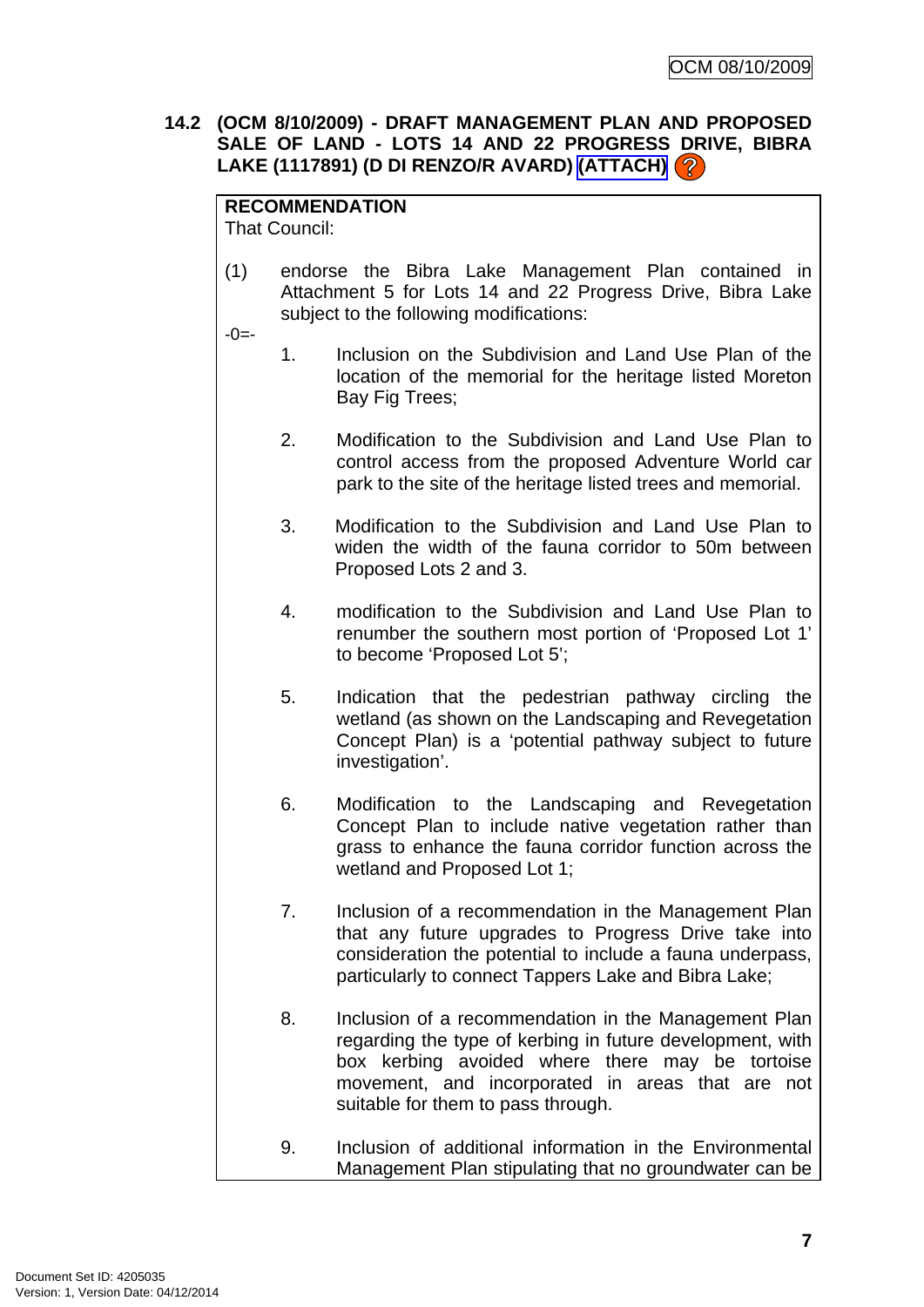used until there is confirmation that the groundwater is suitable for use. If it is found that groundwater is not suitable for use, then it will not be permitted to be used for any purpose including irrigation, due to the close proximity of sensitive receiving environments.

- (2) submit the Management Plan with the modifications outlined in (1) above to the Western Australian Planning Commission for endorsement under Clause 16(3)(e) of the Metropolitan Region Scheme;
- (3) proceed with the subdivision of Lots 14 and 22 Progress Drive, Bibra Lake, in accordance with the Management Plan;
- (4) advertise the Business Plan for the sale of land as identified in the Subdivision and Land Use Plan, in accordance with the requirements of Section 3.59 of the *Local Government Act 1995*;
- (5) authorise the CEO to seek new Expressions of Interest for Proposed Lot 4, with the outcome of this to be reported back to Council for future consideration and determination;
- (6) clearly specify in the Business Plan that in addition to the purchase price of Proposed Lots 2, 3 and 4, prospective purchases will be proportionately responsible for paying all servicing and conveyance costs associated with achieving subdivision of the land; and
- (7) advise submissioners of Council's decision accordingly.

## **COUNCIL DECISION**

#### **Background**

The City of Cockburn ("City") owns in freehold Lots 14 and 22 Progress Drive, Bibra Lake ("subject land"), both of which are reserved 'Parks and Recreation' under the Metropolitan Region Scheme ("MRS").

The subject land has been identified as an important link between Bibra Lake and South Lake, and there are several areas on the subject land that have conservation value. This includes Tappers Lake, which is a resource enhancement wetland. There are also substantial degraded areas on the subject land, which has presented an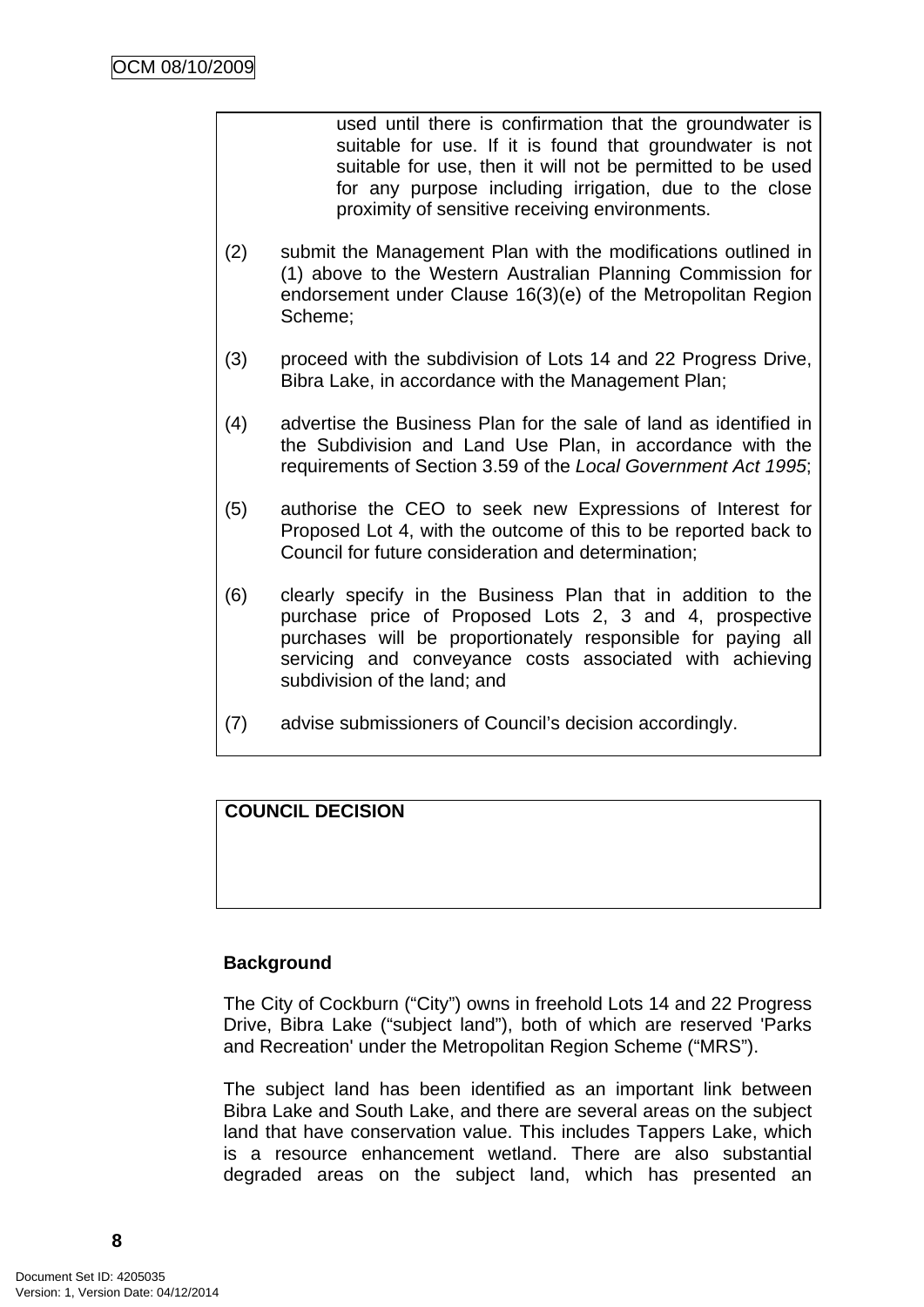opportunity for Council to establish 'private recreation' uses, in support of an integrated recreation and leisure precinct as provided by the endorsed Bibra Lake Management Plan. This precinct is bound by Gwilliam Drive, Progress Drive and North Lake Road, and this proposal seeks to build upon the current activities taking place in the area (Bibra Lake Recreation Area, Adventure World, Bungee Jumping etc).

Council resolved at its meeting of 13 December 2007 to call for Expressions of Interest in accordance with the requirements of Section 3.58 of the *Local Government Act 1995*, for the possible development of the subject land with the intent to facilitate this regional recreation and leisure precinct. Registrations of Interest were called for purchase or lease options for portions or the whole of the subject land, closing on 19 February 2008.

Following assessment, a number of submissions were shortlisted, including Adventure World, Oceanic Water Babies Pty Ltd and Cockburn Ice Arena Pty Ltd. Independent consultants Plan E were commissioned to develop a number of concept plan options to accommodate the shortlisted proposals on the subject land.

Council considered these options at its 11 December 2008 meeting, and resolved to:

- *(1) support the Concept Plan Option 2 for the sale of land that forms Lot 14 and Lot 22 Progress Drive, Bibra Lake as attached to the Agenda with the following conditions:* 
	- *1. Maximise the opportunities for reciprocal parking between created lots.*
	- *2. Retain the land on which heritage listed trees and the memorial stand.*
- *(2) in accordance with the requirements of the City of Cockburn Town Planning Scheme No. 3 Clause 6.2.6 prepare a Local Structure Plan for the development of Lots 14 and 22 Progress Drive Bibra Lake;*
- *(3) reconsider the plan prepared in (2) above following the closure of the submission period;*
- *(4) seek the approval of the Western Australian Planning Commission for a land swap for Reserve 26954 for the revegetation areas shown on Concept Plan Option 2 should the Structure Plan for the development of the land proceed as proposed; and*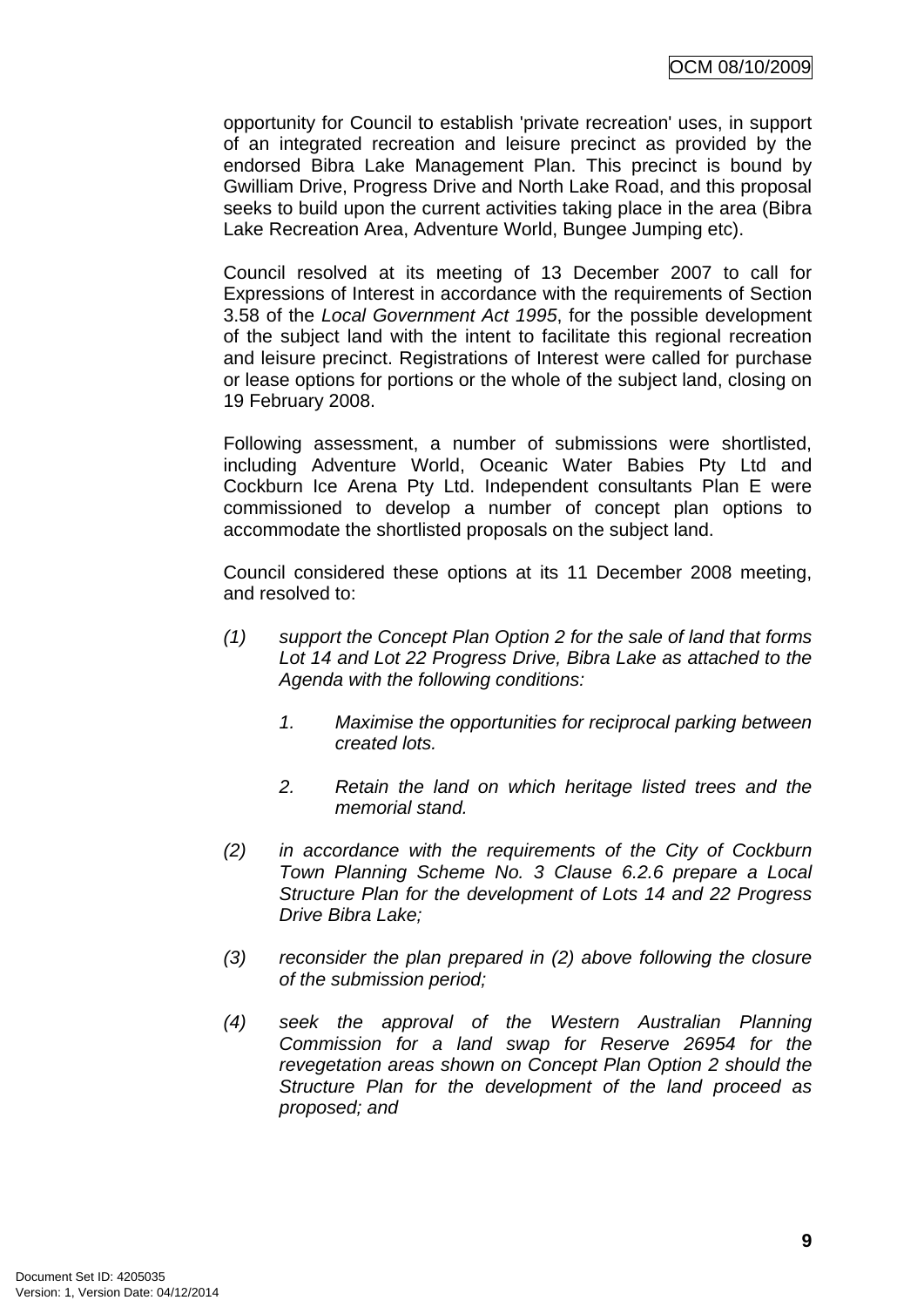- *(5) allocate all funds generated from the sale of land comprising of Lots 14 and 22 Progress Drive Bibra Lake in accordance with the adopted of the Bibra Lake Management Plan.*
- *(6) advise Adventure World of Council's decision.*

This concept plan forms Attachment 1 to this report.

#### **Submission**

N/A

#### **Report**

The City engaged ENV Australia to prepare a Management Plan for the subject land, in accordance with the concept plan previously endorsed by Council. The Draft Management Plan was advertised for public comment, during which nine submissions were received.

The Draft Management Plan is now referred to Council for consideration for endorsement. A Business Plan has also been prepared for the sale of the proposed lots, in accordance with Section 3.59 of the *Local Government Act 1995.*

#### Management Plan

The subject land is reserved for 'Parks and Recreation' under the MRS. This prevents a structure plan being prepared for the subject land, by virtue of the land not being administered through the Local Planning Scheme (City of Cockburn Town Planning Scheme No. 3).

While not being able to prepare a structure plan under the Local Planning Scheme, a suitable alternative was found in the form of preparing a Management Plan for the land pursuant to Clause 16(3)(e) of the MRS. As provided by the MRS, a Management Plan is subject to endorsement by the Western Australian Planning Commission ("WAPC"), and once endorsed effectively guides how subdivision and development of land reserved 'Parks and Recreation' can take place. This was an important direction to take, given the need to clearly limit the scope of potential uses for the subject land to only those consistent with the 'Parks and Recreation' reserved purpose and broader Bibra Lake Management Plan.

The purpose of this Management Plan is to facilitate private recreation uses on the degraded portions of the subject land while enhancing conservation values of the balance areas to be protected through a subdivision process. This is consistent with the endorsed Bibra Lake Management Plan, which identifies the subject land as being within the leisure precinct (bounded by North Lake Road, Progress Drive and Gwilliam Drive).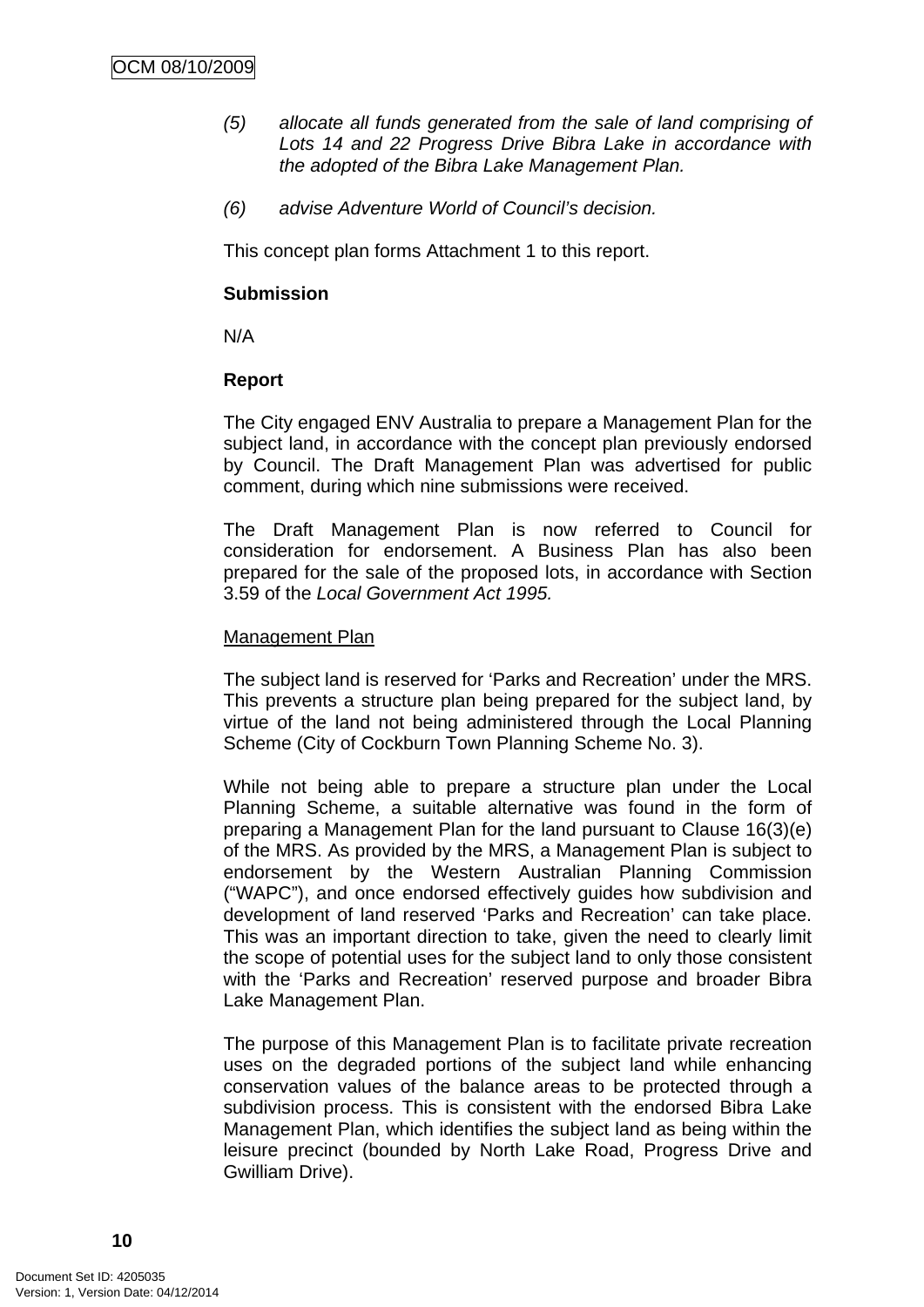The Draft Management Plan is divided into two sections - the Subdivision and Land Use Plan and the Environmental Management Plan. The entire Draft Management Plan is provided in Attachment 5. The two sections of the Management Plan are discussed following:

#### Subdivision and Land Use Plan

The Subdivision and Land Use Plan (Attachment 2) forms part of the Management Plan and has been developed as the principal plan to guide subdivision and development of the subject land. Any proposal for future subdivision or development needs to be consistent with the Subdivision and Land Use Plan.

The Subdivision and Land Use Plan shows the proposed lot boundaries generally based on the concept plan endorsed by Council. The proposal is to subdivide the subject land into four lots, with three lots being made available for the development of private recreation uses. The remaining area of land is to be contained within Proposed Lot 1, and reserved for 'Conservation and Recreation' purposes.

The Subdivision and Land Use Plan includes provisions to guide future development on the subject land. This includes design guidelines, provisions for access, protection of heritage conservation and the requirement for the submission and approval of a landscape and revegetation plan as a condition of subdivision.

Importantly, the Subdivision and Land Use Plan restricts development of Proposed Lots 2, 3 and 4 to uses defined as 'recreation - private' and 'car park' in the Local Planning Scheme, as well as incidental uses that are deemed to be consistent with the Management Plan.

The Subdivision and Land Use Plan specifies that Proposed Lot 1 is to be reserved for 'Conservation and Recreation' purposes also.

#### Visual Impact

The Subdivision and Land Use Plan stipulates setback requirements and design guidelines for future development to ensure such are sympathetic to the surrounding environment. This includes design criteria to ensure that walls facing public streets or car parking areas incorporate suitable architectural treatments so as to avoid large unrelieved expanses of wall, and to reduce the apparent bulk of buildings. These requirements, in conjunction with additional landscaping to Progress Drive, will provide some natural screening to the development.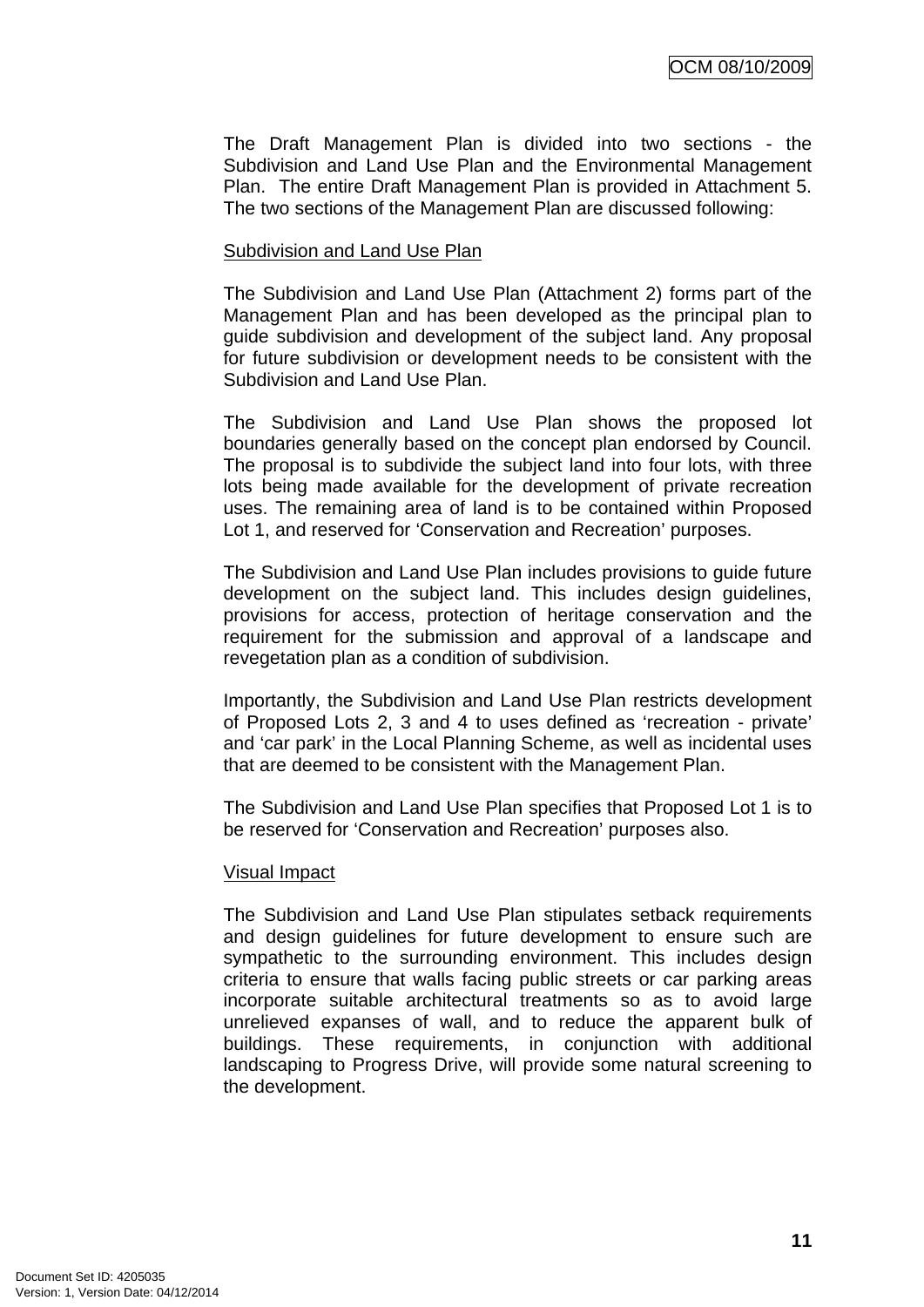#### Heritage Conservation

Lot 14 Progress Drive contains three mature Moreton Bay Fig Trees located adjacent to Progress Drive. The trees have aesthetic and historical significance. The trees are included on the Heritage List pursuant to Clause 7.1 of the Local Planning Scheme, and are identified within the City of Cockburn Municipal Heritage Inventory (Place No. 36).

The Subdivision and Land Use Plan provides for the protection of the heritage listed Moreton Bay Fig Trees, by locating them within Proposed Lot 1 which is to be reserved for 'Conservation and Recreation'. It also includes a requirement for them to be protected as part of any application to subdivide and/or develop.

The proposal was referred to the Heritage Council of Western Australia and they stated that they do not object to the proposal.

It is noted that the Subdivision and Land Use Plan does not specify the location of the memorial for the heritage listed Moreton Bay Fig Trees, and it is recommended that this be identified accordingly.

It is also noted that pedestrians from the proposed Adventure World car park may walk through the area of the Moreton Bay Fig Trees, increasing the possibility of disturbance to the trees and memorial. It is therefore recommended that the Subdivision and Land Use Plan include the requirement to control access from the proposed Adventure World car park to the site of the heritage listed trees and memorial.

#### Reserve 26954 - Corner of Progress Drive and Gwilliam Drive

Reserve 26954 is currently used by Adventure World for car parking (640 bays) at no cost beyond the cleaning and maintenance of the area. There are no known legal arrangements between the City and Adventure World for the use of the car park area.

At the meeting of 11 December 2008 Council resolved to seek the approval of the WAPC for a land swap for Reserve 26954 for an equal valued portion of Proposed Lot 1 (the portion of the subject land identified for conservation and reservation). In accordance with Council's resolution, a proposal has been submitted to the Minister for Lands to swap Reserve 26954 for an equal valued portion of Proposed Lot 1. As this 'equal valued' portion of Proposed Lot 1 is likely to encompass the portion of land between Proposed Lots 2 and 3 (including Tappers Lake), it is prudent to renumber the southern most portion of Proposed Lot 1 (triangular shape) in order to clearly differentiate it. This forms part of the Officer's recommendation.

If this land swap occurs, the City can then negotiate with Adventure World for a market value lease for the car park area they currently use.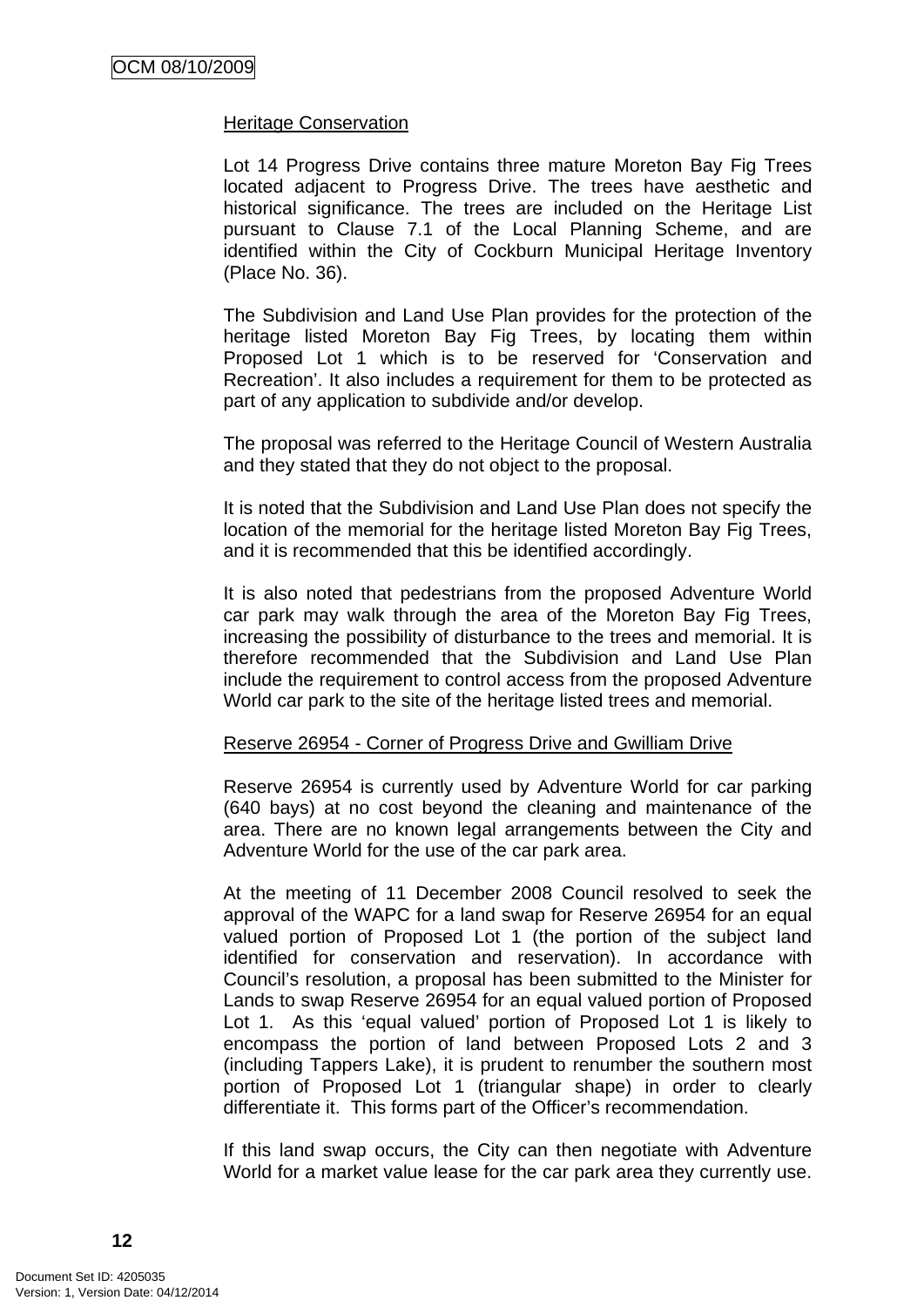Further funds raised could then be expended in accordance with the endorsed Bibra Lake Management Plan.

### Fauna Movement

The Subdivision and Land Use Plan proposes a 40m wide fauna corridor between Proposed Lots 2 and 3. This area forms part of Proposed Lot 1 which is to be reserved for 'Conservation and Recreation'. Such is intended to provide a fauna corridor between Tappers Lake and Bibra Lake. To enhance the function of this corridor it is recommended that it be widened to 50m, by reconfiguring slightly the boundaries of Proposed Lots 2, 3 and 4. To ensure that the same lot areas are achieved, Proposed Lot 4 will be located slightly further south. This will subsequently reduce the size of the area of Proposed Lot 1 in the southern corner (to be revegetated); however such reduction will be more than offset by widening the fauna corridor from Tappers Lake to Bibra Lake.

To improve fauna movement it is also recommended that any future upgrades or modifications to Progress Drive take into consideration the potential to include a fauna underpass to connect Tappers Lake and Bibra Lake. It is also proposed that a recommendation be included in the Management Plan regarding the type of kerbing in future development, with box kerbing avoided where there may be tortoise movement, and incorporated in areas that are not suitable for them to pass through.

## Environmental Management Plan

The Environmental Management Plan includes a comprehensive assessment of the environmental opportunities and constraints of the subject land. It sets out the environmental management strategy and framework to inform future subdivision and development. It sets out objectives for the following to be considered in more detail at the development and subdivision stage:

- Urban Water Management;
- Revegetation and Landscape Plan:
- Fauna Management;
- Construction Management.

#### Landscaping and Revegetation Plan

The Environmental Management Plan sets out objectives for a detailed revegetation and landscape plan, which will be required at the subdivision stage. It includes a Landscaping and Revegetation Concept Plan (Figure 2) which will be used to guide the revegetation and landscape plan.

This Plan identifies a grassed area within the fauna corridor between Proposed Lots 2 and 3. It is considered that this area is an important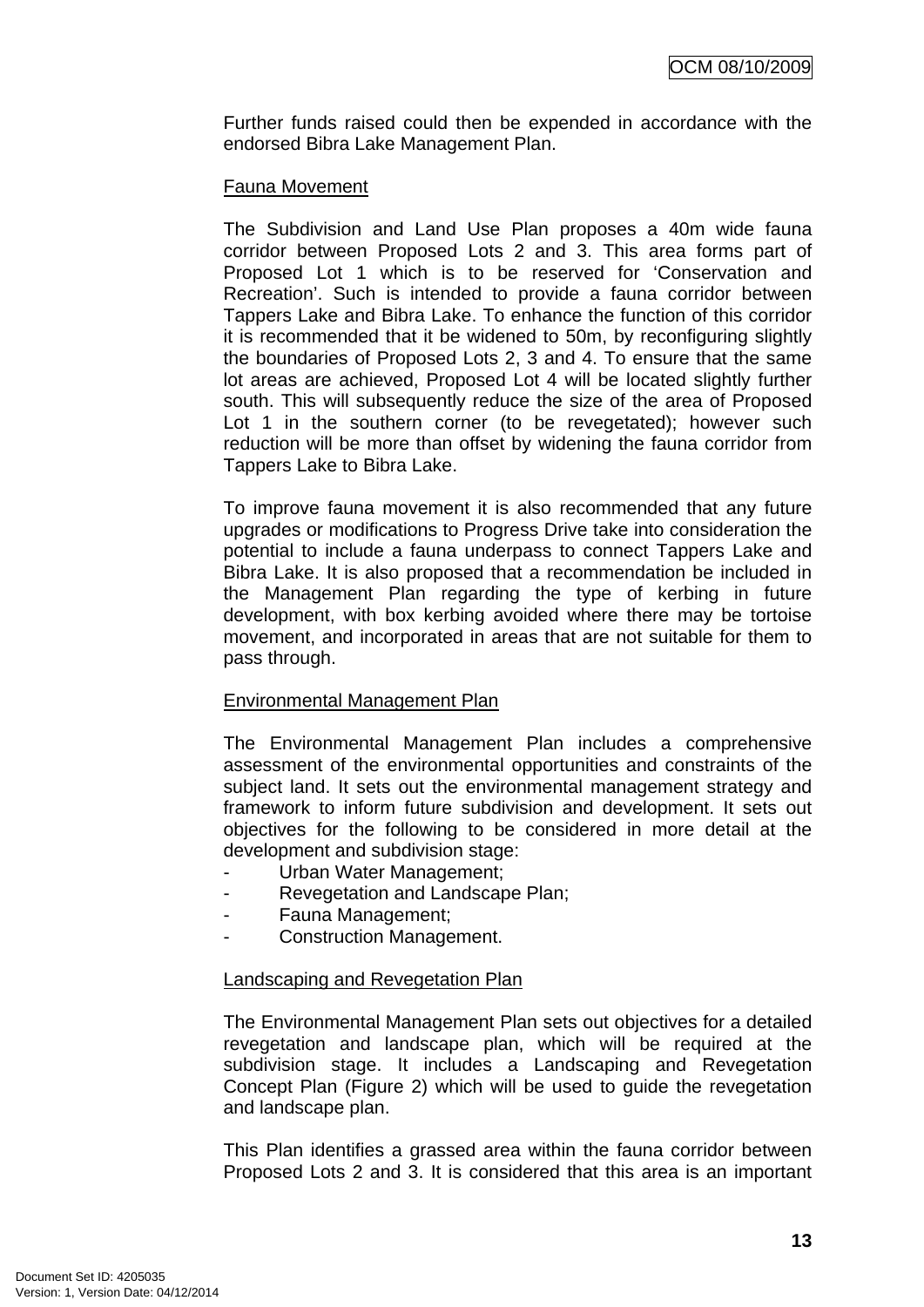corridor for fauna movement between Tappers Lake and Bibra Lake, and it is recommended that the Landscaping and Revegetation Concept Plan be revised to include native vegetation to enhance its function as a fauna corridor.

The Landscaping and Revegetation Concept Plan shows a pedestrian pathway circling the wetland. While this may provide the opportunity for passive recreation around the wetland, this access may be detrimental to the revegetation of this area. This matter should be considered in further detail as part of the detailed landscaping and revegetation plan. It may be the case that a path or firebreak is required in this location, which could also serve as a pedestrian pathway. Accordingly it is recommended that the pedestrian pathway shown on the Landscaping and Revegetation Concept Plan (Figure 2) of the Environmental Management Plan adjacent to North Lake Road be identified as a potential pathway subject to future investigation'.

#### Potential Groundwater Contamination

There were a number of landfill sites known to have operated around Bibra Lake, and these may impact on the groundwater quality of surrounding land. The City has recently engaged Golder and Associates to test groundwater in this area for potential contamination, however the results will not be known until early 2010. In the meantime, it is important to note that this is a potential issue, and while it would not preclude development of the subject land, no groundwater can be used until there is confirmation that it is suitable for such use.

Any interested parties must be aware of this potential issue, as some uses may be reliant on the use of groundwater for their operations. It is recommended that the Environmental Management Plan (Section 9.2.1) include additional information regarding this matter.

#### **Submissions**

All of the submissions received by the City during the advertising period are outlined in the Schedule of Submissions (Attachment 3), and specific responses and recommendations have been made in relation to each submission.

The Draft Management Plan was supported by all government agencies that provided a response, including the Department of Environment and Conservation, the Heritage Council of Western Australia, Department of Water, and the Department of Planning (formerly Department of Planning and Infrastructure).

Three objections were received from community groups/surrounding residents expressing the view that the subject land should be wholly revegetated and reserved for 'Conservation and Recreation' under Section 152 of the *Planning and Development Act 2005*. However, the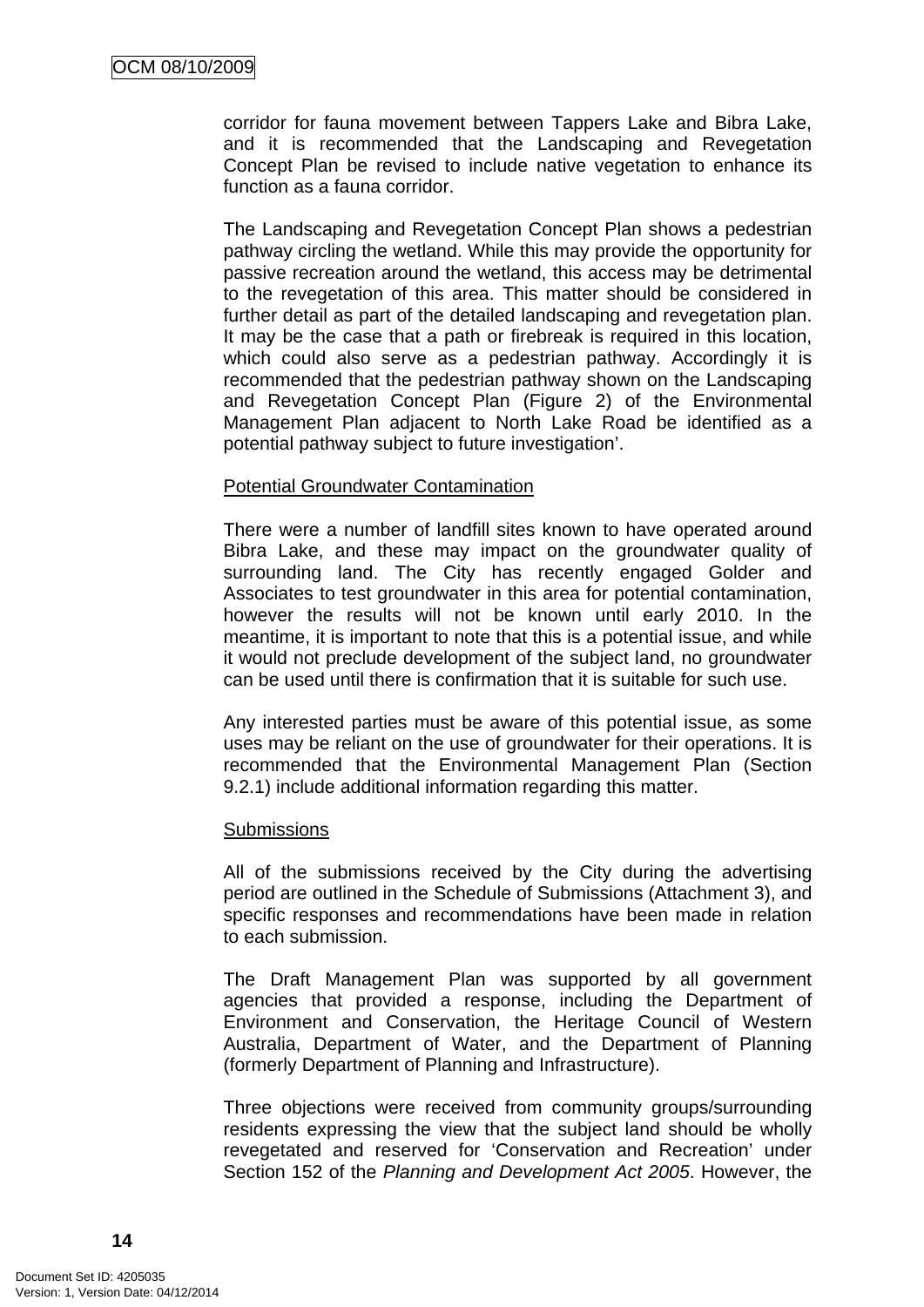proposal is consistent with the concept plan endorsed by Council, which seeks to facilitate private recreation uses on the degraded portions of the subject land.

The proposal is consistent with the Bibra Lake Management Plan (Section 7.3.5), which identifies the subject land within the leisure precinct. Management actions for this zone relate to new development opportunities on underutilised areas (particularly Lots 14 and 22) and improving public transport options for visitors.

#### Sale of Land

There is a requirement under Section 3.59 of the *Local Government Act 1995* for a Business Plan to be prepared and advertised for a major land transaction such as that proposed. There is a six week advertising period required for public comment. A copy of the Business Plan for the major land transaction is attached to the agenda (Attachment 4), and it reflects the concept plan endorsed by Council and the Subdivision and Land Use Plan.

The concept plan endorsed by Council at its meeting of 11 December 2008 included proposed land allocations for the three Expressions of Interest that met the criteria established by Council, being Adventure World, Cockburn Ice Arena Pty Ltd and Oceanic Water Babies.

On 16 September 2009 Oceanic Water Babies withdrew their Expression of Interest. As a result the area allocated for this purpose is now available for sale to another party. It is proposed that Council advertise this land for sale and authorise the Chief Executive Officer to negotiate the sale of the land in accordance with McGees valuation.

#### **Conclusion**

The Management Plan facilitates private recreation uses on the degraded portions of the subject land in accordance with the concept plan endorsed by Council, and consistent with the endorsed Bibra Lake Management Plan. It is considered that the Management Plan will ensure that any proposed subdivision or development of the subject land adequately addresses the environmental constraints, and enhances the conservation values.

Therefore it is recommended that Council endorse the Management Plan, subject to modifications, and advertise Proposed Lots 2, 3 and 4 for sale.

#### **Strategic Plan/Policy Implications**

#### **Governance Excellence**

• To develop and maintain a financially sustainable City.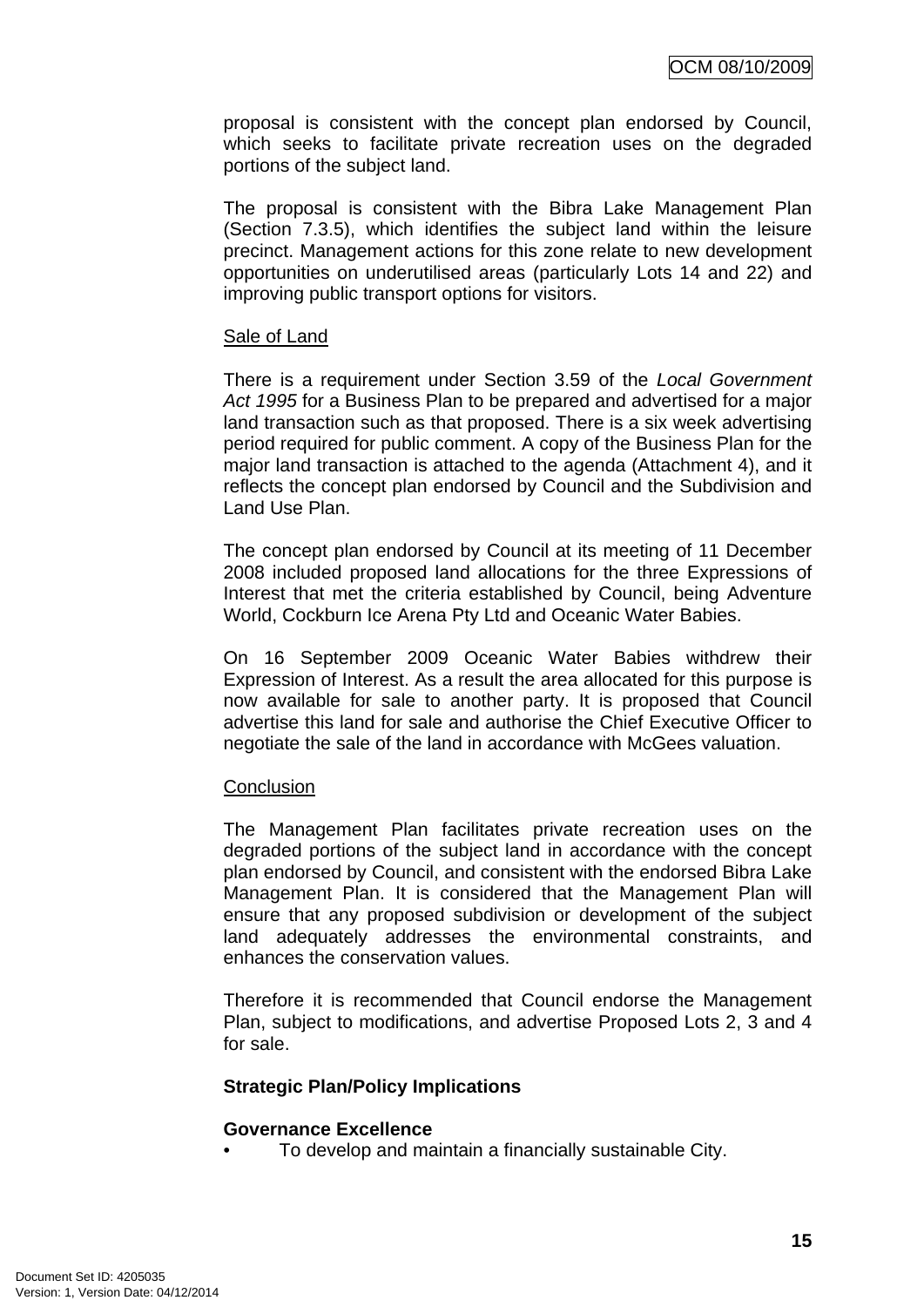#### **Natural Environmental Management**

- To conserve, preserve and where required remediate the quality, extent and uniqueness of the natural environment that exists within the district.
- To ensure development of the district is undertaken in such a way that the balance between the natural and human environment is maintained.

#### **Budget/Financial Implications**

The funds required for the preparation of the Management Plan is available within the existing budget. In addition to the purchase price of Proposed Lots 2, 3 and 4, prospective purchases will also be proportionately responsible for paying all servicing and conveyance costs associated with achieving subdivision of the land.

It is proposed that any funds generated from the sale of the land be utilised in accordance with the recommendation of the Bibra Lake Management Plan.

#### **Legal Implications**

Section 3.58 of the *Local Government Act 1995* applies.

#### **Community Consultation**

The Draft Management Plan was advertised for public comment from the 3 August 2009 to the 26 August 2009, which included an advertisement in the Cockburn Gazette for two weeks, referral to 58 surrounding landowners and a number of community groups and government agencies. As a result five submissions were received from government agencies, and four submissions from community groups/members of the community. All submissions are outlined and addressed in the Schedule of Submissions (Attachment 3).

#### **Attachment(s)**

- 1. Concept Plan
- 2. Draft Subdivision and Land Use Plan
- 3. Schedule of Submissions
- 4. City of Cockburn Business Plan
- 5. Bibra Lake Management Plan

#### **Advice to Proponent(s)/Submissioners**

The proponent(s) and those who lodged a submission on the proposal have been advised that this matter is to be considered at the 8 October 2009 Council Meeting.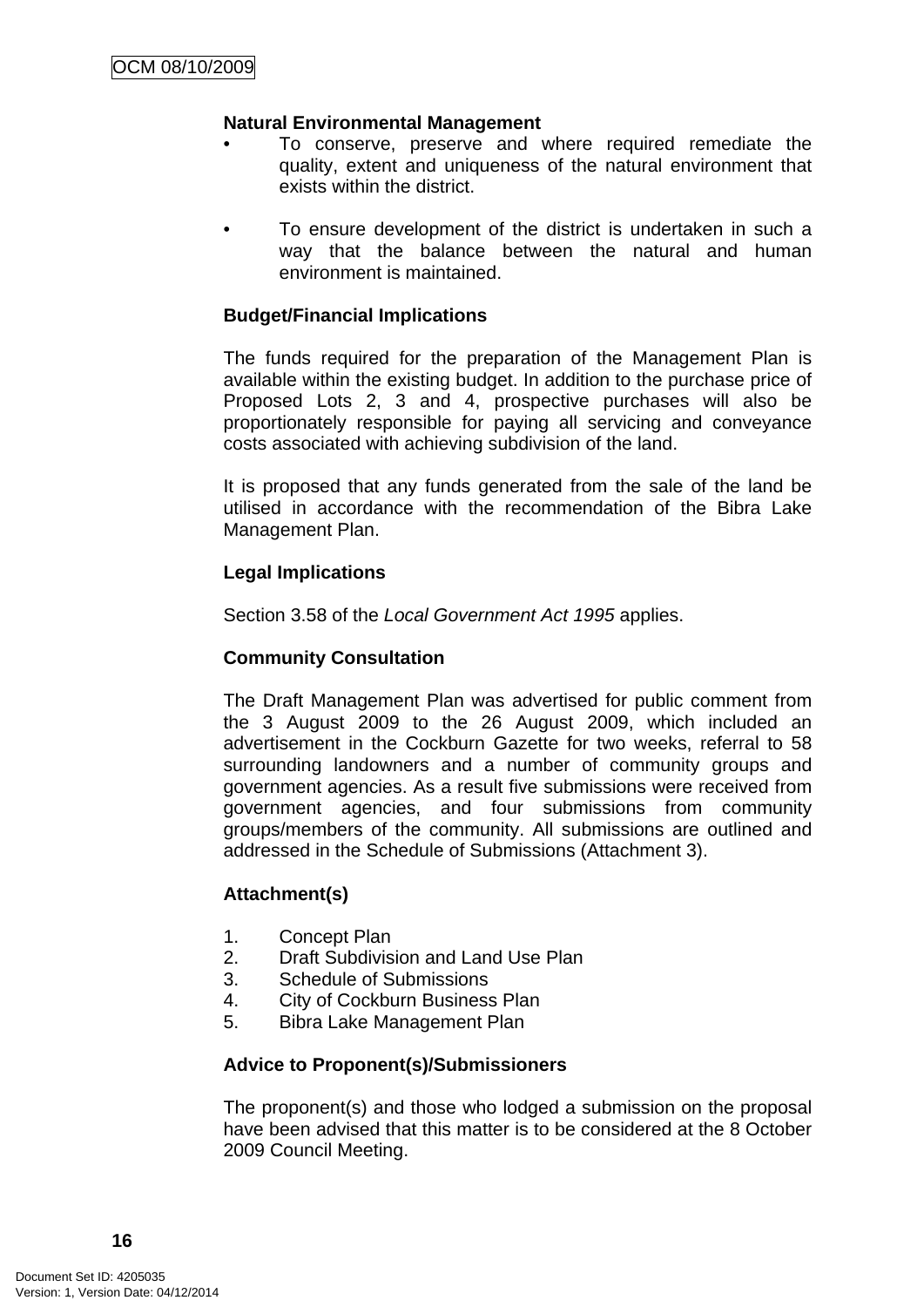## <span id="page-20-0"></span>**Implications of Section 3.18(3) Local Government Act, 1995**

Nil.

**14.3 (OCM 8/10/2009) - PROPOSED SCHEME AMENDMENT NO. 77 TO CITY OF COCKBURN TOWN PLANNING SCHEME NO. 3 - REZONING PORTION OF LOT 503 PHOENIX ROAD, BIBRA LAKE FROM 'LIGHT AND SERVICE INDUSTRY' TO 'INDUSTRY AND MIXED BUSINESS' AND PREPARATION OF DRAFT LOCAL PLANNING POLICY APD59 'PHOENIX BUSINESS PARK DESIGN GUIDELINES' - OWNER: PRIMEWEST - APPLICANT: GREG ROWE AND ASSOCIATES (93077) (M CARBONE) (ATTACH)** 

## **RECOMMENDATION**

- (1) That Council, in pursuance of Section 75 of the *Planning and Development Act 2005* ("Act"), initiate Amendment No. 77 to City of Cockburn Town Planning Scheme No. 3 ("Scheme") for the purposes of:
	- 1. Rezoning portion of Lot 503 Phoenix Road, Bibra Lake from 'Light and Service Industry' to 'Industry' and 'Mixed Business';
	- 2. Amend the Scheme Map accordingly.
- (2) That as the amendment is in the opinion of Council consistent with Regulation 25(2) of the *Town Planning Regulations 1967* ("Regulations"), and upon the preparation of the necessary amendment documentation, the amendment be referred to the Environmental Protection Authority ("EPA") as required by Section 81 of the Act, and on receipt of a response from the EPA indicating that the amendment is not subject to formal environmental assessment, be advertised for a period of 42 days in accordance with the Regulations. In the event that the EPA determines that the amendment is to be subject to formal environmental assessment, this assessment is to be prepared by the proponent prior to advertising of the amendment.
- (3) That Council in pursuance of Clause 2.3.1 of the scheme resolves to adopt for the purposes of advertising, a local planning policy ("Policy") applying design guidelines to Lot 503 Phoenix Road, Bibra Lake.
- (4) That Council publishes notice of the proposed policy in accordance with Clause 2.5.1(a) of the scheme.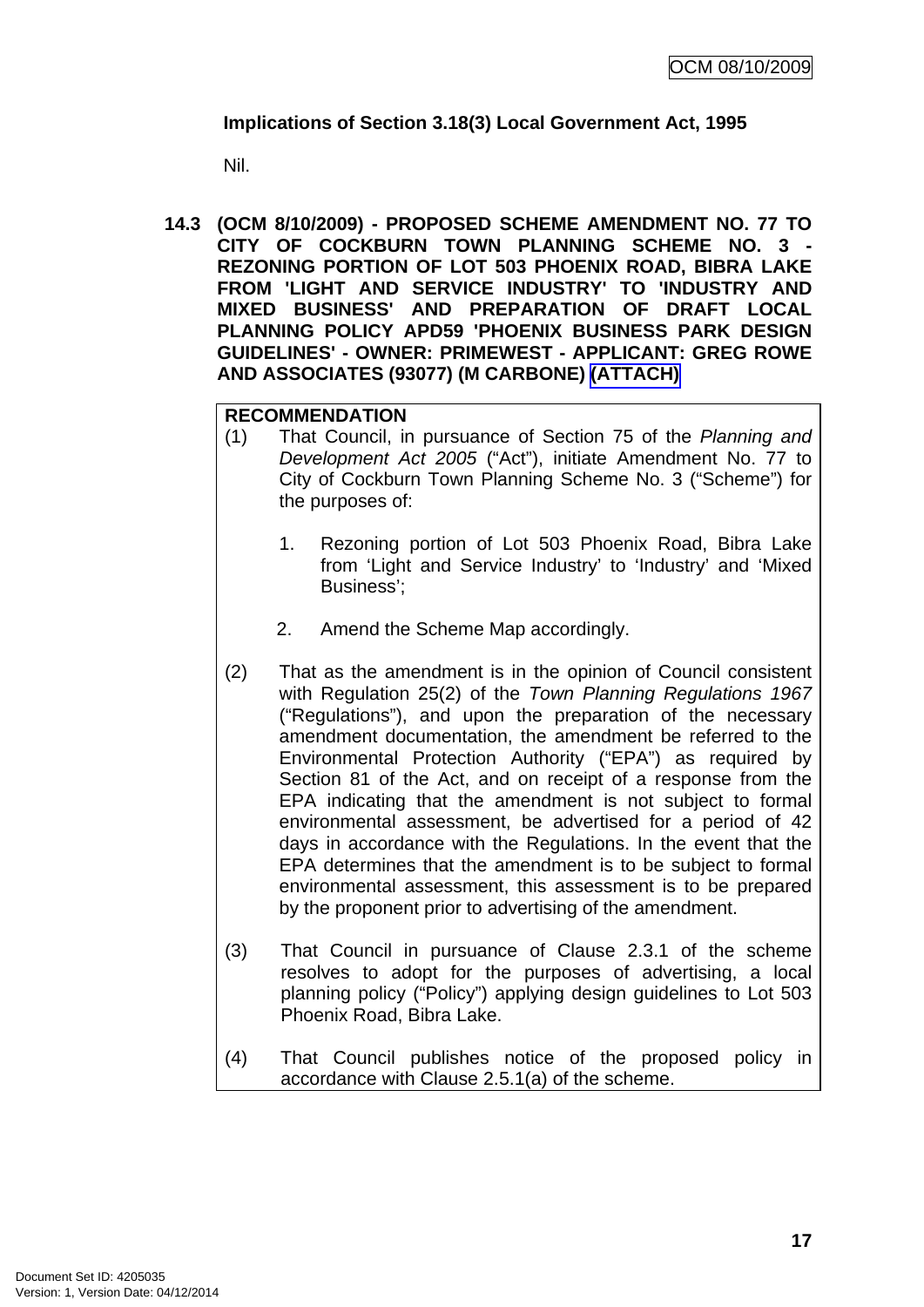## **COUNCIL DECISION**

## **Background**

Council previously supported an application to rezone Lot 503 Phoenix Road from Special Use 12 - 'Paper Mill' to 'Industry', 'Mixed Business, Light and Service Industry' and 'Parks and Recreation'. This amendment (Scheme Amendment No. 63) was approved by the Minister for Planning and gazetted on 5 May 2009. The amendment was required to allow the site to be subdivided as an industrial/commercial subdivision.

Council supported design guidelines for this site as part of the approval of Scheme Amendment No. 63; however, they were not formally adopted as a local planning policy under the Scheme.

Two subdivision approvals have been granted for the site - one consisting of 105 lots and the other consisting of 54 lots. These were approved by the Western Australian Planning Commission in April and August 2009 respectively. The applicant intends to subdivide incorporating aspects of both subdivision approvals (refer to consolidated plan within Agenda Attachment 3).

#### **Submission**

Greg Rowe and Associates on behalf of Primewest have submitted another Scheme amendment application to rezone portion of the site from 'Light and Service Industry' to 'Mixed Business' and 'Industry'. This will ensure that the zoning is consistent with the adjoining property as well as not requiring subdivision boundaries to follow the redundant 'Light and Service Industry' zoning boundaries.

Greg Rowe and Associates have also submitted a modified version of the design guidelines to be considered as a local planning policy under the scheme and to be advertised accordingly.

#### **Report**

#### Proposed Scheme Amendment

The site has a 95 m wide strip of land along its eastern boundary which is zoned 'Light and Service Industry' which is surrounded by land entirely zoned 'Industry' to the east, west and south. The Scheme Amendment proposes to rezone this strip of land from 'Light and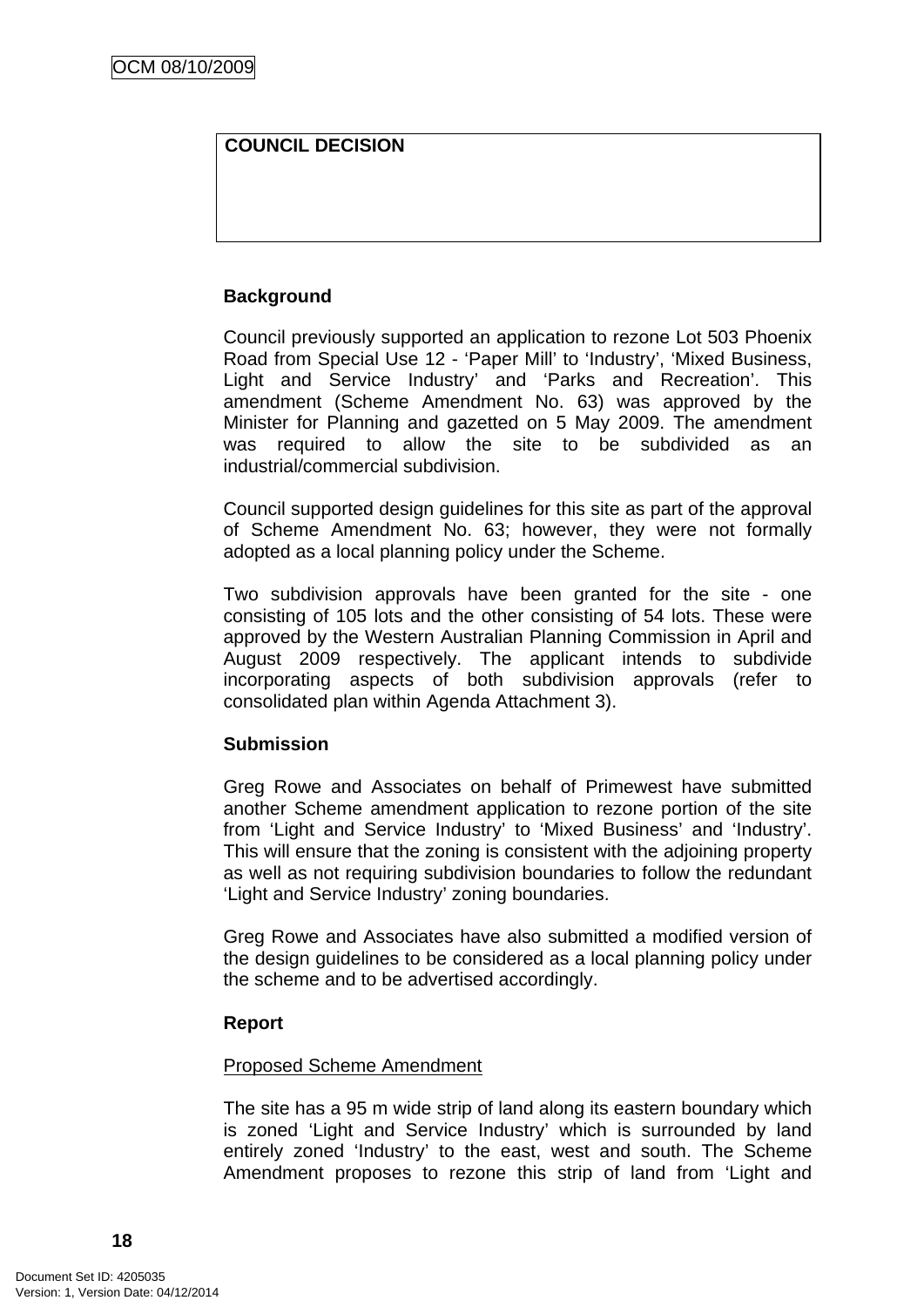Service Industry' to 'Industry' and 'Mixed Business' (refer agenda attachment 2).

The Light and Service Industry zoning reflects the original subdivision and accordingly under the latest subdivision plan an unusual lot boundary alignment is required for the south eastern lots to match the existing zoning boundaries. The zoning change will avoid the need for these unusual cadastral boundaries and will also ensure that the subject land has the same zoning as the adjoining land.

Usually 'Light and Service Industry' zones are used to provide a land use transition or buffer between industrial and sensitive land uses such as residential. In this case, this 'Light and Service Industry' zone does not serve any purposes as the land to the east, west and south are already zoned 'Industry' and there are no residential uses in these directions. There is already a 'Mixed Business' zone to the north, together with a landscaping buffer on either side of Phoenix Road which provides a suitable land use transition or buffer to the residential properties to the north. The proposed change will not bring industrial lots any closer to residential properties than what currently exists on the subject and adjoining site.

#### Draft Local Planning Policy APD59 'Phoenix Business Park Design Guidelines'

Council supported design guidelines for the subject site as part of the approval of Scheme Amendment No. 63 in June 2008. However, the design guidelines were not formally adopted as a local planning policy under the Scheme and were not advertised. Adopting the design guidelines as a local planning policy provides greater enforcement powers under the Scheme. Furthermore, a condition on the latest subdivision approval requires the design guidelines to be amended and approved by the City to reflect the latest subdivision plan. The applicant has updated the design guidelines to reflect their consolidated subdivision plan and add suitable provisions for the new dual frontage lots along the eastern boundary of the site.

The applicant has liaised extensively with the City's planning staff and the design guidelines are acceptable to guide future development. The design guidelines will ensure quality development is achieved and are similar to the design guidelines for the adjacent Cockburn Commercial Park. It is therefore recommended that Council, in pursuance of Clause 2.3.1 of the Scheme, resolves to adopt the attached Policy for the purposes of applying design guidelines for the subject site as per agenda attachment 3 and advertise the Policy in accordance with the scheme requirements.

The Policy is consistent with the structure and content of similarly adopted design guidelines for industrial parks within the City, most notably Cockburn Commercial Park. The specific built form controls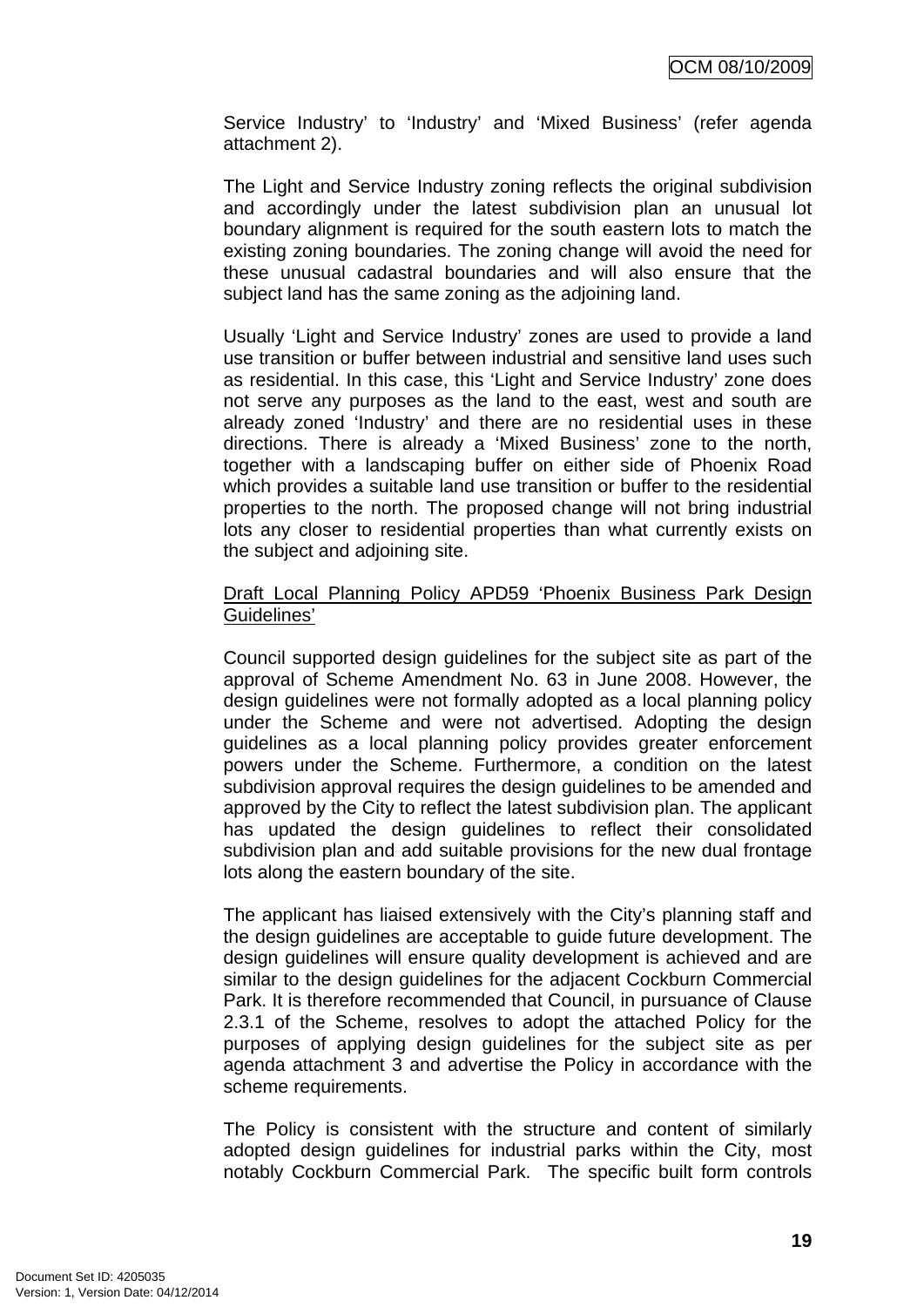are focussed on producing an attractive and functional design outcome, which capitalises on the site's strategic location within the Bibra Lake Industrial Area.

#### **Conclusion**

The proposed Scheme amendment ensures that the subject portion of the site has the same zoning as the adjoining land to the east, west and south and will avoid the need for unusual cadastral boundaries.

Accordingly, it is recommended that Council initiates Scheme Amendment No. 77 and undertake landowner, government agency and community consultation in accordance with the normal amendment procedures. It is also recommended that Council resolves to prepare the local planning policy for the Phoenix Park Design Guidelines in pursuance of Clause 2.3.1 of the scheme, and undertake advertising with surrounding landowners.

#### **Strategic Plan/Policy Implications**

#### **Employment and Economic Development**

• To plan and promote economic development that encourages business opportunities within the City.

#### **Natural Environmental Management**

• To ensure development of the district is undertaken in such a way that the balance between the natural and human environment is maintained.

The planning policy which applies to this item is Policy APD2 'Industrial Subdivision Policy'.

#### **Budget/Financial Implications**

N/A

#### **Legal Implications**

*Planning and Development Act 2005*  Town Planning Scheme No. 2 *Town Planning Regulations 1967* 

#### **Community Consultation**

In accordance with the *Town Planning Regulations 1967* consultation is to be undertaken subsequent to the local government adopting the Scheme Amendment and the Environmental Protection Authority advising that the proposal is environmentally acceptable.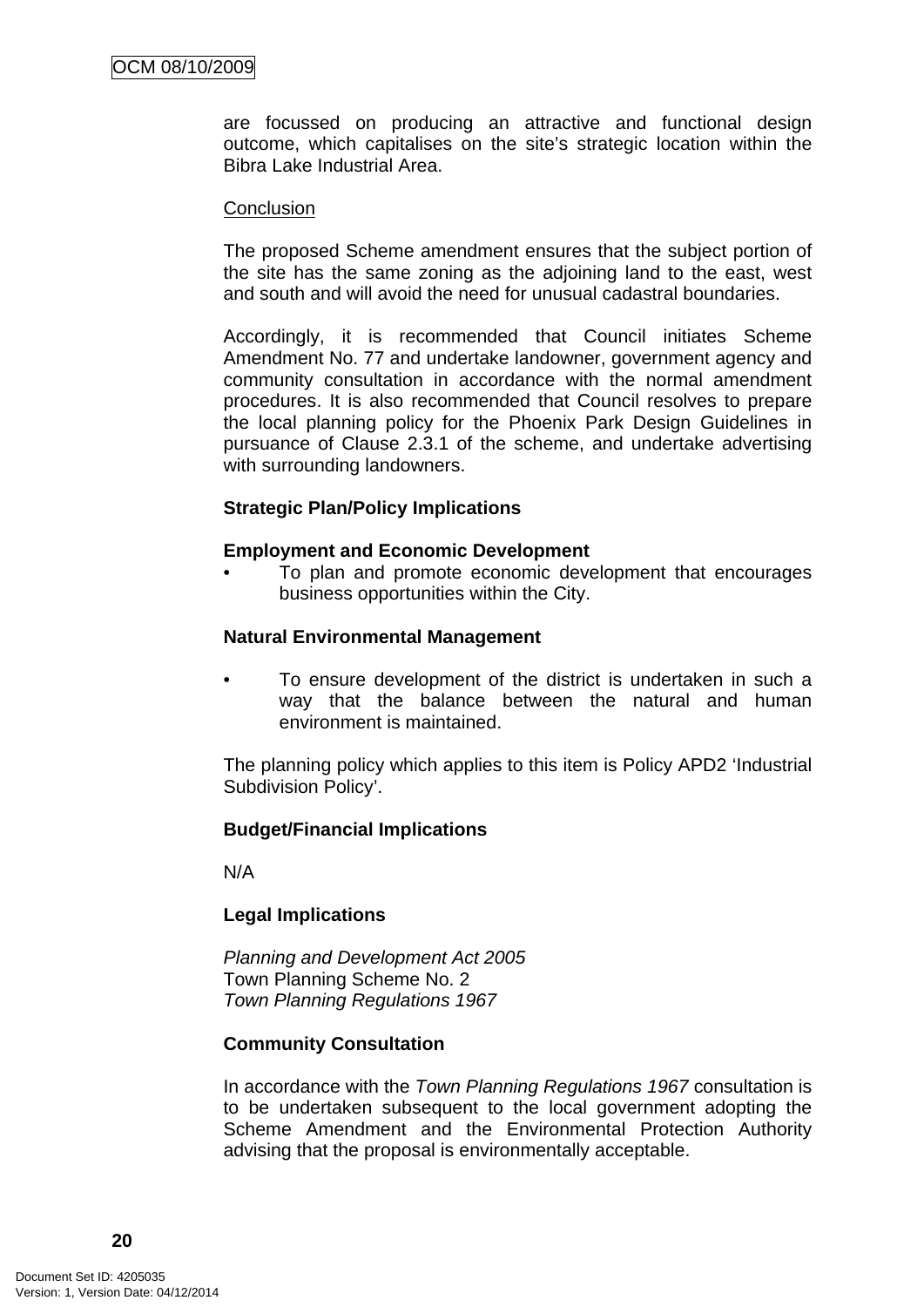<span id="page-24-0"></span>The draft Policy will be advertised in accordance with Clause 2.5 of the scheme. This includes a notice of the proposed policy in a newspaper for two consecutive weeks in accordance with Clause 2.5.1(a).

## **Attachment(s)**

- 1. Location Plan
- 2. Proposed Zoning Plan
- 3. Draft Local Planning Policy APD59
- 4. Phoenix Business Park Design Guidelines

## **Advice to Proponent(s)/Submissioners**

The Proponent has been advised that the matter is to be considered at the 8 October 2009 Council Meeting.

## **Implications of Section 3.18(3) Local Government Act, 1995**

Nil.

## **14.4 (OCM 8/10/2009) - NEW FOOD LICENCE FEES AND ADDITIONAL ENVIRONMENTAL HEALTH OFFICER (6209) (N JONES) (ATTACH)**

**RECOMMENDATION**

That Council:

- (1) adopts the new licensing system for food premises in accordance with the Food Act 2008, as from 1 January 2010;
- (2) implement a program to inform and educate food premises proprietors and staff about the new Food Act 2008;
- (3) employ an additional Environmental Health Officer (permanent position) from January 2010
- (4) increase the Health Salaries budget by \$40,000;
- (5) increase the Health Preventative Services income budget by \$85,000 for 2009/10; and
- (6) advertise the introduction of fees associated with the introduction of the Food Act 2008, as attached, as from 1 January 2010.

**TO BE CARRIED BY AN ABSOLUTE MAJORITY OF COUNCIL**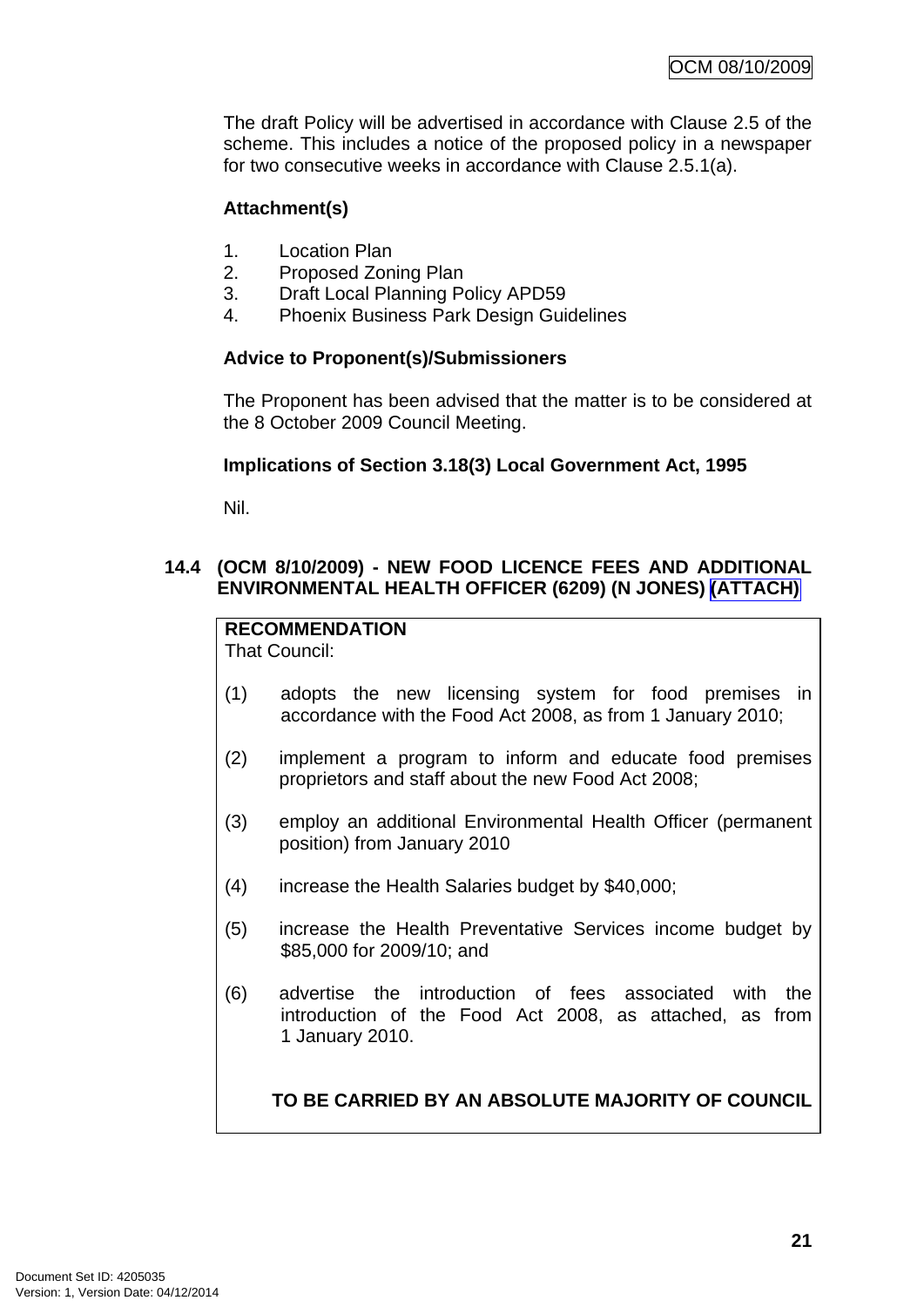## **COUNCIL DECISION**

### **Background**

In July 2009 the Food Act 2008 received Royal Assent. Part 1 - Preliminary, Sections 1 and 2 of the Act came into operation immediately. The remaining sections of the Act will come into operation when dates of proclamation are determined which is anticipated to be the end of October 2009. For the first time Australia will have national legislation to regulate the food industry.

Licensing and annual fees will apply to all food premises rather than the current system that only applies to eating houses selling meals. Until now, premises such as supermarkets, butchers and food manufacturers have never paid for the regulatory system including frequent inspections by the City's Environmental Health Officers as required by the WA Department of Health.

With the introduction of the *Food Act 2008* the *City of Cockburn Health (Eating Houses) Local Law 2000* will be repealed. This will mean the existing Eating House Licensing and Registration process will no longer apply.

The Food Act gives autonomy to Local Government to impose and recover fees under the *Local Government Act 1995 Part 6 Division 5 Subdivision 2* for functions such as notification, registration, assessments, transfers etc.

All WA Councils including the City of Cockburn will be able to determine their own fee arrangements within the content of the Acts*.* The fees should reflect the cost incurred in providing the service. This would involve risk assessment, sampling procedure, education/training support, and administration.

At present fees for Eating House Registrations are issued on the calendar year. It is proposed to continue with this time frame introducing the new food business fee structure on 1 January 2010.

The new Food Act will result in a new system of auditing and regulating food premises that will inevitably require increased workload for the City's Environmental Health Service. A greater number of food premises will require notification and registration. Risk assessments are likely to be more complex with a reemphasis upon outcomes rather than prescriptive requirements. A new system of auditing certain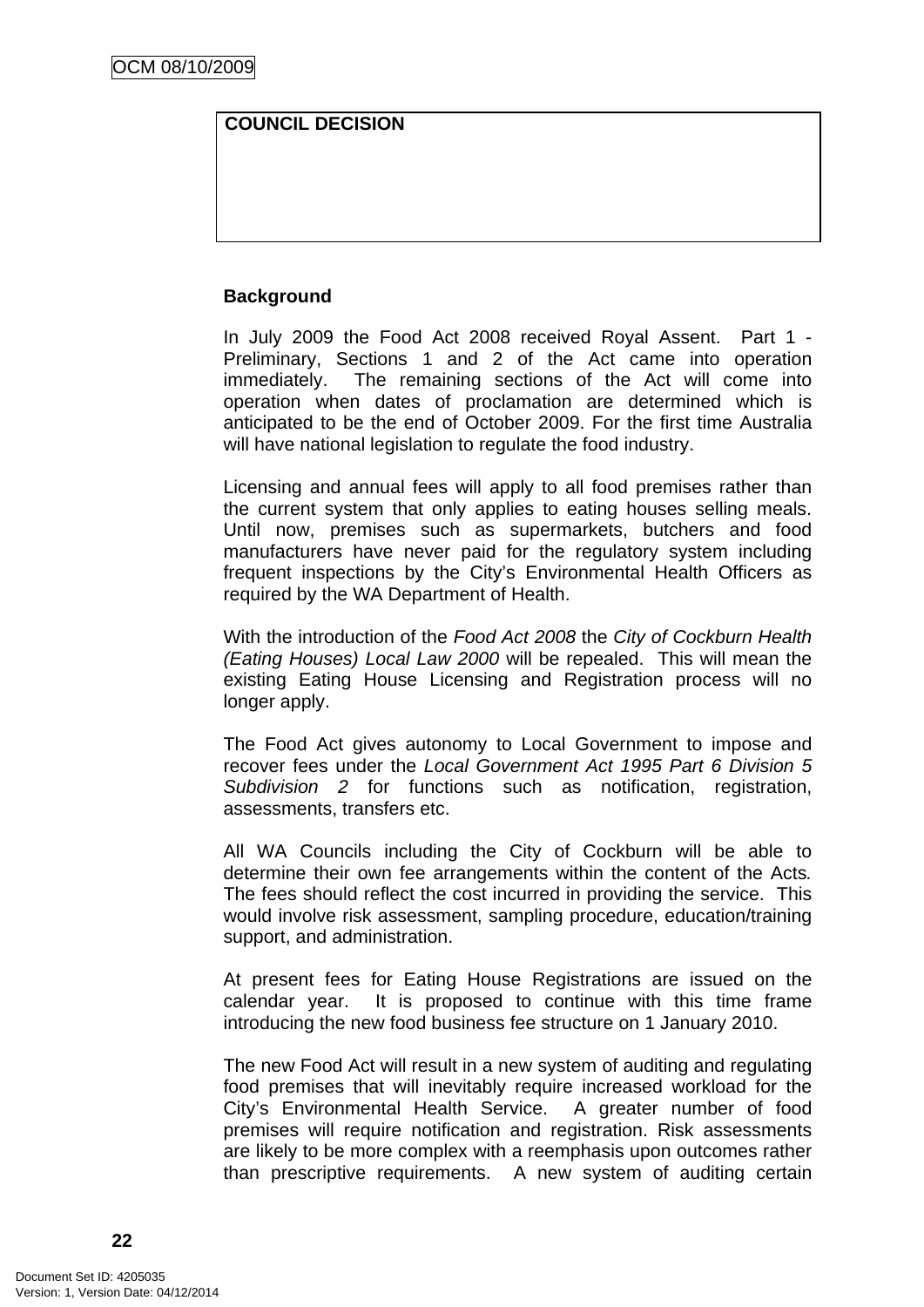premises involving vulnerable persons such as nursing homes and child care centres will commence.

In accordance with the Plan for the District the employment of an additional Environmental Health Officer (EHO) is overdue. The plan for the District indicated a need for an additional EHO in 2008/09 and an additional EHO in 2009/10, neither of these positions were filled. The last additional EHO was employed in December 2005, since then there has been a significant increase in workload including the Gateway Shops, 107 new food premises which is an increase of 26%, plus Contaminated Sites, a greater role in development applications through the Development Control Unit, and a significant increase in public events/concerts.

The income from the new fee structure will generate an additional \$80, 000 annually which is greater than the cost of a new EHO. It is recommended that the City employ a new EHO from January 2010.

#### **Submission**

N/A

#### **Report**

The *Food Act 2008 Section 107* requires all premises selling (as defined under the Act) food operating within the municipality to notify the City on a prescribed form. This will include premises ranging from food manufacturers down to the newsagent and chemist.

The notification must be accompanied by a fee if prescribed.  $-$  This fee will be referred to as the Notification Fee in the attachment. Existing Eating Houses will not be required to pay this fee because the City already holds the required information.

The notification process will allow the premises to be classified by their risk potential into one of four categories via the use of a matrix. These categories will be High, Medium, Low or Very Low as specified in the Australia New Zealand Food Authority (ANZFA) – Priority Classification System for Food Businesses.

The risk assessment matrix is sophisticated and uses rating criteria including the type of food, extent and method of food processing, size/scale of the premises. High and medium risk food premises include restaurants, butchers, supermarkets, and food manufacturers. Low and very low risk premises include newsagents and hairdressers that provide coffee.

All those food businesses subject to a risk assessment/inspection will be required to register with the City (Section 110). This will be completed at the same time as notification. If approved a registration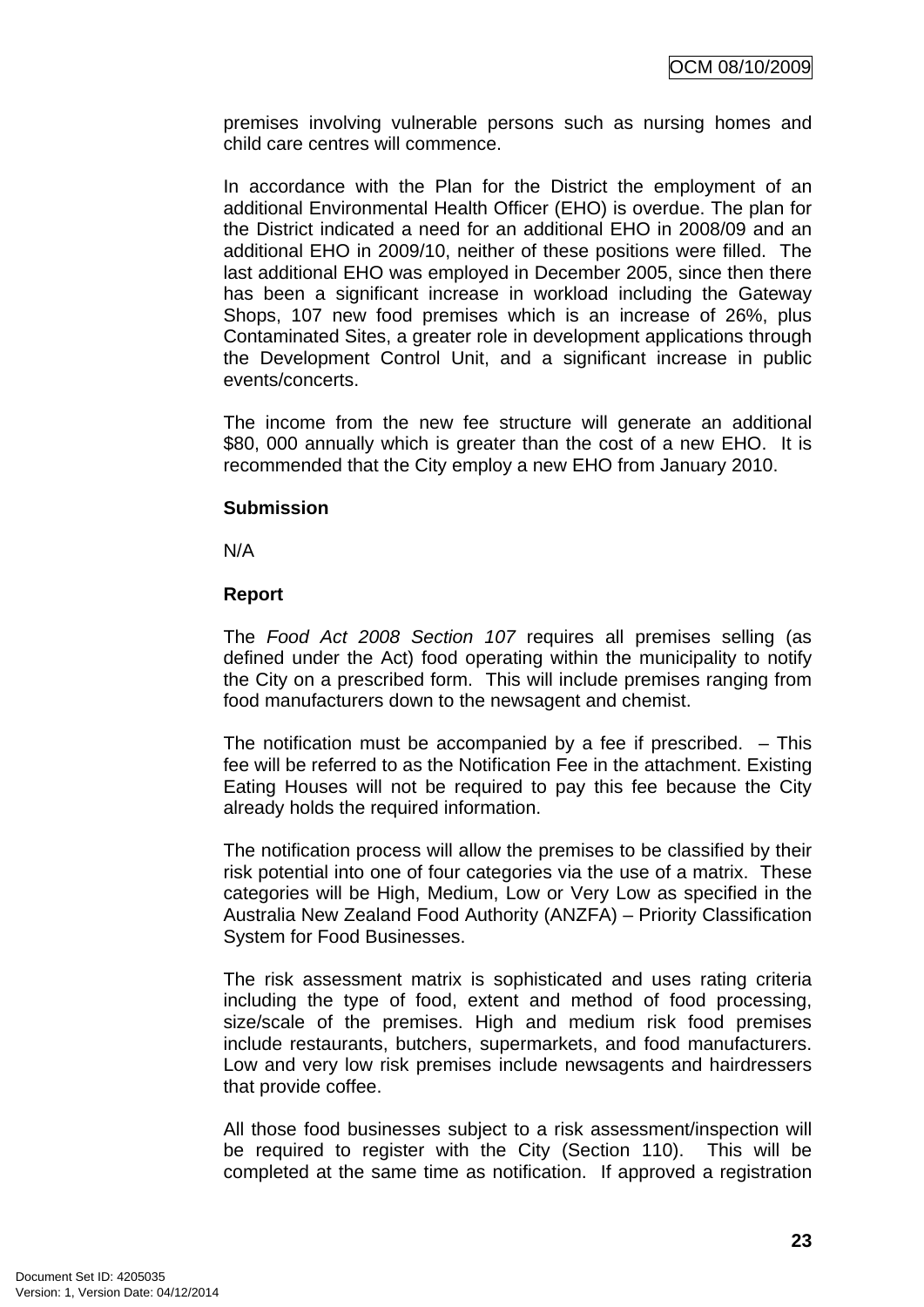certificate will be issued. The registration will stay in force until cancelled (Section 111). It does do not expire like the existing Eating House Licenses. These businesses will be charged an annual risk assessment / inspection fee payable on a pro rata basis from the date that a premises opens. This fee will reflect the number of inspections required per year, sampling regime and other related costs including administration.

The recommended fees are outlined in the attachment.

Those premises already paying a City of Cockburn Eating House License and Registration (typically \$403 p/year) will not be paying any more under the new system. However a significant number of food premises will be paying fees for the first time. This will include premises such as supermarkets, butchers and food manufacturers. This is a more equitable system as premises not captured by the Eating House Registration system are now covered.

Those premises such as supermarkets which have multiple areas of different classifications in the one premise such as butcher, deli, baker, fruit and vegetable area will attract a combined fee calculated on individual functions of the various classifications. This combined fee will help reflect the additional time required to assess such premises.

Some food premises will be exempted from registration.

Exempted food premises are defined under the proposed *Food Regulations 2009* and will include those food businesses conducted to raise money solely for purposes that are of a charitable or community nature where the food is not potentially hazardous or the food after cooking is for immediate consumption (e.g. sausage sizzle).

Although notification is still required, a fee would not be charged for exempted food premises. This is one of many ways that the City supports its community organizations. Most Councils in WA are likely to adopt a similar system of registration with similar fee structures. The City's proposed fee structure is based upon cost recovery only.

#### **Strategic Plan/Policy Implications**

#### **Governance Excellence**

To provide effective monitoring and regulatory services that administer relevant legislation and local laws in a fair and impartial way.

#### **Budget/Financial Implications**

The estimated income for license and registration of food premises in the existing 2009 -10 budget report is \$60,000. Most Eating Houses currently pay \$403 per year.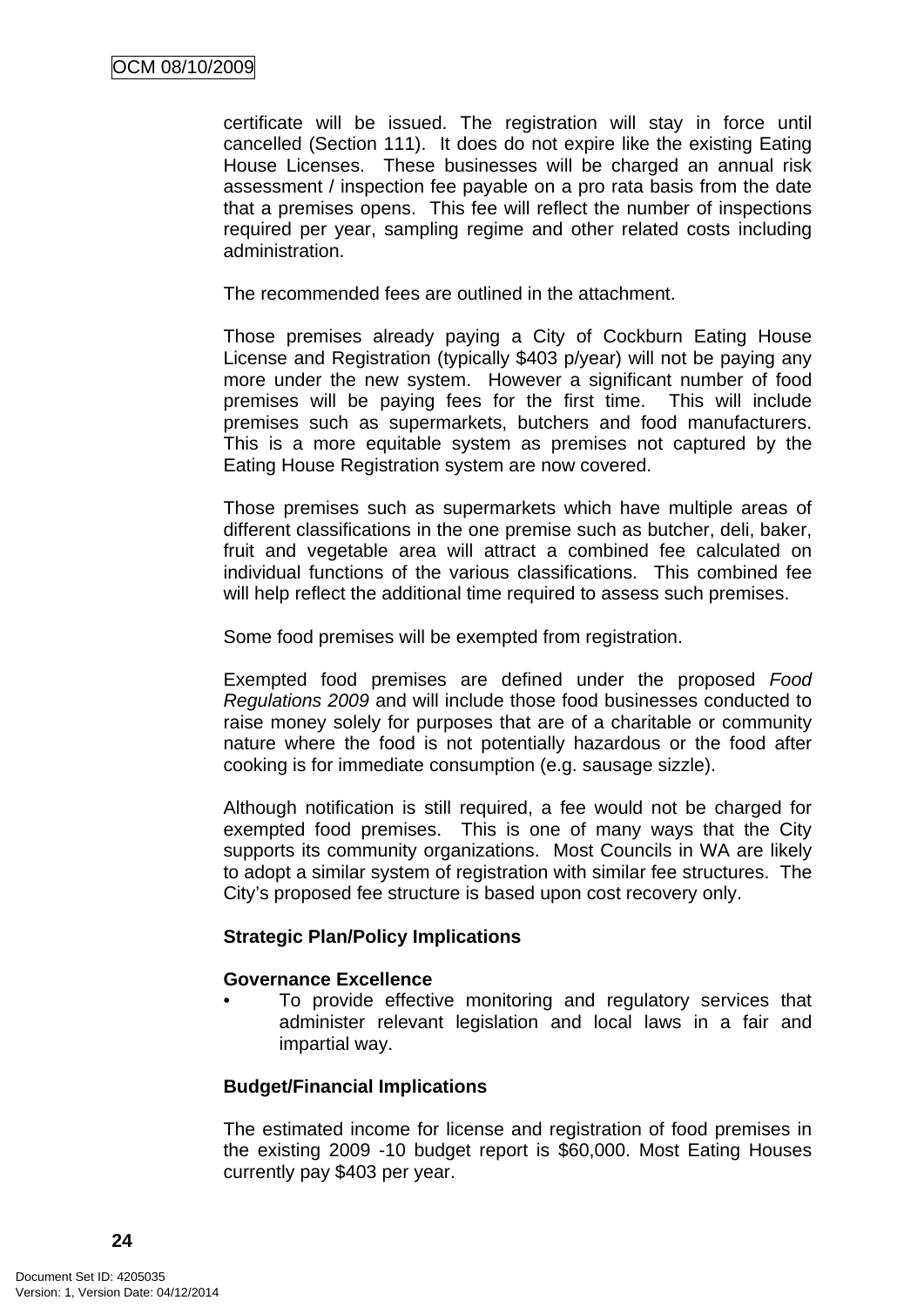At present the City has approximately 395 classified food premises of which 172 are registered Eating Houses.

Anticipated income from these premises for 2010 would be:

Notification ................................................................. \$ 9,500 Annual risk assessment/inspection fee.................... \$136,400

Additional notification fee will be received from premises not presently regarded as selling food e.g. chemist, newsagents etc

Anticipated income for 2009 - 10 will be in excess of \$146,000.

## **Legal Implications**

The Food Act gives autonomy to Local Government to impose and recover fees under the *Local Government Act 1995* Part 6 Division 5 Subdivision 2 for:

Notification (s107) Registration (s 110) Any function performed under Act (s 140 (1)) Provision of information or for carrying out of any inspection (s140  $(12)$ ).

Section 6.19 of the Local Government Act 1995 requires Council to give local public notice when introducing fees and charges outside the annual budget process. The Notice is to give the intention of introducing the fee and when the fee would become effective.

#### **Community Consultation**

The City of Cockburn food premises proprietors have been made aware of the imminent changes to the food legislation for some time now through written information and Environmental Health Officers inspections, although this has been occurring since 2002.

It is planned to conduct extensive community consultation prior to enactment and proclamation of the Act. This will be done through Information sessions for all food proprietors and dissemination of written information. A total of \$10,000 exists for this purpose in the Public Health, Preventative Services – Food Marketing account. The proposed fees will be advertised in a Local newspaper.

## **Attachment(s)**

Schedule of Fees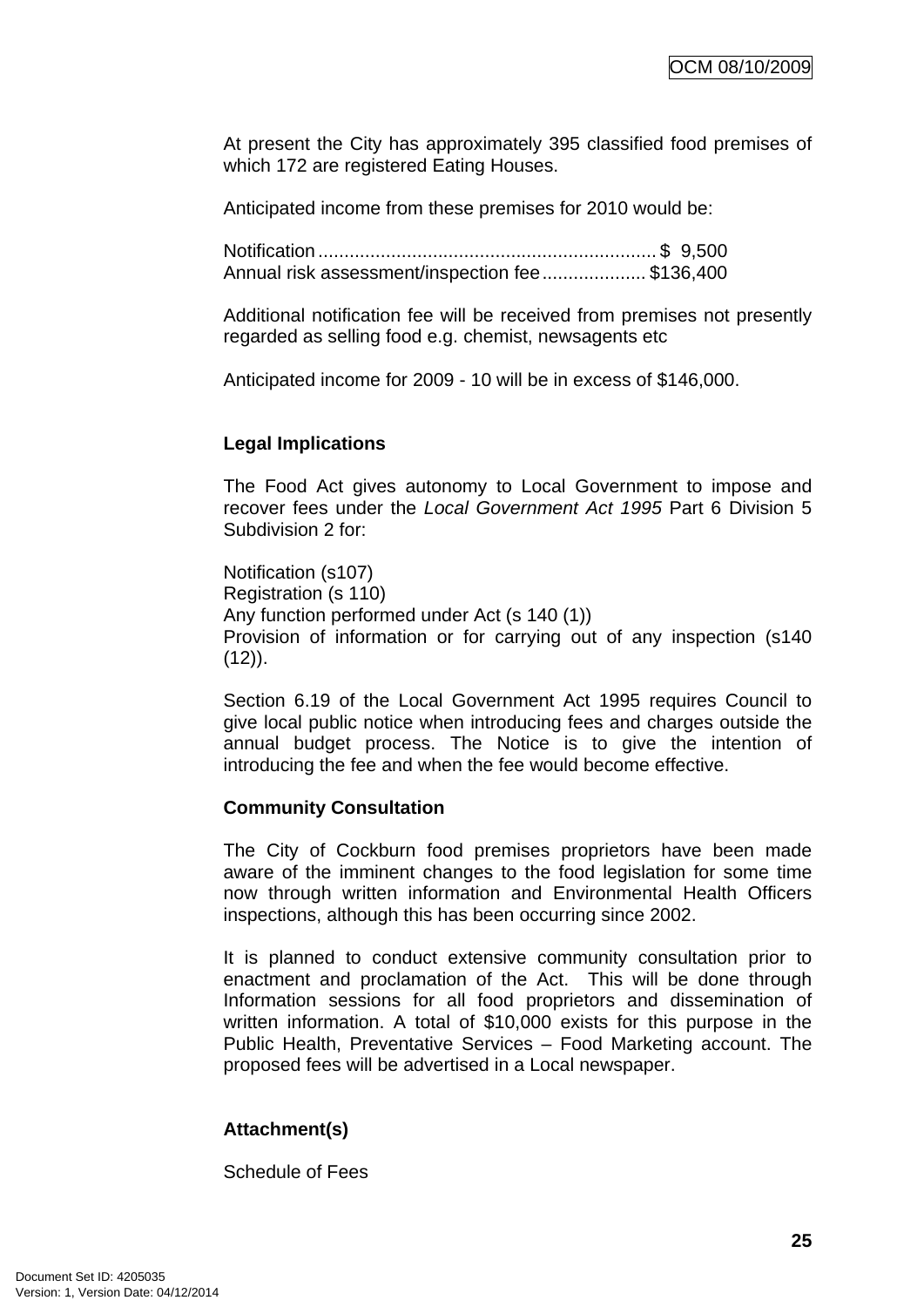## <span id="page-29-0"></span>**Advice to Proponent(s)/Submissioners**

N/A

**Implications of Section 3.18(3) Local Government Act, 1995**

Nil.

## **14.5 (OCM 8/10/2009) - DRAFT 2009 JANDAKOT AIRPORT MASTER PLAN - OWNER: JANDAKOT AIRPORT HOLDINGS (1211) (A TROSIC, R DONG) (ATTACH)**

#### **RECOMMENDATION** That Council:

- (1) forward a submission regarding the Draft 2009 Jandakot Airport Master Plan to Jandakot Airport Holdings ("JAH") on the basis of the officer's report, emphasising the following specific points:
	- 1. While the City does not object to the proposed fourth runway and associated aviation development, issues with the proposed non-aviation commercial development on the airport must be adequately addressed to the satisfaction of relevant State Government agencies and the City before support can be indicated. The City also needs to be satisfied that environmental issues have been adequately managed, and that threats to the Jandakot Water Mound have been mitigated against. The City also requires JAH to ensure that residents adjoining the airport site will not experience adverse amenity impacts associated with the commercial development;
	- 2. All specific requirements in relation to traffic and transport infrastructure as discussed under the 'Traffic and Transport Issues' section of the officer's report being undertaken by JAH;
	- 3. JAH being responsible for the constructing/upgrading of all the existing infrastructure outside of the airport site identified as being required to facilitate the Master Plan;
	- 4. All environmental issues and concerns raised by the City being suitably addressed by JAH to the satisfaction of the City. In this respect, the City maintains significant concerns whenever extensive clearing of vegetation is proposed and in terms of the Master Plan, the loss of almost 167ha of good to excellent quality bushland will have a significant impact, both on flora diversity and

**26**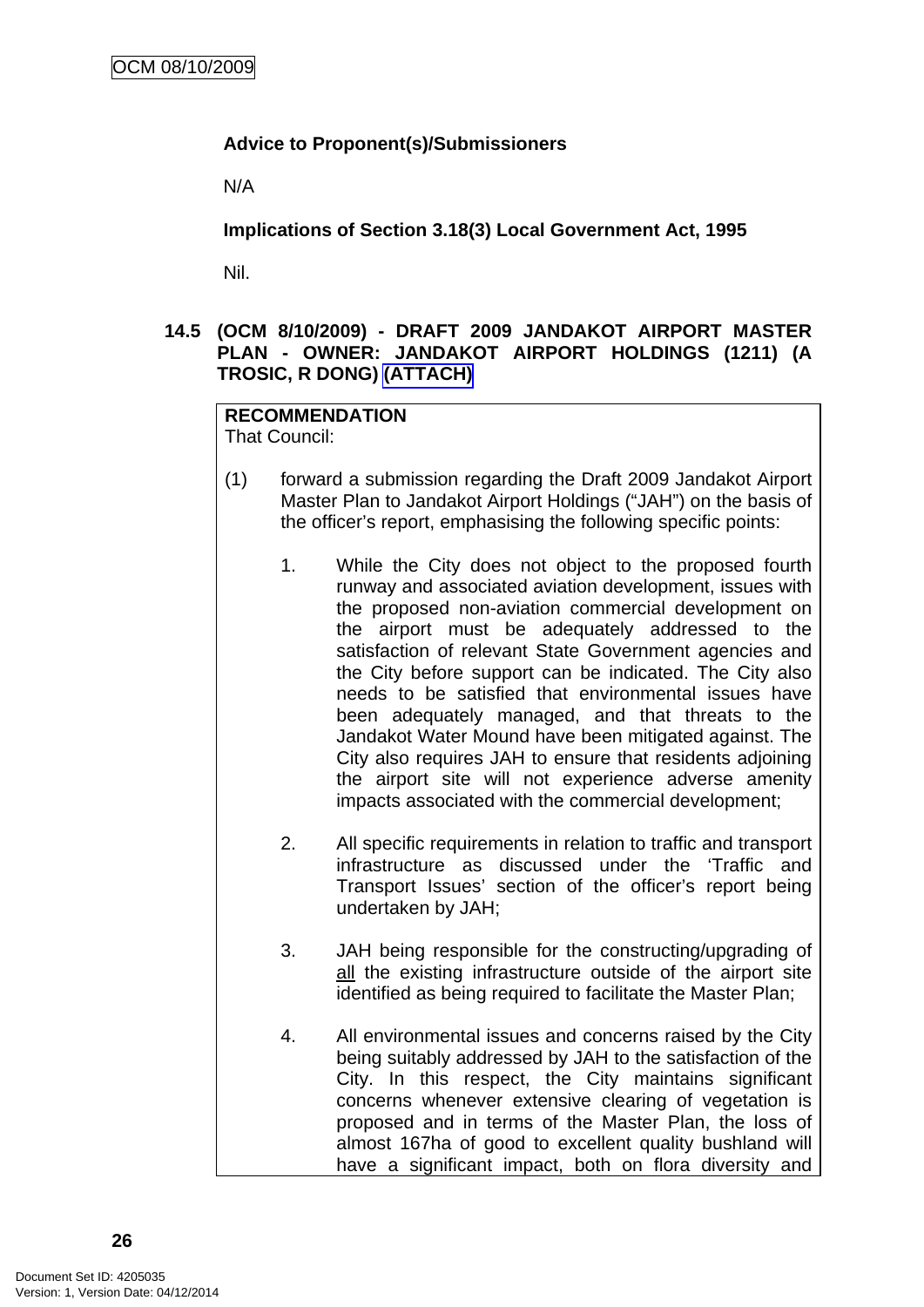fauna movement in the immediate area;

- 5. The clearing and development of Precinct 5 not taking place until it can be clearly demonstrated that rehabilitation of Precincts 7 and 8 by JAH (outside the airport site) is producing viable and successful rehabilitation results to the satisfaction of the City. In making this determination, the City will be seeking evidence which demonstrates that the rehabilitation will produce an adequate environmental offset to the bushland proposed to be cleared as part of Precinct 5;
- 6. The description of zones and land use permissibility within the commercial development precinct being consistent with the provisions of the Local Planning Scheme;
- 7. A detailed Economic Impact Assessment being prepared by JAH which demonstrates that their proposed major retail and commercial development can coexist and remain viable in conjunction with other existing and planned centres, and without adversely affecting the viability of such centres;
- 8. Any retail activity being considered on the basis of serving the immediate airport precinct, and being most suitably located in close proximity to the residential colleges. In this respect retail development should be limited to limited to a 'Local Centre' scale, with a total maximum aggregated floor space of 2000m2, in order to minimise the impact on the City's Local Commercial Strategy;
- 9. A formal protocol being established by way of Memorandum of Understanding between the City and JAH which requires involvement by the City in terms of the preparation and processing of structure plans, the processing of subdivision and development applications including parks and landscaping design and construction standards for infrastructure;
- 10. The Master Plan being modified to indicate the provision of an appropriate buffer between the interface of all commercial land use which adjoins 'Resource' zoned allotments within the City;
- 11. Precincts 6 and 6A being clearly labelled as subject to a future Master Plan, so as to make it clear that this is not approved as part of the 2009 Master Plan. Similar to Precinct 5, the City will also base its future position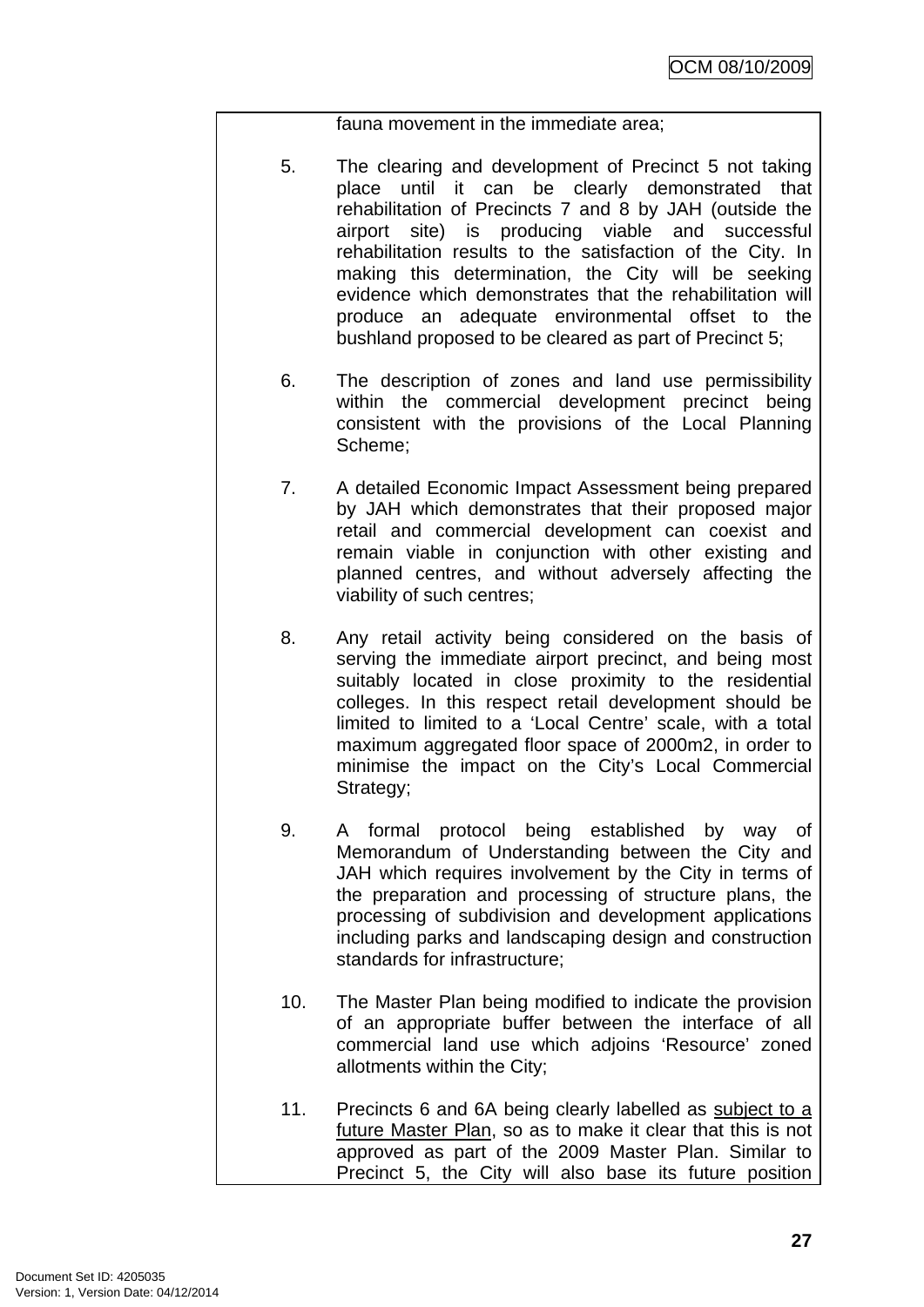regarding Precinct 6 and 6A on whether rehabilitation of Precincts 7 and 8 by JAH outside the airport site has produced viable and successful rehabilitation results to the satisfaction of the City;

- 12. Should the fourth runway be approved, all residences located within the 25-30 and 20-25 ANEF contour being acoustically treated at JAH's expense;
- 13. If the fourth runway is approved, the number of flights per year being permanently capped at 514,000 fixed wing and 76,000 helicopter flights;
- 14. The informal night time curfew and Fly Neighbourly Policy being converted into a legally binding set of regulations upon both JAH and pilots;
- 15. JAH to provide copies of all sub-leases within the commercial precinct to the City, upon JAH entering into any sub-lease within that precinct;
- 16. Adequate servicing (especially reticulated sewer) being a pre-requisite for any expansion of existing aviation or non-aviation development on the airport;
- 17. The Bush Forever Officer of the Department of Planning being specifically consulted by JAH regarding any future development that may impact on remnant bushland.
- 18. The Department of Water being specifically consulted by JAH regarding future water and drainage management design, with the view to implementing best practice water sensitive design treatments to manage both water and drainage runoff;
- (2) provide a copy of its submission to the City of Melville, City of Canning and Western Australian Planning Commission for their information.

## **COUNCIL DECISION**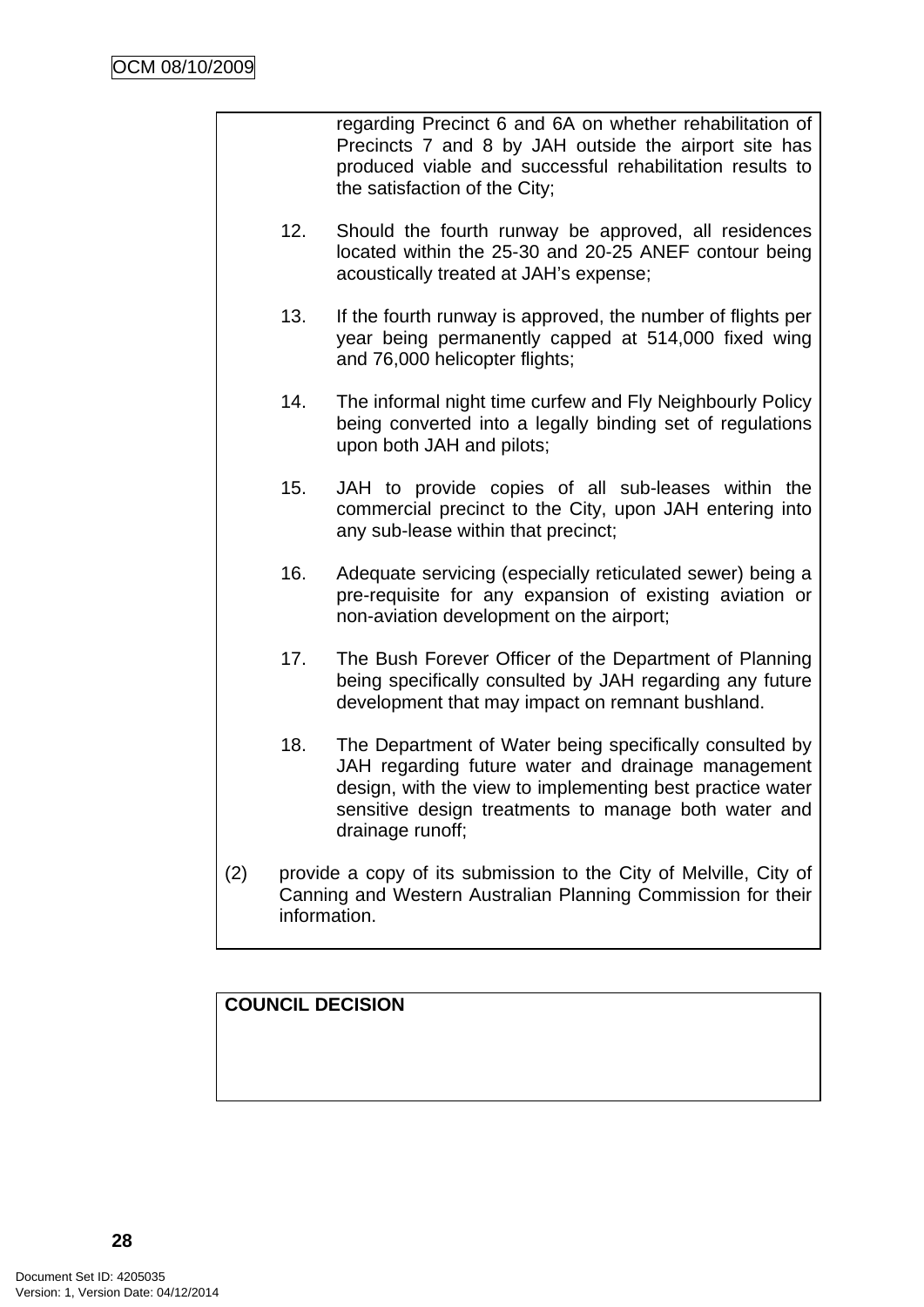## **Background**

At its meeting held on 8 September 2005 Council resolved to support the fourth runway addition to Jandakot Airport in accordance with selected Option 1 of the Draft 2005 Jandakot Airport Master Plan ("2005 Master Plan") (Attachment 1 refers). This support was subject to a series of recommended conditions, in order to ensure that the proposal would be implemented in an acceptable manner (Attachment 2 refers). The Draft 2005 Master Plan included plans for the construction of a fourth runway, and the allocation of non-aviation land for commercial development. The proponent was Jandakot Airport Holdings ("JAH").

Following approval of the Draft 2005 Master Plan by the Federal Government in 2006, the City of Cockburn ("City") received a copy of the Draft Major Development Plan ("MDP") which proposed to undertake development of the airport in accordance with the 2005 Master Plan. Council considered the Draft MDP on 8 November 2007 and resolved to recommend approval subject to a number of recommended conditions (Attachment 3 refers). The City advised JAH on 15 November 2007 of Council's decision in this respect.

JAH have now released the Draft 2009 Master Plan for public comment, with comments closing on 30 October 2009 (Attachment 4 refers). This report considers the new Draft 2009 Master Plan, in the context of it being the strategic plan for development of the airport over the next 20 year period.

#### **Submission**

NA.

## **Report**

## **Overview**

In terms of statutory context, the development of airports is undertaken within the regulatory framework of the *Airports Act 1996*. This requires that for each airport, there is to be an approved Master Plan that indicates the airport planning for the next 20 years. A requirement of the *Airports Act 1996* is the preparation of a Master Plan every five years, and accordingly this Draft Master Plan represents a review and refinement of the approved 2005 Master Plan. The Master Plan is subject to approval of the responsible Federal Minster, being the Minister for [Infrastructure, Transport, Regional Development and Local](http://www.infrastructure.gov.au/)  [Government](http://www.infrastructure.gov.au/) (Hon Anthony Albanese MP).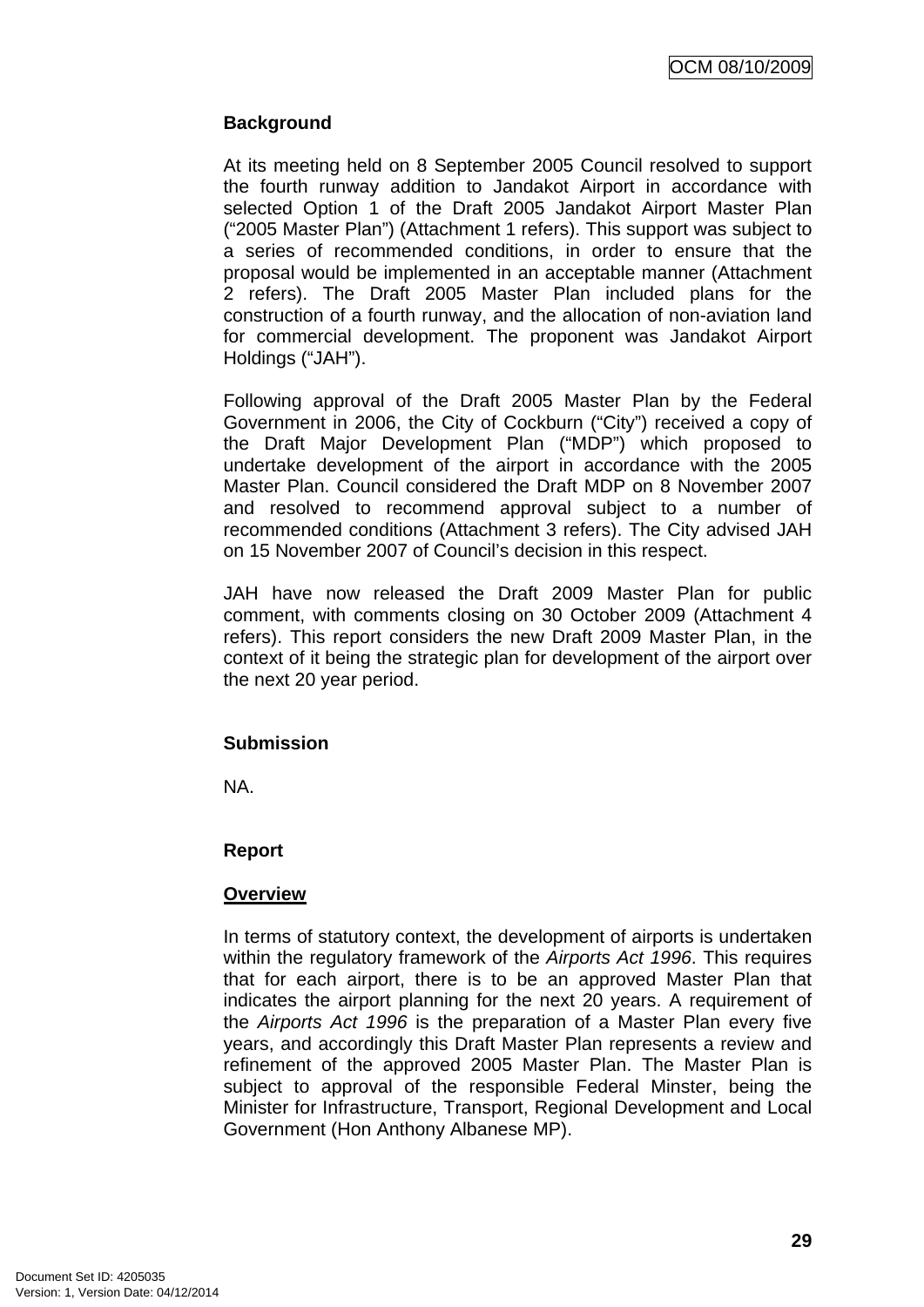Part 5 of the *Airports Act 1996* sets out the statutory process for preparing and consulting in relation to a Draft Master Plan. In specific respect of consultation, Section 79(2) of the *Airports Act 1996* states:

- *(2) If members of the public (including persons covered by subsection (1A)) have given written comments about the preliminary version in accordance with the notice, the draft plan submitted to the Minister must be accompanied by:* 
	- *(a) copies of those comments; and*
	- *(b) a written certificate signed on behalf of the company:* 
		- *(i) listing the names of those members of the public; and*
		- *(ii) summarising those comments; and*
		- *(iii) demonstrating that the company has had due regard to those comments in preparing the draft plan; and*
		- *(iv) setting out such other information (if any) about those comments as is specified in the regulations.*

The Federal Government have released guidelines in respect of consultation, making it clear that the responsible Federal Minister expects that consultation is undertaken with all stakeholders and that prudent consideration is given to comments received during the consultation period, with the stakeholders' comments adequately summarised and the airport-lessee company (JAH) response appropriately documented in this respect. This information, along with copies of the public comment provided during the consultation period, forms part of the package that the Minister has regard to when considering whether to approve or refuse the Draft Master Plan.

In terms of local government, the responsible Minister expects detailed and meaningful consultation to occur, within the specified timeframe of 60 days. As the consultation period for this Draft Master Plan closes on 30 October 2009, it is imperative that the City makes its submission direct to JAH, in accordance with the relevant legislative requirements. JAH must then, before submitting the Draft Master Plan to the responsible Minster for approval, demonstrate that they have had due regard to all the comments received in relation to the Draft Master Plan. It is stated that:

*"the Minister must be satisfied that the airport-lessee company gave regard which is adequate in all the circumstances to the comments received."* 

Relevant to this would be matters such as how the issues raised in the consultations will be/have been dealt with by the JAH, whether JAH considered properly those comments received, whether the comments were accepted or not into the Draft Master Plan and the grounds for rejecting particular comments. It does, however, need to be remembered that having due regard to public comment does not mean that the draft documents must automatically be changed to reflect those comments. This philosophy exists across most phases of public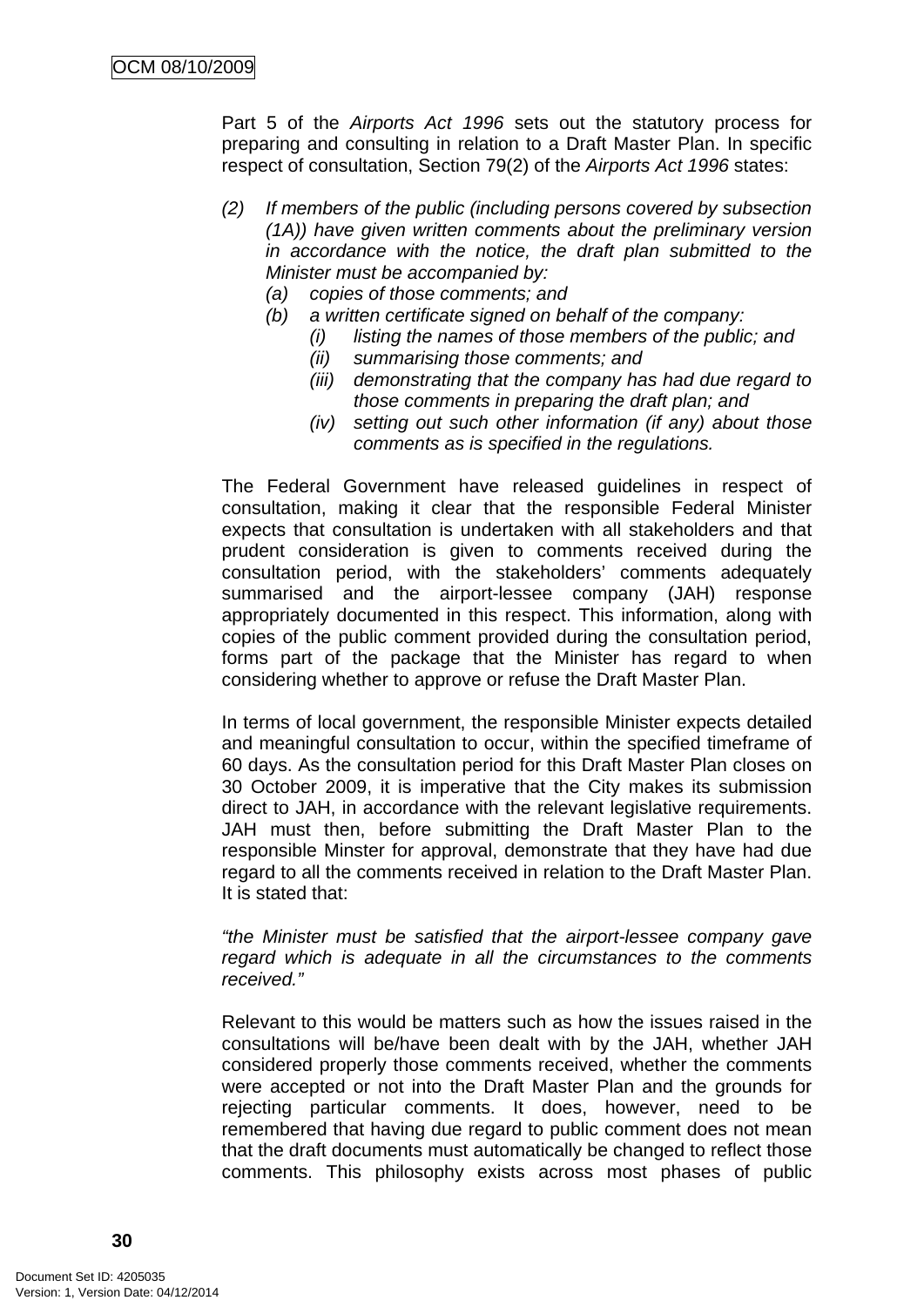consultation, especially in relation to local government and town planning.

#### **Draft 2009 Master Plan**

The Draft 2009 Master Plan indicates both aviation and non-aviation development across the airport site. This has been planned on a precinct basis, with six main precincts (and additional sub-precincts) identified as follows:

**Precinct 1A (31ha)** - This is a new conservation area to protect significant flora located within this area of the airport and retain connectivity to Ken Hurst Park. Precinct 1A was previously identified for commercial development under the approved 2005 Master Plan.

**Precinct 1B (47ha)** - This is an existing conservation area identified under the 2005 Master Plan which includes significant flora. This conservation area has been amended to take into account potential aviation requirements at the end of the runways and the requirement for the East Link road.

**Precinct 2 (39ha)** - This is an existing conservation area identified under the 2005 Master Plan. The conservation area has been amended to take into account potential aviation requirements at the end of the runways.

**Precinct 3 (225ha)** - This is the proposed aviation development that includes the following facilities:

- Enhancements to runways 06L/24R and 12/30 (future 12R/30L);
- No changes to runway 12L/30R;
- The proposed fourth runway 12L/30R;
- Existing and proposed taxiways and aprons:
- Aircraft support facilities.

**Precinct 4A (22ha)** - This is existing commercial development identified for bulky goods/showrooms under the 2005 Master Plan.

**Precinct 4B (9ha)** - This is also existing commercial development identified for office/commercial land uses.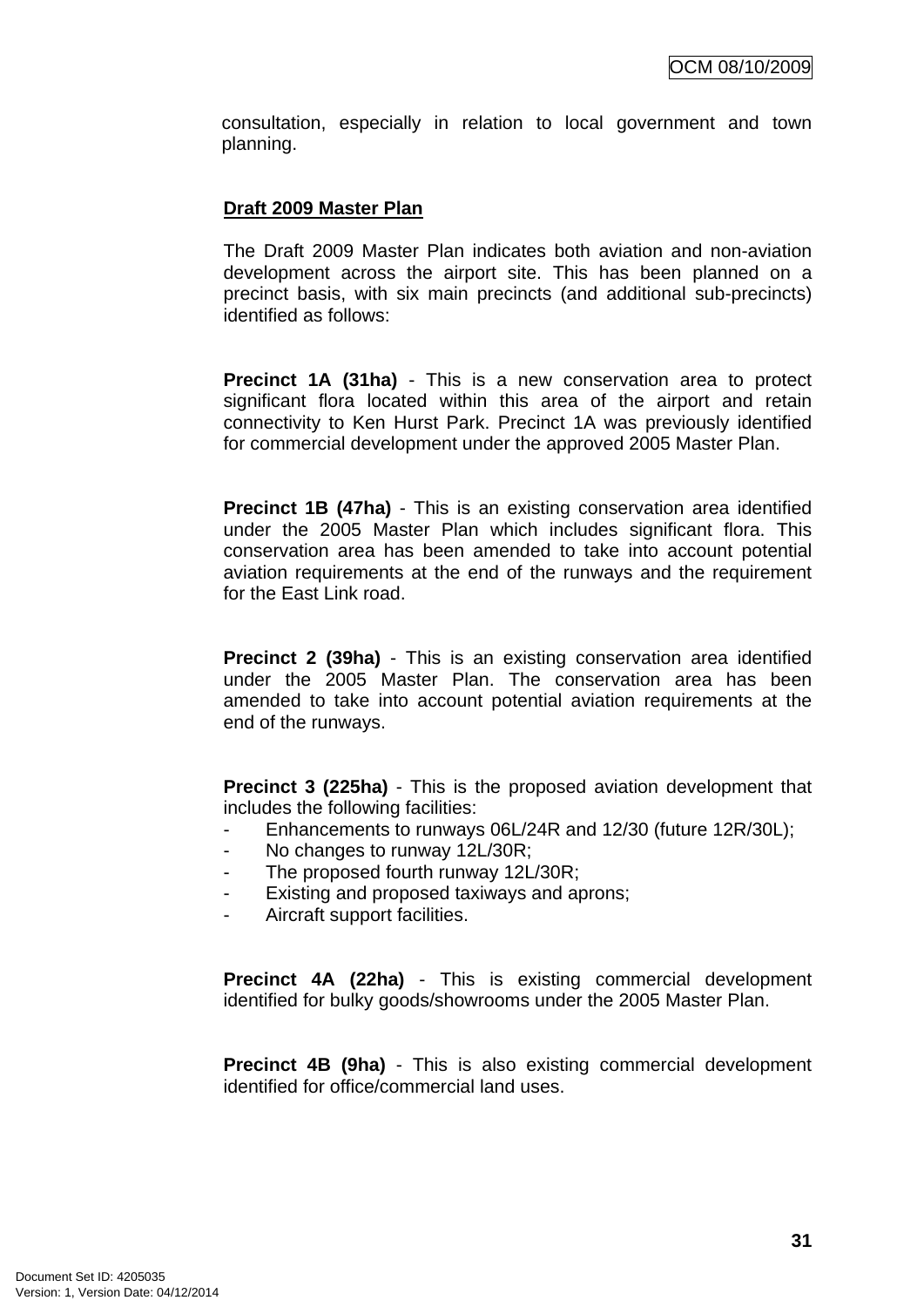**Precinct 4C (13ha)** - This is an area subject to a minor variation of the 2005 Master Plan which is now identified for commercial mixed use and aviation land uses.

**Precinct 4 (72ha)** - This is existing commercial development identified for warehouse/storage land uses.

**Precinct 5 (40ha)** - This is a new commercial area identified for warehouse/storage land uses in exchange for Precinct 1A, which was previously identified for commercial development in the 2005 Master Plan 2005.

**Precinct 6 and 6A (53ha)** - This precinct is identified as future development under the Draft 2009 Master Plan. The development of Precinct 6 will be further investigated following a review of this Master Plan in five years as required by the *Airport Acts 1996*.

In summary, the abovementioned precincts have resulted in land use within the airport site as being:

**Conservation (Precincts 1A, 1B, 2, 6 and 6A)** - 170ha (27.3%) including 53ha being earmarked for 'future development'. There is an additional 32ha of bushland identified for conservation under the Draft 2009 Master Plan, however this 32ha of bushland may be potentially used future runway extensions and operations.

**Aviation Development (Precinct 3, includes runways and taxiways)** - 225ha (36.2%).

**Non-aviation Development (Precincts 4, 4A, 4B, 4C, and 5)** - 156ha (25.1%).

**Roads and Services** - 39ha (6.3%).

#### **Land Use Issues**

In terms of land use, the Draft 2009 Master Plan retains the principal concepts of the approved 2005 Master Plan with the following revisions:

- The confirmation, provision and location of the fourth runway and associated taxiways;
- Proposed extension of runways 06L/24R and 12/30 (future 12R/30L);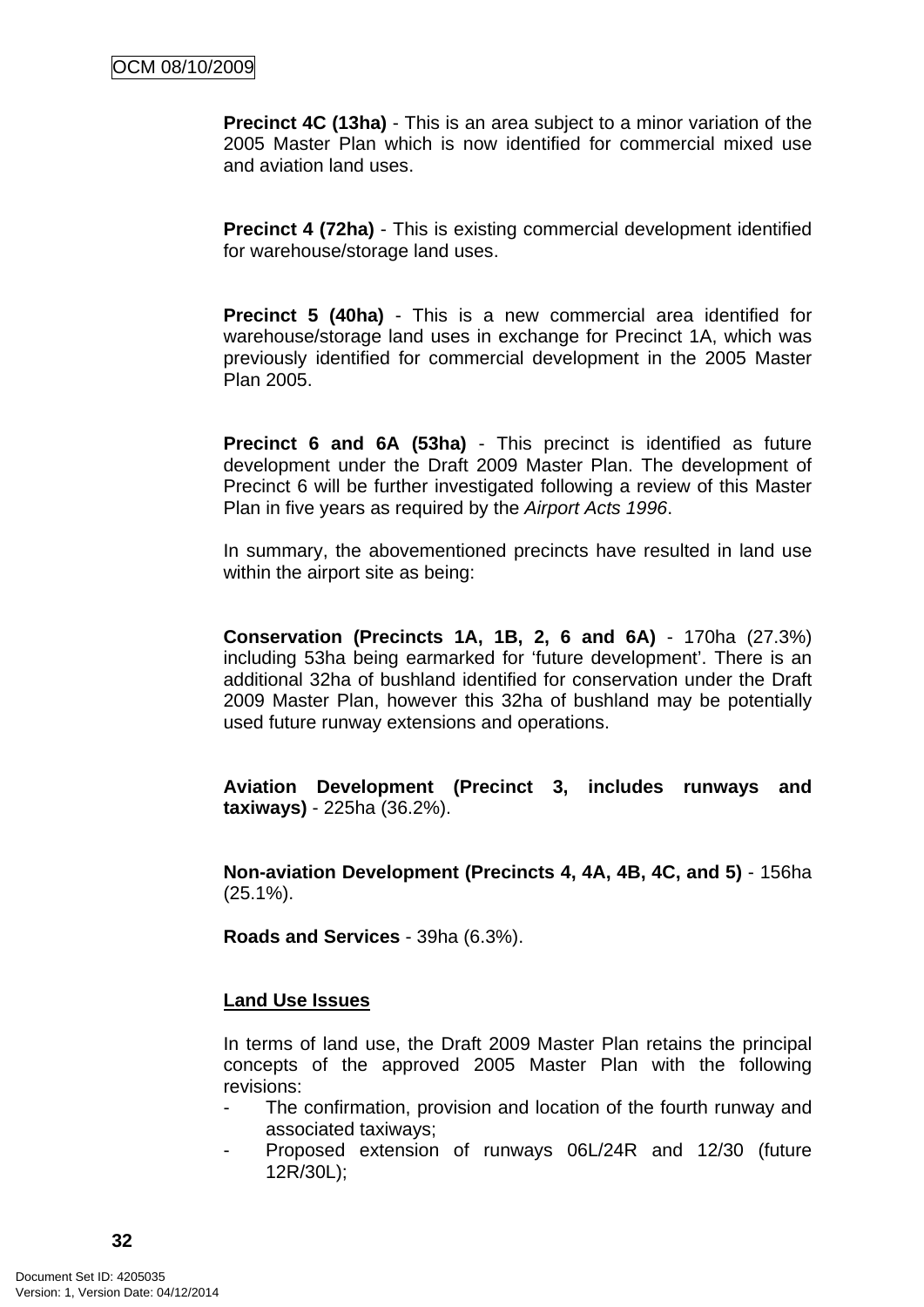OCM 08/10/2009

- Proposed South Link this road is proposed to connect from Karel Avenue to Jandakot Road and Berrigan Drive at the existing Road/Berrigan Drive/Dean Road intersection;
- Proposed East Link The connection of this road outside of the airport boundary will be determined in discussions with the State Government and local governments;
- Change Precinct 1A from mixed business to conservation:
- Change Precinct 5 from conservation to mixed business.

Once complete, the proposed mixed business development will provide for up to  $40,000$ m<sup>2</sup> of business and office space; 80,000m<sup>2</sup> of bulk retail and showroom space; and  $470,000m^2$  of warehouse and storage space. Once the commercial estate is fully occupied, it is predicted to accommodate approximately 190 businesses and 5,753 workers. This is of major significance and importance to the local, regional a state economies of Western Australia.

While stating this economic importance, it is also very important to ensure that this major commercial development does not undermine the viability of existing or planned commercial centres within the City. The City's Local Commercial Centres Strategy identified a portion of the airport land as future mixed business, but with no retail floor space recommended. The objective of this was to minimise the impacts on the planned and existing centres within the City, consistent with the prevailing state planning policy.

It is acknowledged that state planning policy is significantly changing in this respect, so as to remove the anti-competitiveness of restricting retail and commercial floorspace across the metropolitan area. The changing policy still however imposes a requirement for economic impact assessments to be produced, in order to demonstrate that major retail or commercial development can coexist and remain viable in conjunction with other existing or planned centres.

It is noted that the Draft 2009 Master Plan does not include a robust Economic Impact Assessment to reveal the positive or negative impacts associated with the planned retail and commercial developments at the airport. It is therefore considered imperative to require an Economic Impact Assessment to be prepared, so that the City has confidence that the extent of development will be appropriate in the context of the retail and commercial hierarchy which exists.

As also mentioned above, the Draft 2009 Master Plan proposes an important shift in both the location and distribution of commercial development on the airport site. This poses some important questions, specifically related to how the interface between higher intensity commercial development will be managed with the lower intensity 'Resource' zoned lots which adjoin the airport site. This is diagrammatically depicted following: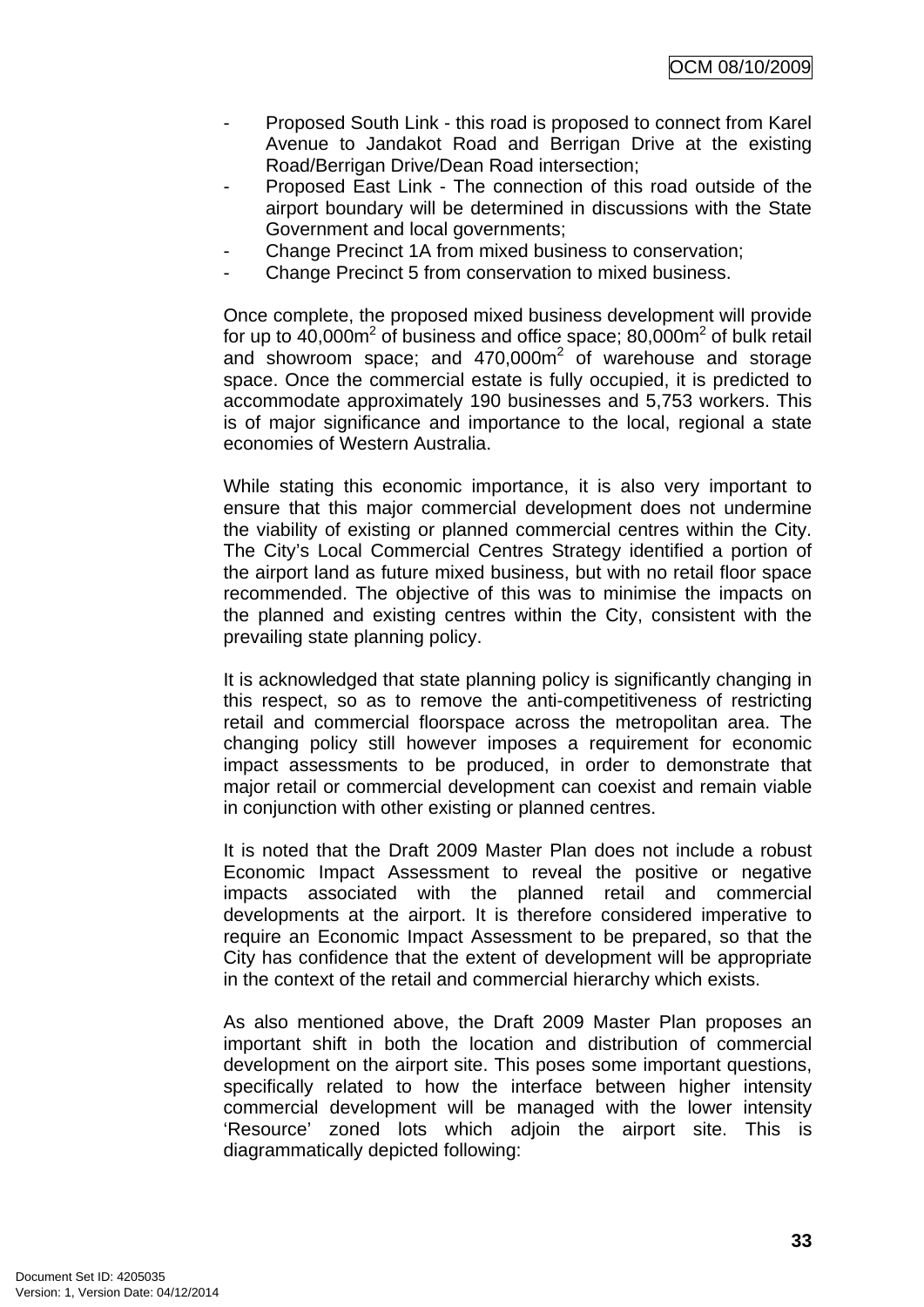

Considering that the current 2005 Master Plan depicts these Precincts 5 and 6 as part of the wider conservation area which spans the southern interface of the airport site, there will be implications for those lots which are now proposed to adjoin commercial precincts. Given such lots currently benefit from a well vegetated buffer between the developed parts of the airport and its perimeter boundaries, there needs to be consideration given to the potential impacts of this change and what can be done to manage such impacts. Questions to be asked include:

i. Will the resulting commercial development have external impacts? Given the nature of the airport as a specialised centre dealing with logistical warehousing and storage functions, it is reasonable to suggest that some land uses by their nature will have some external impacts. This could include potential noise, traffic and light spill impacts. Given also that the hours of operation for such uses may extend into the night, such impacts may have a higher degree of magnitude than if just restricted to daytime hours. It will therefore be important to ensure that the placement of higher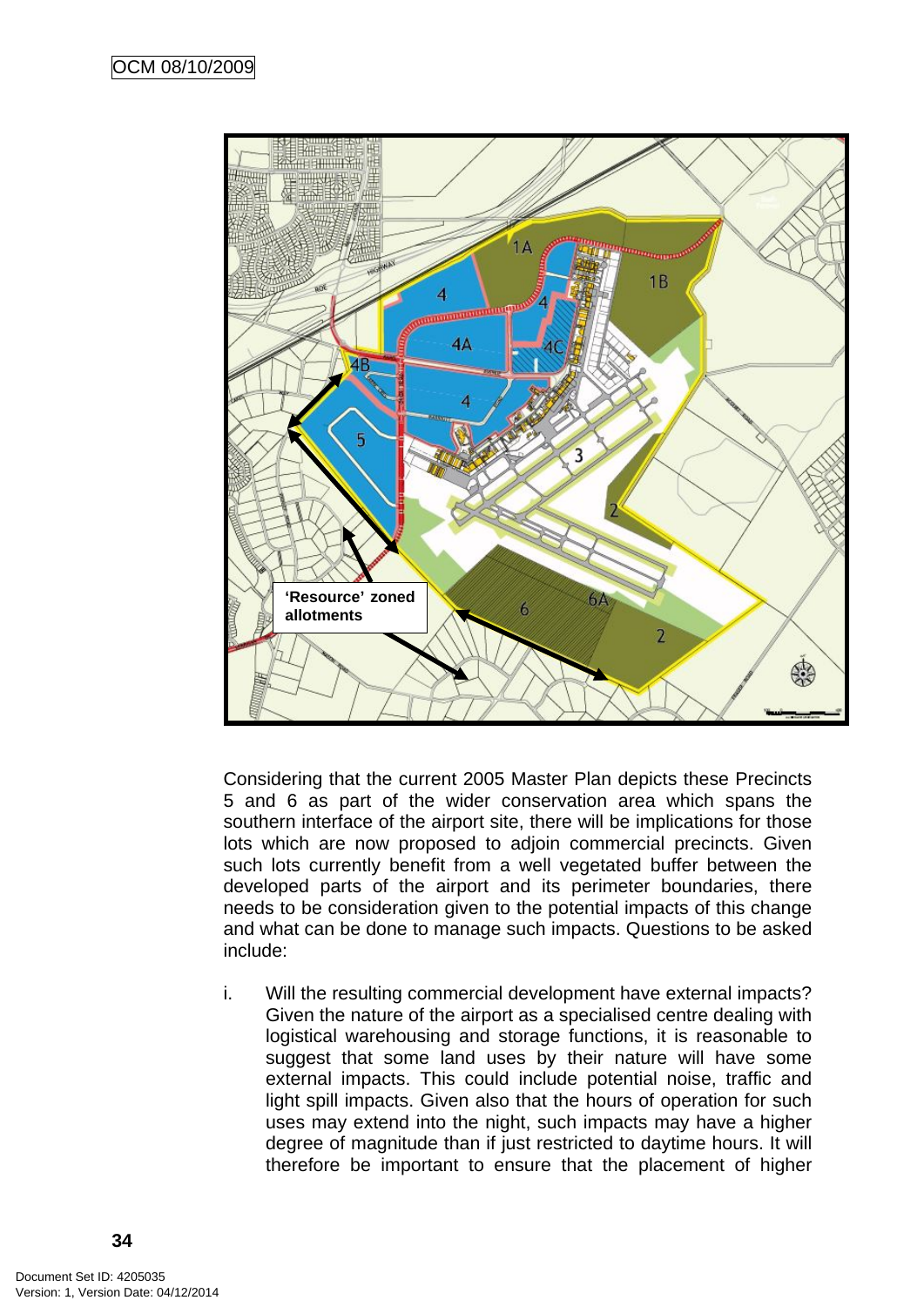impact commercial uses is not on the boundary close to sensitive residential development, but alternatively placed internally on the airport site. Lower intensity uses could then buffer those higher intensity uses as the transition occurs out to the boundary of the airport site. This should be managed by the City continuing to be involved with the planning of the airport as has been facilitated by JAH.

- ii. At what typography level will the resulting commercial development operate? It is noted that the current topography of the airport site at its external boundaries is quite undulating. As resulting commercial development will need to tie in with the current operational level of the airport, there will need to be significant cutting and/or filling of the current typopgraphy. Depending on how this alteration to the topography is managed at the interface with the 'Resource' zoned lots, will depend on whether potential noise and other amenity impacts are able to be reduced. While it is acknowledged that the Master Plan is not the mechanism in which to delve into such technical detail, this issue should be identified and addressed by the City continuing to be involved with the detailed planning of the airport site.
- iii. How will the resulting commercial precinct be arranged? While the 2009 Draft Mater Plan indicates a basic road pattern for Precinct 5, this is only inidicative and will be subject to further detailed planning. The road layout is important in terms of how traffic and other impacts can be mitigated against. For instance, should a commercial road interface be proposed against the 'Resource' zoned lots, then it is likely that traffic impacts will be exacerbated. Alternatively, should the road layout be designed such that the back of commercial lots are provided at the interface with the 'Resource' zoned lots, then this may help buffer against commercial traffic impacts. Such is another detailed design issue that can be pursued through the City continuing to be involved with the detailed planning of the airport site.

From the above it is essential that a continued protocol occur in terms of dealing with the detailed planning of the proposed retail and commercial areas. This needs to cover the preparation and adoption of structure plans for the precincts, development standards, zones and permitted uses and specifications for roads, drainages and other infrastructure. This collaborative approach is supported by JAH, and is logical given that mutual benefits can be achieved if the airport development takes place in an optimal planning manner.

# **Traffic and Transport Issues**

Proposed access to the airport includes the following connections:

- Access from Berrigan Drive or Karel Avenue via the Karel Avenue extension (existing);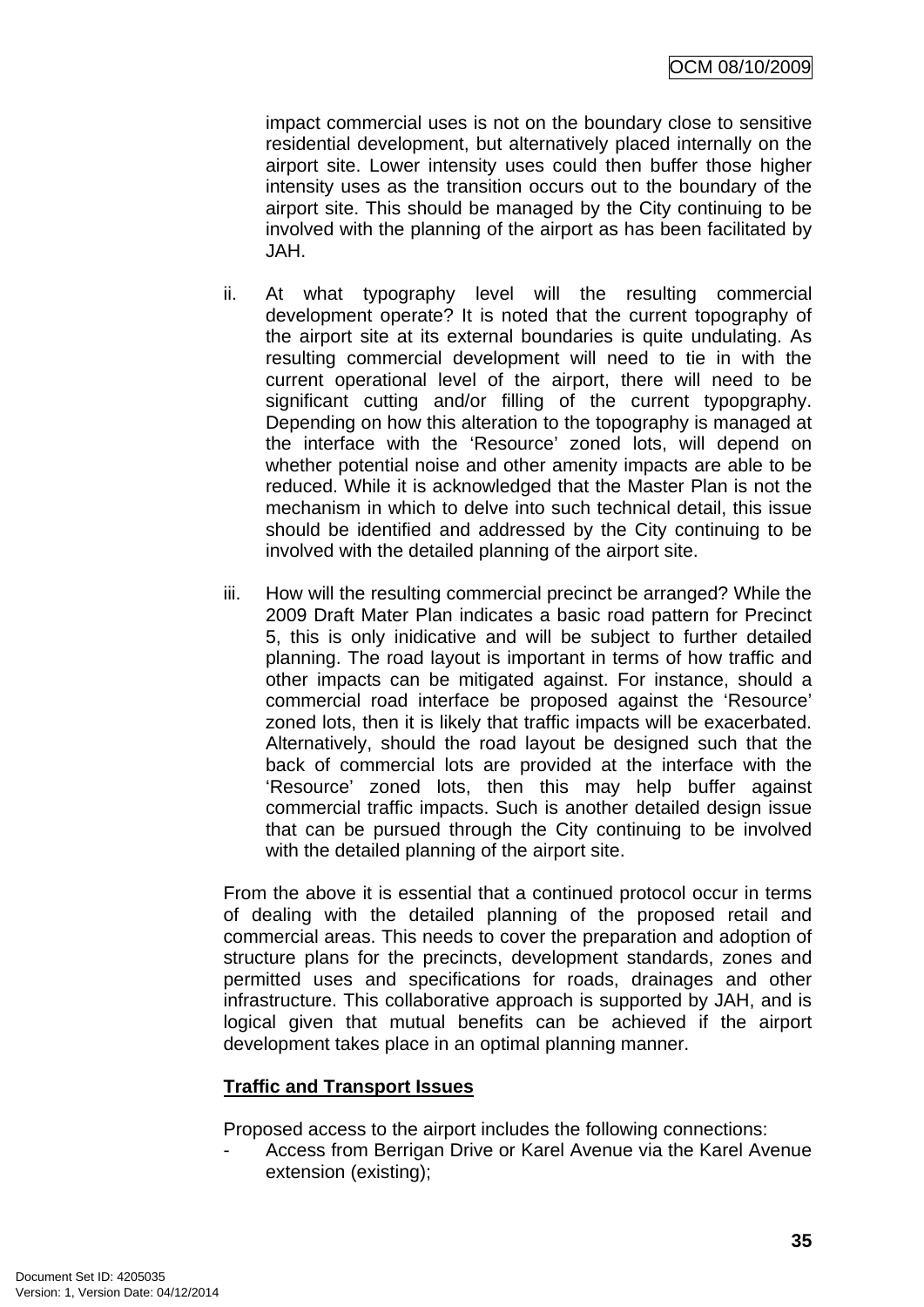- South Link this road is proposed to connect from Karel Avenue to Jandakot Road and Berrigan Drive at the existing Jandakot Road/Berrigan Drive/Dean Road intersection;
- Proposed East Link The connection of this road outside of the airport boundary will be determined in discussions with the State Government and local governments.

In respect of the proposed access and development, there are a number of issues in terms of the traffic, transport and road system which need to be addressed. These include:

- Karel Avenue needs to be a full four lanes all the way between Farrington Road and the airport to accommodate the increased traffic and to seamlessly tie in with the existing four lanes north of Farrington Road. The railway and Roe Highway bridges will need to be widened to accommodate this and a pedestrian/cycling path link retained;
- Berrigan Drive South will need to be widened to four lanes between the South Link Road and Kwinana Freeway to accommodate the additional traffic generated by the airport development;
- The airport roads are considered public roads, and they should integrate with and complement the existing surrounding road system. In this respect, the new South Link Road through the airport connecting Karel Avenue and Berrigan Drive South should replace Berrigan Drive North as a District Distributor A in the City's road hierarchy. Consequently, it should be a four lane road through the airport with limited and controlled property access, and encouraged as the priority route;
- Through traffic needs to be discouraged from using Berrigan Drive North, and its connections to Karel Avenue and the South Link Road need to take this into account;
- The connections at South Link Road/Dean Road/Jandakot Road/Berrigan Drive will require detailed consideration, particularly as a large number of roads converge at this interchange. Private land acquisition may be required for provision and construction of South Link Road connection (outside of the airport). Should the feasibility of land acquisition become an issue, alternative options for this road connection will need to be identified as part of this Master Plan;
- Fraser Road is an unmade road. It is shown as carrying traffic under the airport's development plan. If this road is required to facilitate the airport's road access system, then it needs to be constructed as part of the airport's road development program;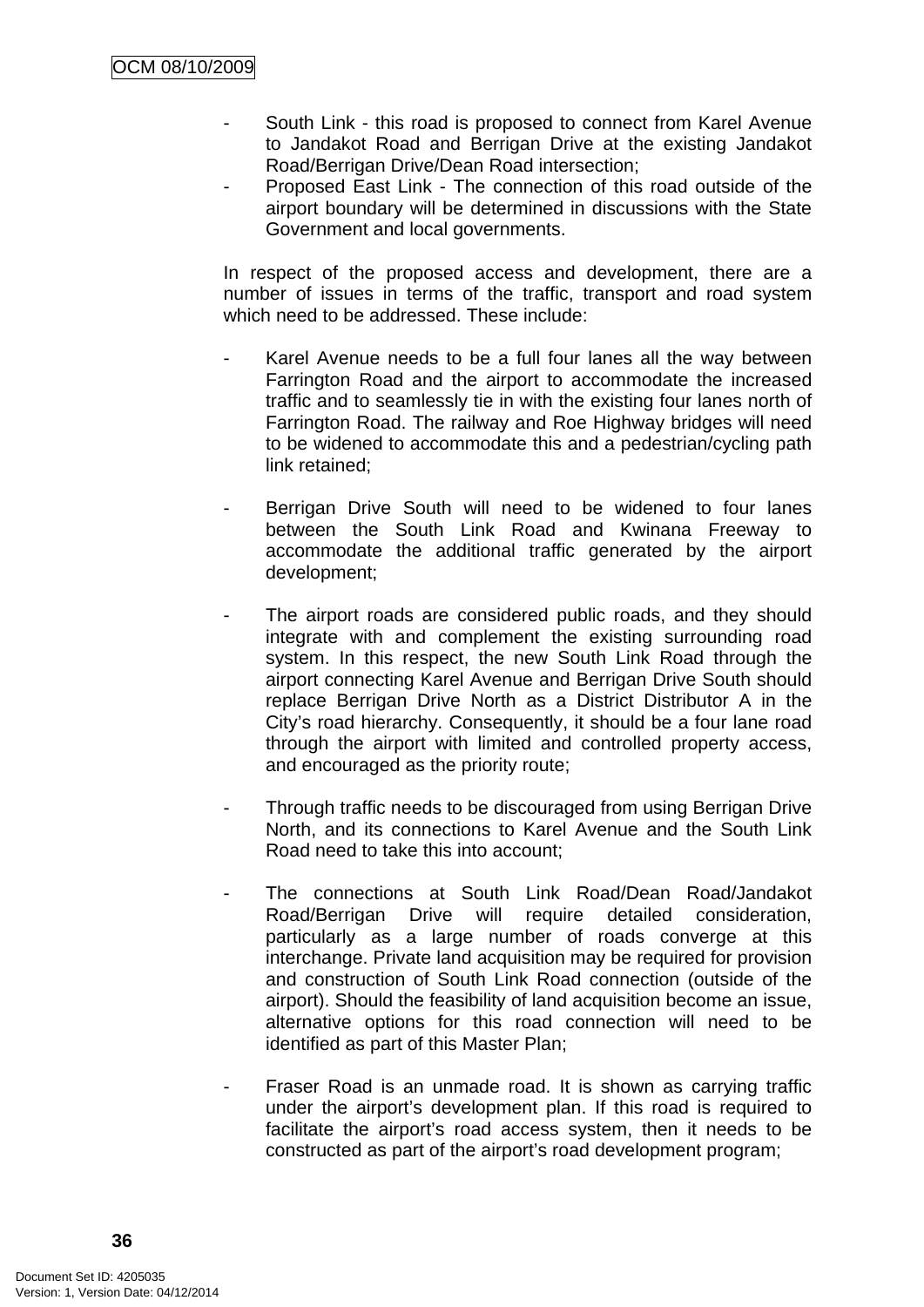- As the airport may be subject to emergency situations, ready, separate and controlled full turn emergency access should be provided to and from the adjacent Roe Highway away from the regular interchanges. This would be appropriate with the new Fiona Stanley Hospital being located off Roe Highway. This access point could also be utilised by other vehicles in order to reduce traffic impacts on the regular interchanges;
- A separate study is required to model the traffic, access requirements and upgrades to accommodate the traffic generation and transport impacts on the road feeder system and the freeway/highway system. The upgrade options for Karel Avenue, Berrigan Drive, Jandakot Road, freeway accesses etc (including treatments to encourage Karel Avenue traffic to drive through the airport rather than using Berrigan Drive North) can be modelled for various scenarios to identify the most appropriate treatments. A traffic model of the area was set up by the Roe7 Alliance and this model, if available, could be readily calibrated and modified to reflect the current traffic flow characteristics and the scenarios required for the airport development;
- The airport roads function as public roads and consequently should be designed and constructed to a minimum standard, particularly for public safety. They should be designed and constructed to the minimum requirements and procedures set by the new Local Government Guidelines for Subdivisional Development, published by the Institute of Public Works Engineering Australia (WA Division). Such should also be consistent with the City's Guidelines and Standards for the Design, Construction and Handover of Subdivision within the Municipality;
- The subdivision process and civil works will need to be guided and monitored to ensure compliance with drawings, standards and the guidelines, and appropriate records and conformance declarations kept for any subsequent legal requirements, on-going asset management or should the care and management of the infrastructure be handed over into the future;
- The cost of all required civil upgrade works to external infrastructure as a result of the airport's expansion is considered the responsibility of JAH to fund.

It is noted that the proposed South and East Link Roads traverse some of the best quality vegetation on the site. The East Link Road also goes through a resource enhancement wetland. Recommendations are made to request JAH to reassess the specific location of these alignments so as to avoid these sensitive environmental features where practical.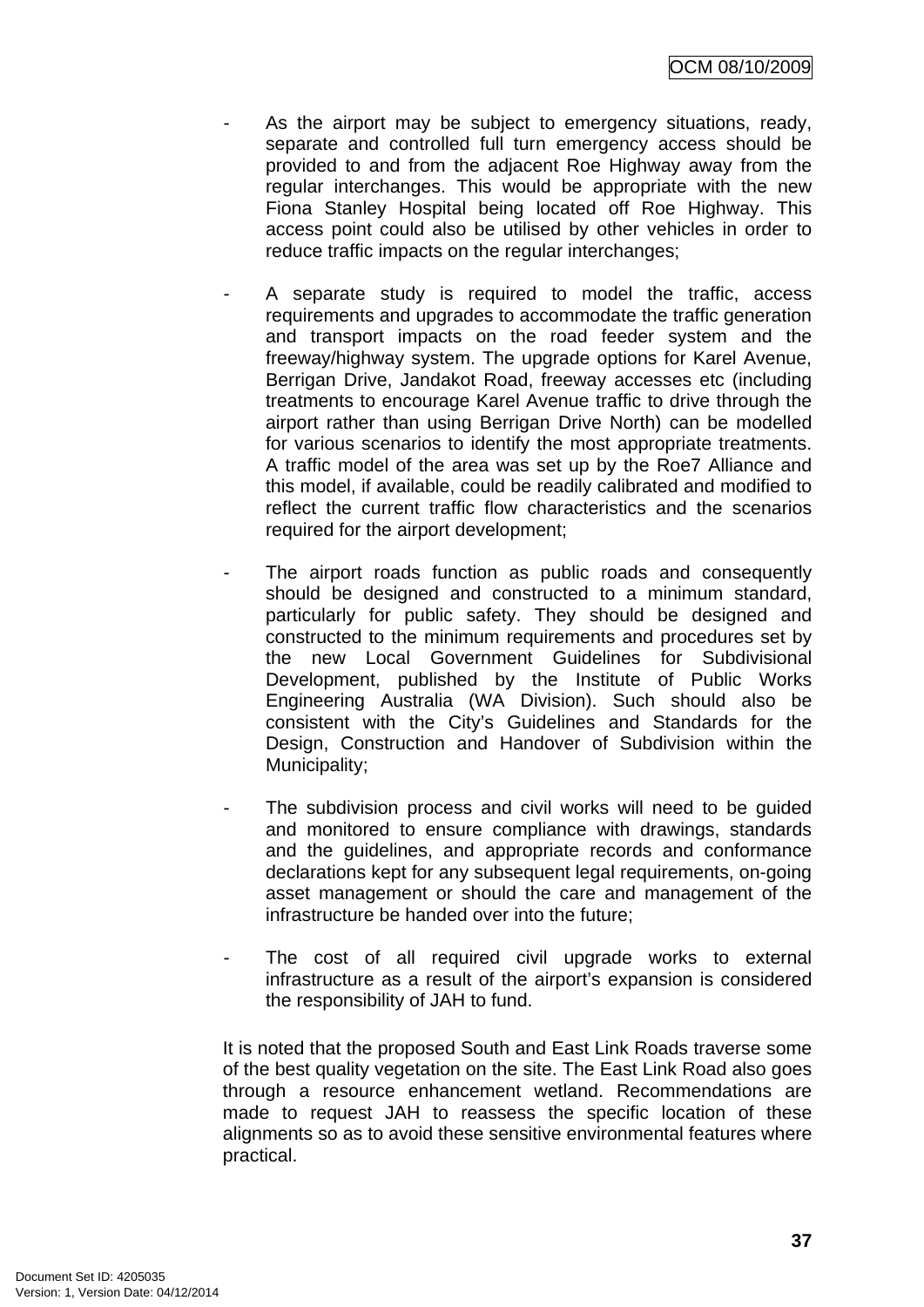The City also strongly supports JAH's initiative in terms of its proposed action in liaising with the State Government to provide feeder bus services to and from Murdoch Station on the Perth to Mandurah railway. JAH's commitment to pedestrian and cycling facilities is also strongly supported. The City also notes the importance of ensuring the flexibility of a future bus station/interchange to be integrated with the airport's development.

# **Environmental Issues**

Philosophically, the City maintains significant concerns whenever extensive clearing of vegetation is proposed. In terms of the Draft 2009 Master Plan, the loss of almost 167ha of good to excellent quality bushland will have a significant impact, both on flora diversity and fauna movement in the immediate area.

The City also acknowledges JAH's intention to rehabilitate the ex-sand mining areas adjoining the airport to the east (identified as Areas 7 and 8 in Attachment 6). These areas measure approximately 120ha in size, with approximately 90ha proposed for rehabilitation. While rehabilitation will never produce the same outcome as remnant bushland, it is still some form of an offset in this respect.

Attachment 5 contains the comments made by the City's Environmental Services Division in relation to the Draft 2009 Master Plan, associated Draft 2009 Environmental Strategy as well as the associated referral which has been received under the *Environment Protection and Biodiversity Conservation Act 1999*. This referral indicates that the Draft 2009 Master Plan and its associated environmental impacts are being formally assessed in terms of their acceptability or not under the genus of the *Environment Protection and Biodiversity Conservation Act 1999*.

It needs to be noted that the comments made under Attachment 5 have already been provided to the Federal Department of the Environment, Water, Heritage and the Arts. This was on the basis that the advertising process for the *Environment Protection and Biodiversity Conservation Act 1999* formal assessment process closed on 3 October 2009, making it important for the City's Environmental Services Division to make its comments before this date.

Similar to the state process of environmental impact assessment, it is appropriate that the environmental acceptability of any proposal be determined relatively independent of other non-environmental realted matters. That is, a proposal is either environmentally acceptable or not, and that an impartial environmental assessment can stand up to scrutiny where it has been based on environmental issues. JAH's willingness to request formal assessment of their Draft 2009 Master Plan under the *Environment Protection and Biodiversity Conservation*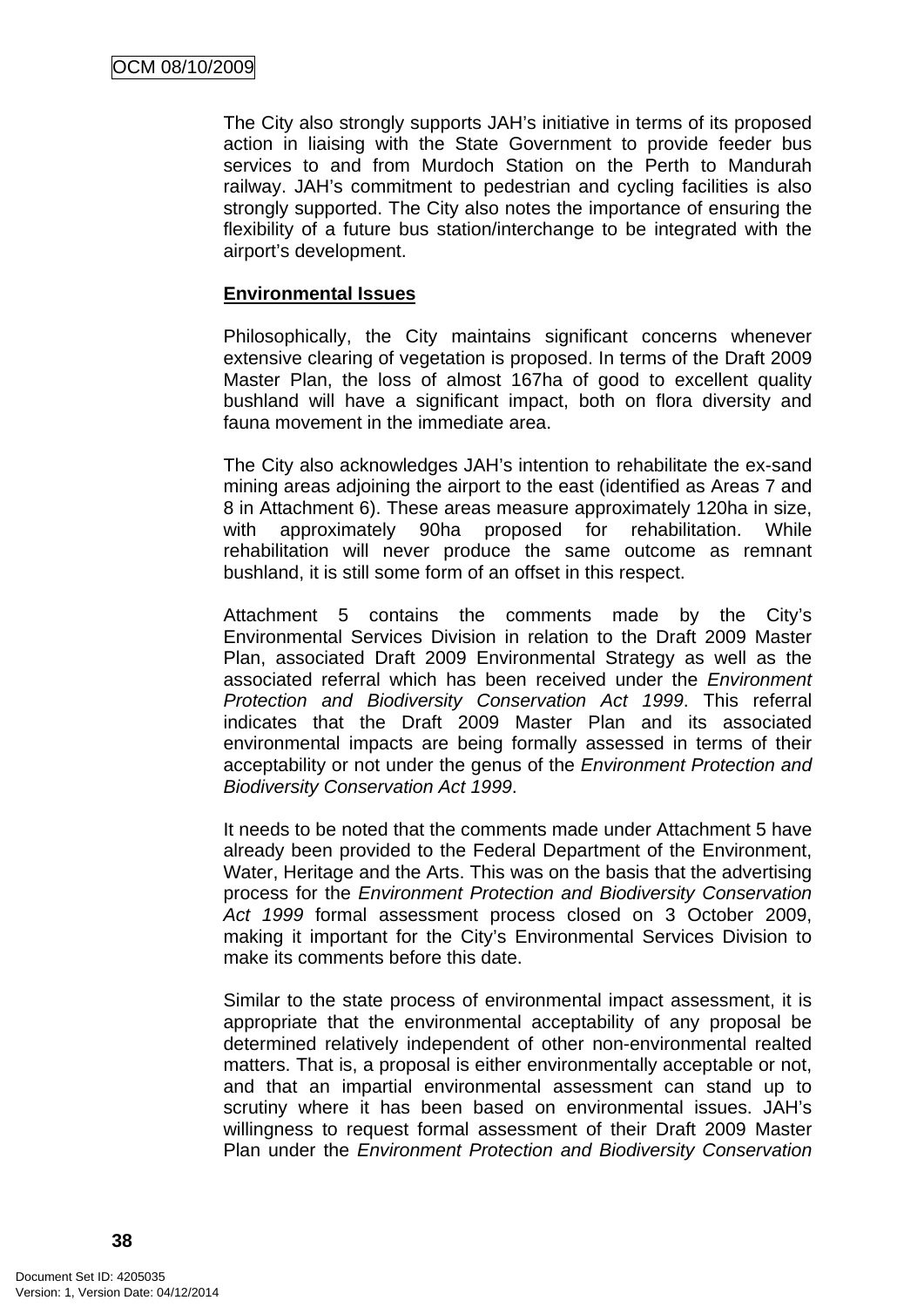*Act 1999* indicates a commitment to it being impartially judged as whether it is environmentally acceptable.

In addition to this formal assessment, it is recommended that all of the environmental issues and concerns raised by the City should be addressed by JAH.

#### **Noises Issues**

# **Aircraft Noise**

The proposed fourth runway is predicted to increase annual fixed wing flights by about 14,000, reaching a maximum of 514,000 flights per year in 2015. The Australian Noise Exposure Forecast ("ANEF") system is the recognised method of predicting likely impacts of aircraft noise on the general public. The Draft 2007 MDP recognised that *"for affected residents, the noise impacts associated with the use of the 12/30 direction runways will be intense, at frequent intervals and of relatively short duration"*.

Following a review of the ANEF contours, the predicted new 20-25 and 25-30 ANEF contours will result in noise impacts on increased numbers of residences in the City. It is recognised that some of the affected properties are industrial and/or commercial in nature and are not noise sensitive. However any increase in the noise contours is certain to have an impact on a larger number of residents and it is estimated that there will be between 70 and 80 more residential properties located within the new 20-25 contour within the City. Of these, there will be about 20 residential lots located within the new 25- 30 contour.

The 25-30 contour is recognised in AS2021 Table of Building Site Acceptability as the category 'unacceptable' for houses and schools. The 20-25 contour is recognised in AS2021 as the category 'conditional' for houses and schools. 'Conditional' typically acknowledges that buildings should be acoustically treated to minimise noise nuisance. In addition, the Draft MDP states that *"at the 20 ANEF approximately 10% of people are "seriously affected" and approximately 45% are "moderately affected" by aircraft noise"*.

Should the fourth runway be approved, all residences located within the 25-30 contour will be significantly affected by aircraft noise and these properties (approximately 20 within the City) need to be acoustically treated at JAH's expense. All existing houses and residential accommodation located within a 20-25 contour should also be acoustically treated at JAH's expense. This will mitigate some of the aircraft noise experienced inside the buildings, however it is noted that the noise nuisance will continue to exist when residents are enjoying their external living areas. It is also noted that the aircraft noise will be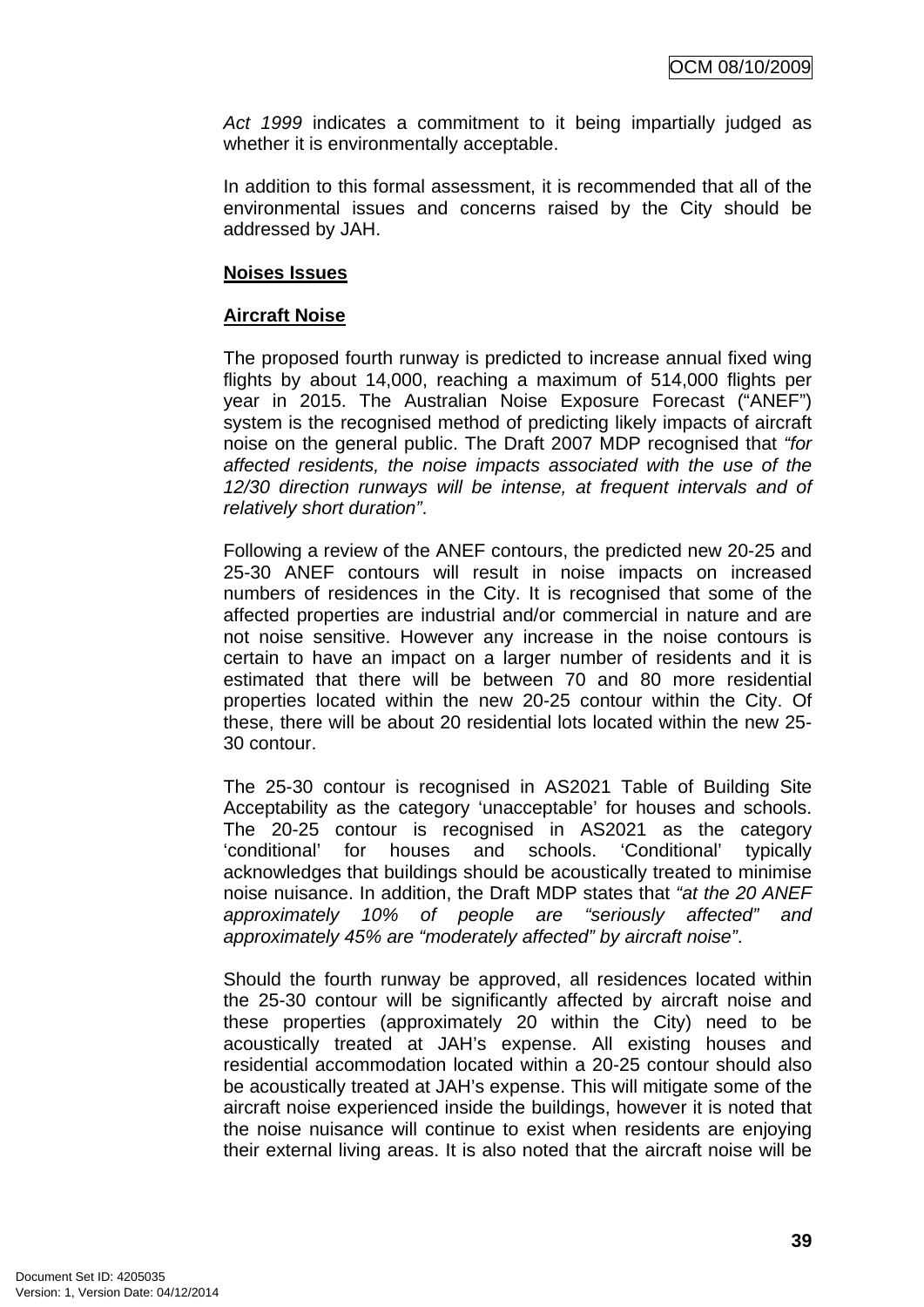restricted to daytime only as the runways will not be lit for night time flights.

Full capacity in terms of aircraft flights and therefore aircraft noise impacts is predicted to be reached by about 2025. The predicted number of flights in the Draft 2007 MDP did not anticipate the significant increase in helicopter flights and this has resulted in the proposed development of a dedicated helicopter training area for the maximum 76,000 helicopter movements per year predicted by 2030. The reason for making this point now is to clarify for local residents, the ultimate worst case scenario of noise from the airport. This capacity is based upon no further runways, no additional helicopter training areas, and in particular, extremely limited flights during the night time.

At this strategic planning stage it is important to identify the final capacity of the airport which will be determined due to several criteria especially safety and noise impacts. The 25-30 contour is recognised in AS2021 as unacceptable for houses and schools and there is a compelling argument that this contour should not be permitted to extend into residential areas. However the ANEF map for 2025 indicates that the 25-30 contour does extend into residential areas. If the fourth runway is approved then the number of flights per year should be capped at 514,000 fixed wing and 76,000 helicopter flights. This will represent the final fixed capacity of the airport and will provide certainty for all stakeholders.

On top of this cap, it is recommended that a cap also be applied to the permitted number of night time flights and that the informal night time curfew and the Fly Neighbourly Policy be converted into a legally binding set of regulations upon both JAH and pilots. This reflects the common complaint that some pilots do not comply with the policy and that there appears to be no legal compulsion to ensure compliance.

# **Trucks and Vehicle Noise**

The proponent should provide a comprehensive acoustic consultant's report showing that the development will comply with the State Planning Policy concerning road and rail transport noise.

# **Industrial Premises and Impacts**

When fully developed, the airport will have the potential to accommodate 250 businesses. While the potential employment and economic benefits are noted, the large scale of this proposal is significant. The most significant cause of both noise complaints and related health effects is excessive night time noise. This occurs rarely around the airport due to the low number of night time flights. However the occurrence of noise nuisance from industries operating 24 hours a day including vehicle movements, plant, machinery and reversing beepers is considered to be a possibility due to the local topography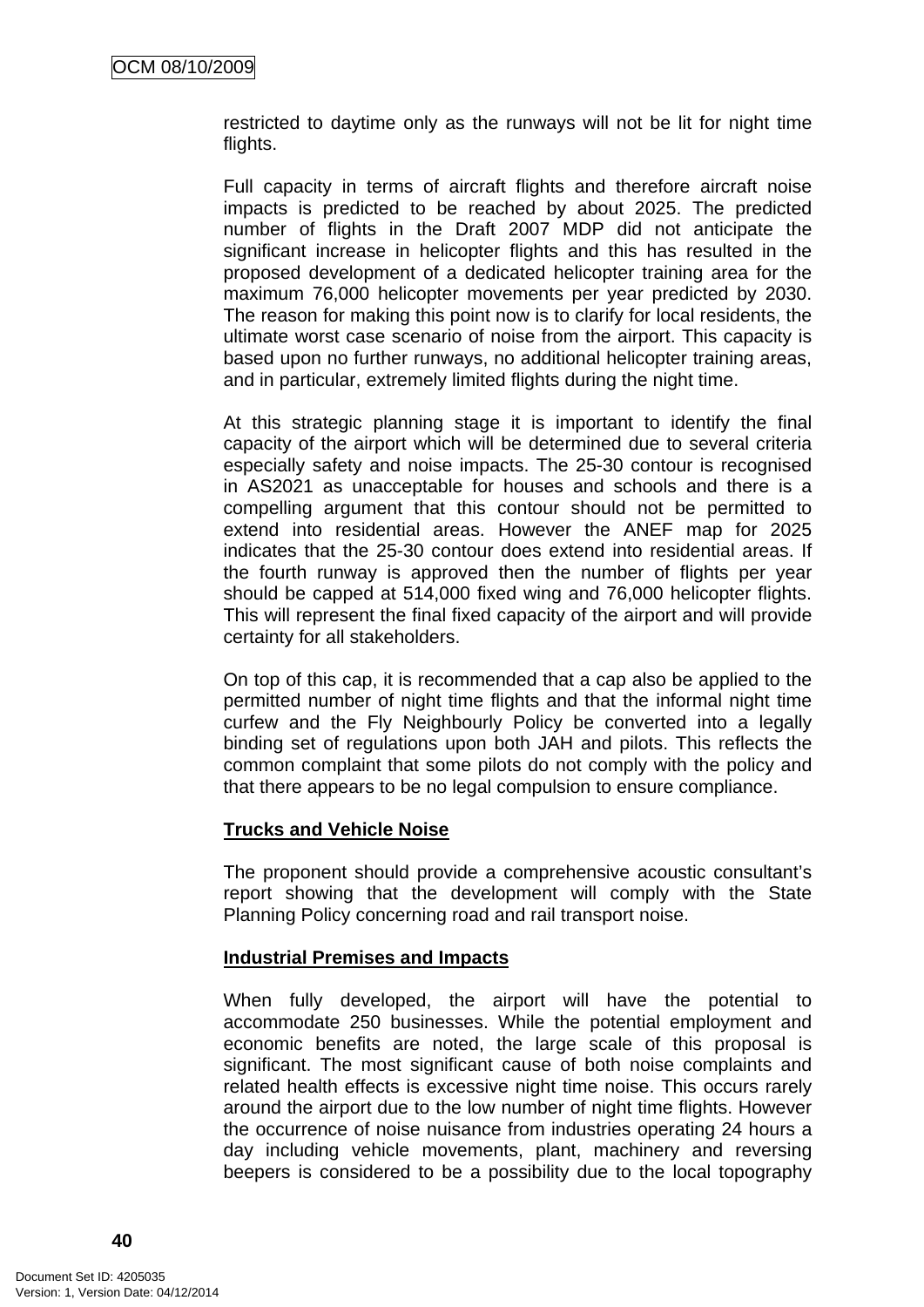and the limited buffer to residential allotments. This needs to be carefully considered and responded to so as to ensure that no external noise impacts occur from commercial development on adjoining residential development.

There are concerns also about the potential for the scale of commercial development to impact upon the Jandakot Water Mound. A significant part of the site is located over the Jandakot Water Mound, specifically proposed Precincts 4B and 5 and a portion of Precincts 4, 6 and 6A. These exist within Priority 1 Source Protection Area as shown under State Planning Policy No. 2.3 (Attachment 7 refers). It is therefore crucial that potentially polluting industries are not permitted to operate and/or that these industries are regulated to minimise the chance of contaminating this water supply. Any permission of these land uses must only occur if State and Federal Government regulatory bodies are satisfied regarding the level of risk on the Jandakot Water Mound.

# **Health Premises**

It is the City's understanding that the State Health legislation relating to Food Premises, Lodging Houses, Public Buildings and the installation of onsite effluent treatment and disposal systems is applicable and will continue to be administered via the City.

# **Conclusion**

The City does not object to the proposed fourth runway and associated aviation development. However, issues with the proposed non-aviation commercial development on the airport must be adequately addressed to the satisfaction of relevant State Government agencies and the City before complete support can be indicated. The City also needs to be satisfied that environmental issues have been adequately managed, and that threats to the Jandakot Water Mound have been appropriately mitigated against. The City also requires JAH to ensure that residents adjoining the airport site will not experience adverse amenity impacts associated with the commercial development.

# **Strategic Plan/Policy Implications**

# **Infrastructure Development**

• To construct and maintain parks and bushland reserves that are convenient and safe for public use, and do not compromise environmental management.

# **Natural Environmental Management**

To ensure development of the district is undertaken in such a way that the balance between the natural and human environment is maintained.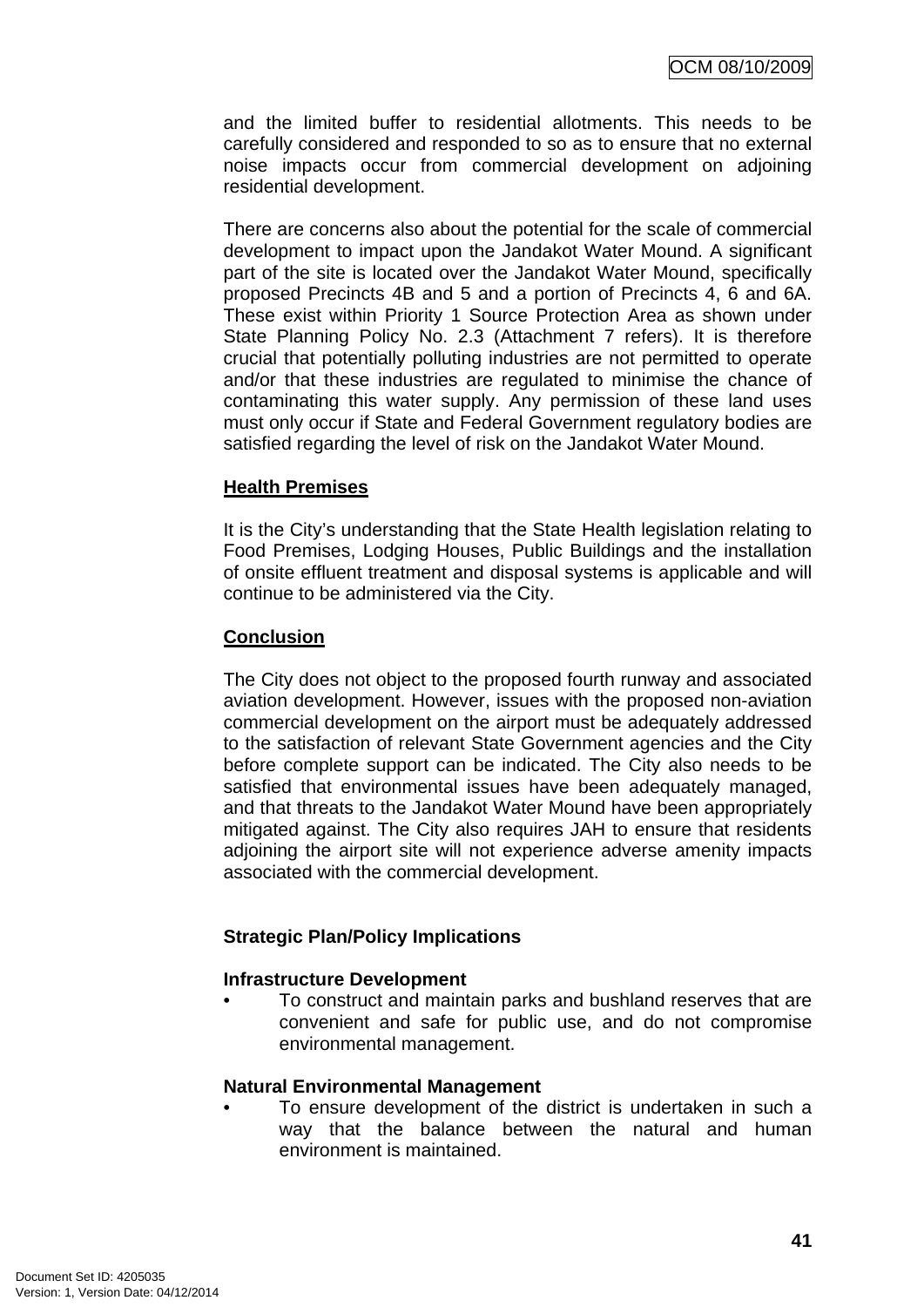# **Transport Optimisation**

• To construct and maintain roads which are convenient and safe for vehicles, cyclists and pedestrians.

# **Budget/Financial Implications**

NA.

# **Legal Implications**

In terms of statutory context, the development of airports is undertaken within the regulatory framework of the *Airports Act 1996*. This requires that for each airport, there is to be an approved Master Plan that indicates the airport planning for the next 20 years. A requirement of the *Airports Act 1996* is the preparation of a Master Plan every five years, and accordingly this Draft Master Plan represents a review and refinement of the approved 2005 Master Plan.

# **Community Consultation**

NA.

# **Attachment(s)**

- 1. Option 1 of 2005 Master Plan
- 2. Council resolution dated 8 September 2005
- 3. Council resolution dated 8 November 2007
- 4. Draft 2009 Master Plan
- 5. Environmental Services Unit Submission
- 6. Map Showing Proposed Rehabilitation Areas
- 7. Map From State Planning Policy No. 2.3

# **Advice to Proponent(s)/Submissioners**

The proponent has been advised that this matter will be considered at the Council meeting of 8 October 2009.

# **Implications of Section 3.18(3) Local Government Act, 1995**

Nil.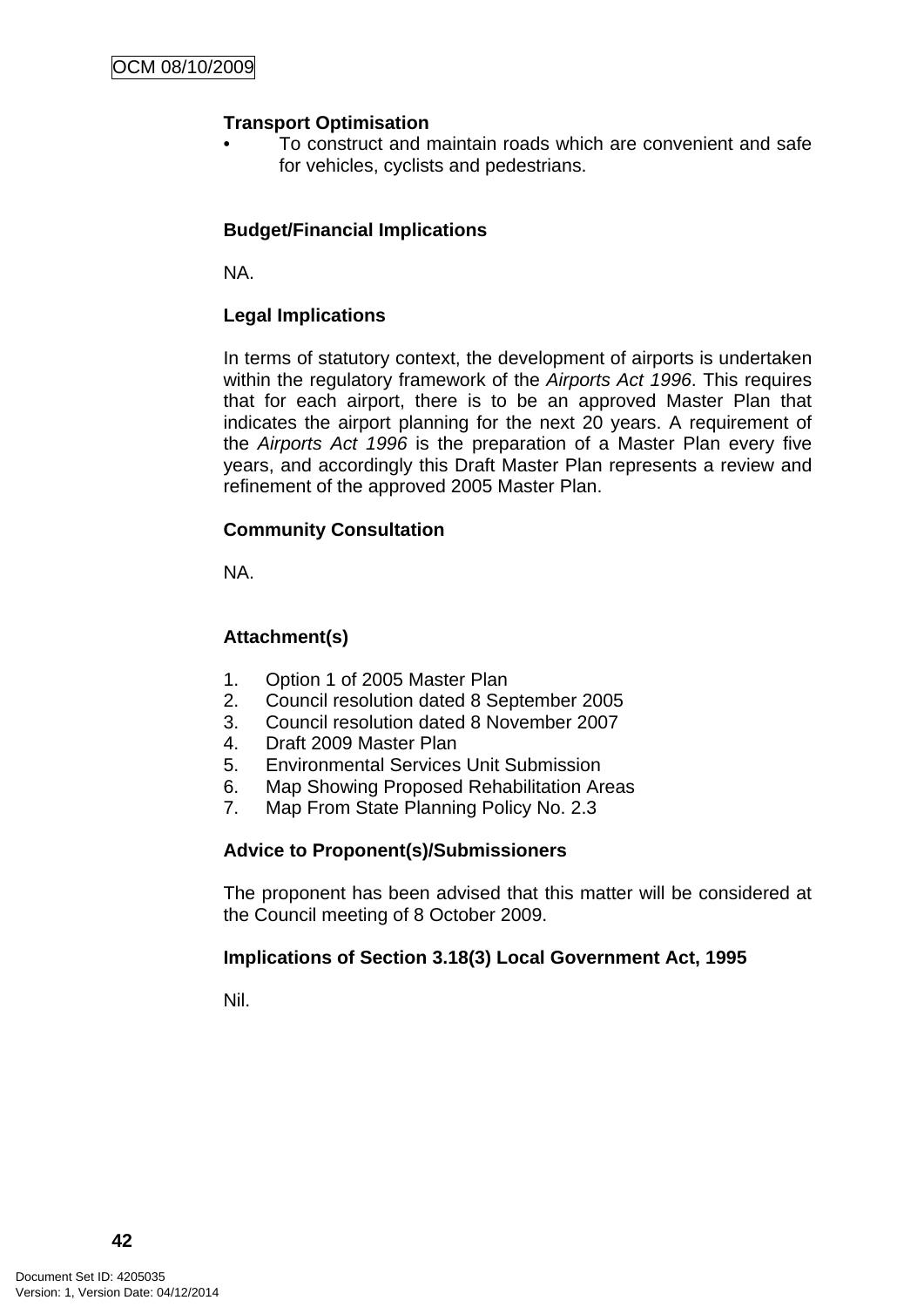# **15. FINANCE AND CORPORATE SERVICES DIVISION ISSUES**

# **15.1 (OCM 8/10/2009) - LIST OF CREDITORS PAID - AUGUST 2009 (5605) (N MAURICIO) (ATTACH)**

#### **RECOMMENDATION**

That Council receive the List of Creditors Paid for August 2009, as attached to the Agenda.

# **COUNCIL DECISION**

# **Background**

It is a requirement of the Local Government (Financial Management) Regulations 1996, that a List of Creditors be compiled each month and provided to Council.

#### **Submission**

N/A

# **Report**

The list of accounts for August 2009 is attached to the Agenda for consideration. The list contains details of payments made by the City in relation to goods and services received by the City.

# **Strategic Plan/Policy Implications**

#### **Governance Excellence**

• To conduct Council business in open public forums and to manage Council affairs by employing publicly accountable practices.

# **Budget/Financial Implications**

N/A

# **Legal Implications**

N/A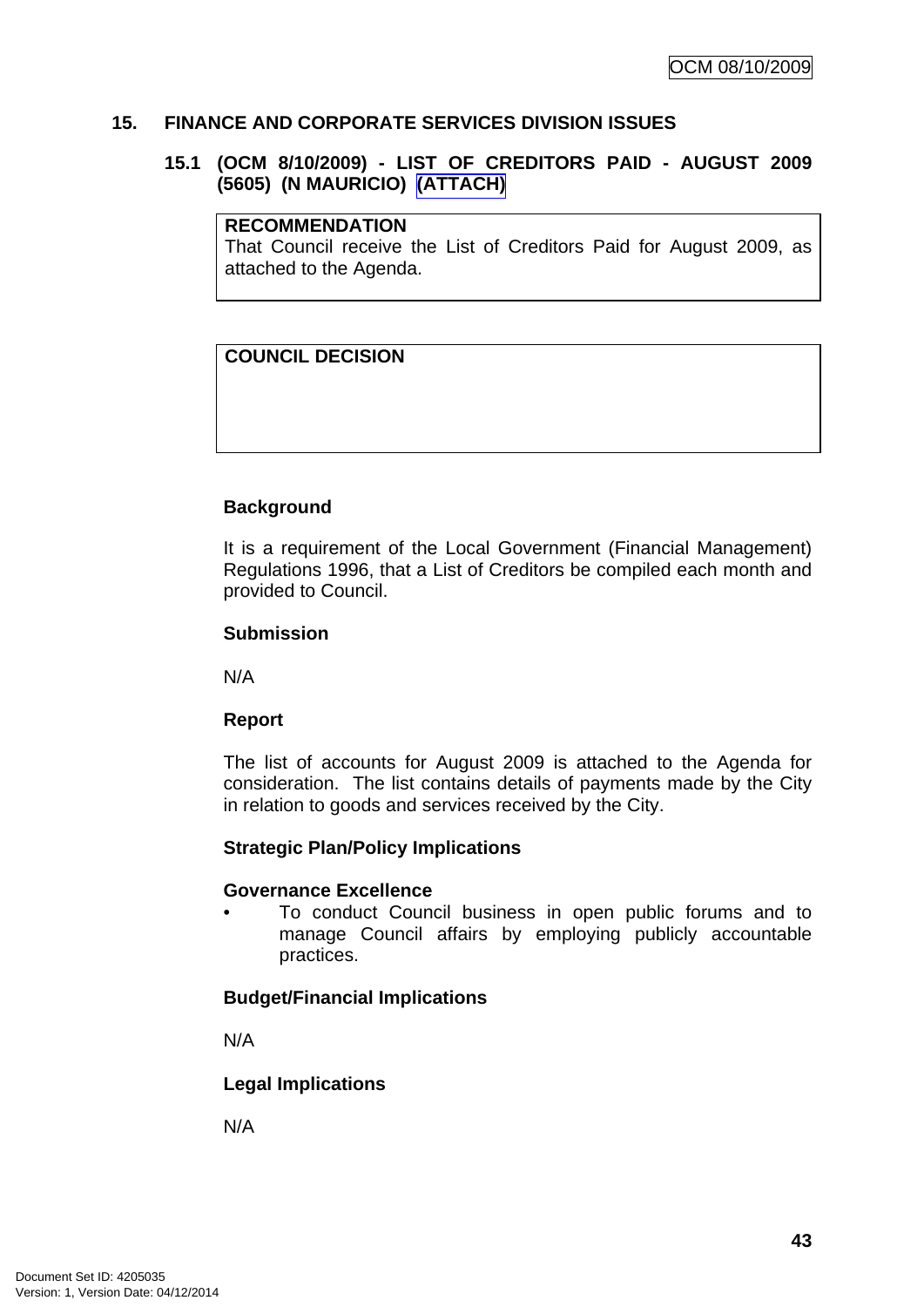# **Community Consultation**

N/A

# **Attachment(s)**

List of Creditors Paid – August 2009.

# **Advice to Proponent(s)/Submissioners**

N/A

# **Implications of Section 3.18(3) Local Government Act, 1995**

Nil.

# **15.2 (OCM 8/10/2009) - STATEMENT OF FINANCIAL ACTIVITY AND ASSOCIATED REPORTS - AUGUST 2009 (5505) (N MAURICIO) (ATTACH)**

# **RECOMMENDATION**

That Council receive the Statements of Financial Activity and associated reports for August 2009, as attached to the Agenda.

# **COUNCIL DECISION**

# **Background**

Regulation 34(1) of the Local Government (Financial Management) Regulations 1996 prescribes that a local government is to prepare each month a Statement of Financial Activity.

Regulation 34(2) requires the Statement of Financial Activity to be accompanied by documents containing:–

- (a) details of the composition of the closing net current assets (less restricted and committed assets);
- (b) explanations for each material variance identified between YTD budgets and actuals; and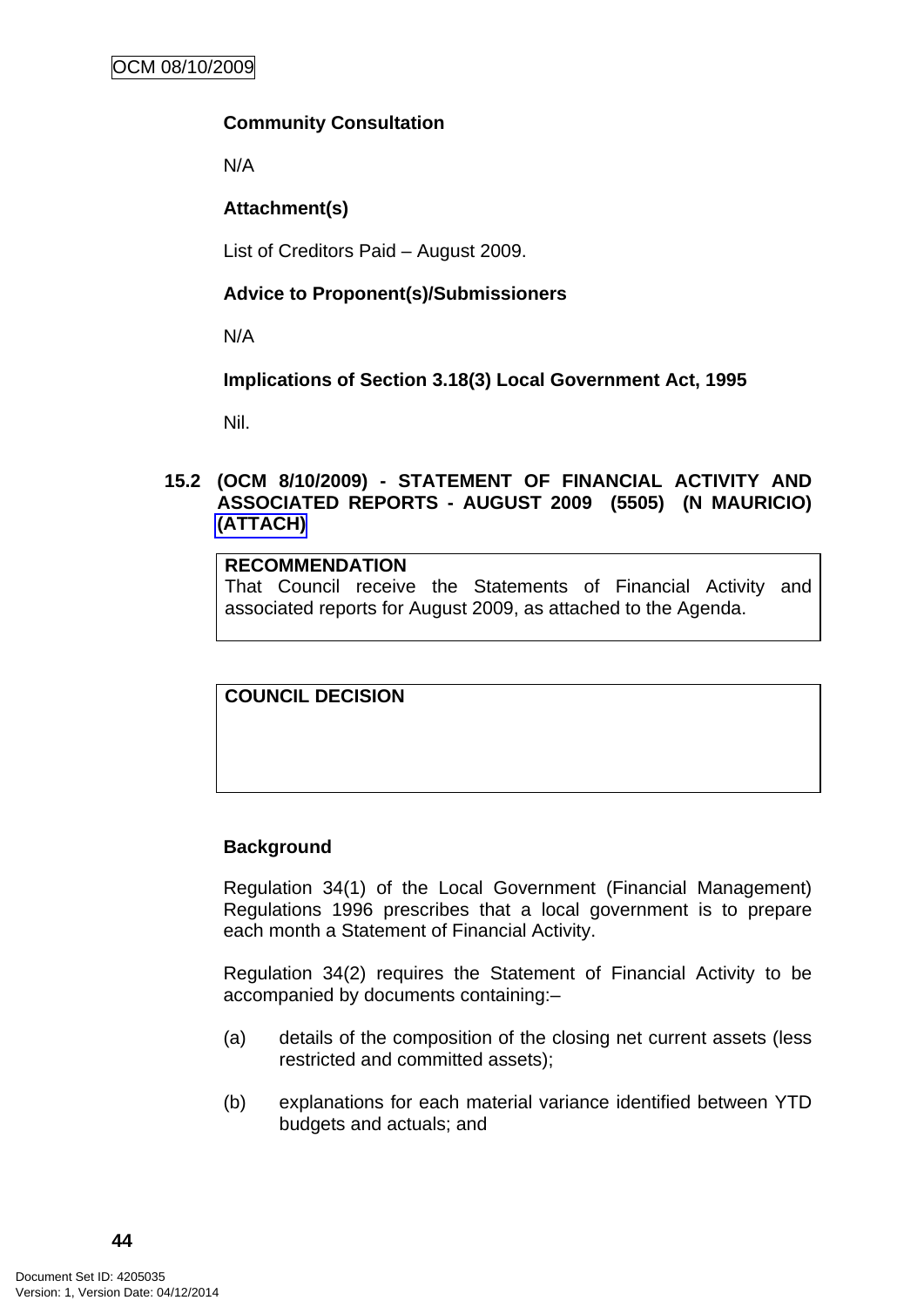(c) any other supporting information considered relevant by the local government.

Regulation 34(4)(a) prescribes that the Statement of Financial Activity and accompanying documents be presented to Council within 2 months after the end of the month to which the statement relates.

The regulations require the information reported in the statement to be shown either by nature & type, statutory program or business unit.

The City has chosen to report the information according to its organisation structure and also by nature & type.

Financial Management Regulation 34(5) requires Council to annually set a materiality threshold for the purpose of disclosing budget variance details. To this end, Council has adopted a materiality threshold variance of \$100,000 for the 2009/10 financial year.

# **Submission**

N/A

# **Report**

Council's net current position (liquidity) remains very strong at \$55.6M. This will wind down progressively during the year as expenses exceed income. Council's major income sources (being rates and rubbish levies) are the major contributors to this result, as these are raised and recognised at the commencement of the financial year.

Council's cash position (excluding restricted cash) stands at \$41.6M. Rates collected during the 35 day payment period is comparable when compared to previous years at 54% of the amount levied (56% in 2008/09). This indicates that the elimination of the early payment discount had a minimal effect on Council's cash flows.

On a YTD budget comparison basis, operating income is slightly down by \$585k mainly due to a slight delay in receiving the financial assistance grants quarterly payment of \$501k (received 2 Sept). See the attached report for the other variations for this month.

Income on investments is performing well to date (+\$80k), due to favourable rates being received on our term deposit investments. With likely rate rises later in the financial year, this area should generate a budget surplus.

Cash operating expenses continue to track behind budget by \$2.9M, mainly in material and contract costs. Large variances appear within the Waste Services, Community Services and Parks and Environmental Business Units and these are explained in the attached report.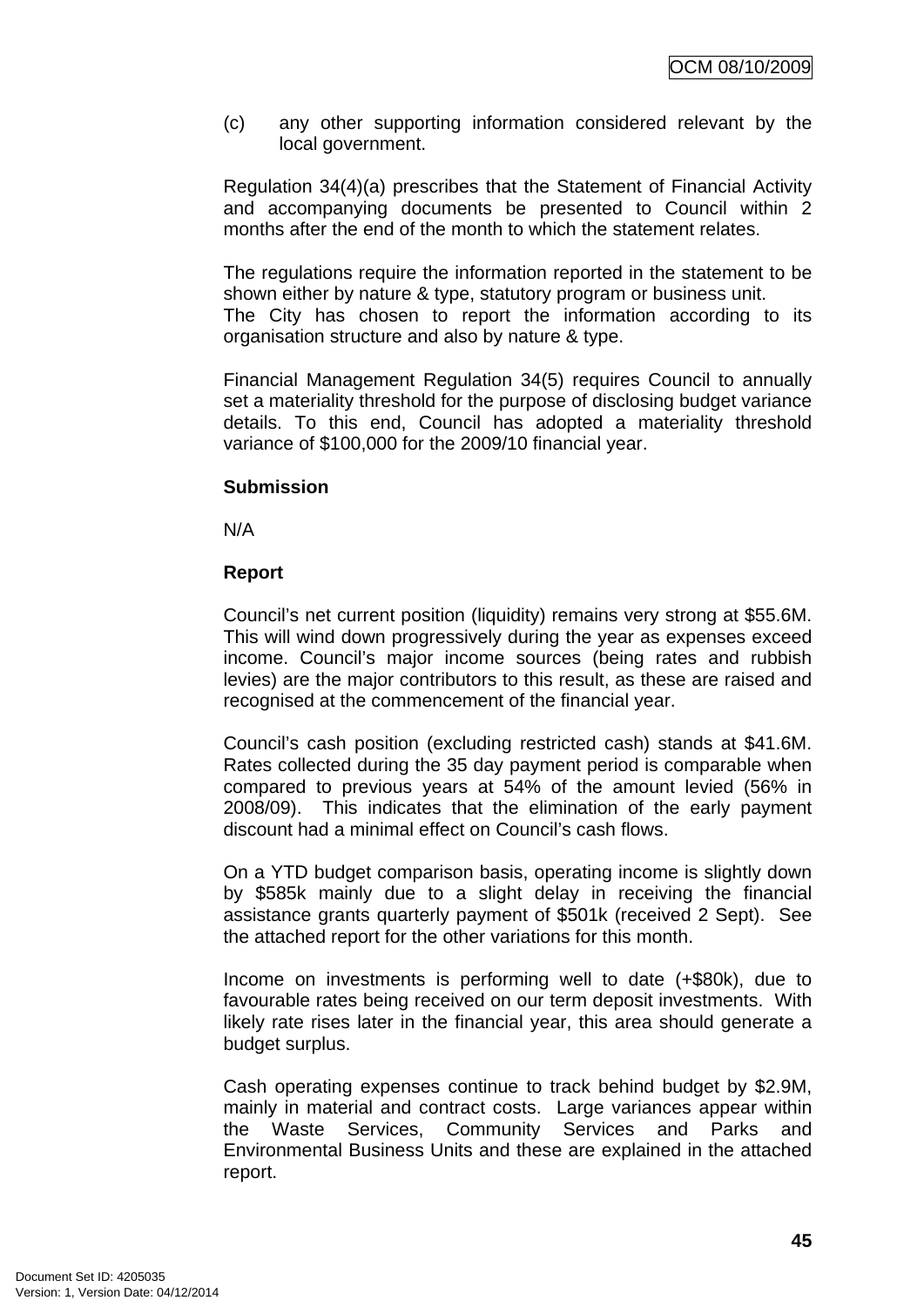Council's capital spend is \$2.1M below YTD budget, the main contributors to this being the recreation facility projects at Success and Aubin Grove and the Coolbellup Community Centre upgrade. However, these are temporary in nature only, as the funds have already been committed.

#### Description of Graphs & Charts included within Statements

A liquidity graph shows the level of Council's net current position (adjusted for restricted assets) and trends this against previous years. This gives a good indication of Council's capacity to meet its financial commitments over the course of the year.

There is a bar graph tracking Business Unit operating expenditure against budget. This provides a very quick view of how the different areas are tracking and the comparative size of their budgets.

Pie charts included show the break up of actual operating income and expenditure by nature and type and the make up of Council's current assets and liabilities (comprising the net current position).

# **Strategic Plan/Policy Implications**

#### **Governance Excellence**

• To conduct Council business in open public forums and to manage Council affairs by employing publicly accountable practices.

# **Budget/Financial Implications**

Where variances reported are of a permanent nature (ie. not due to timing issues), they will impact Council's end of year budget surplus/deficit position and will be assessed during the mid-year budget review.

#### **Legal Implications**

Section 6.4 of the Local Government Act, 1995 and Regulation 34 of the Local Government (Financial management) Regulations 1996.

# **Community Consultation**

N/A

# **Attachment(s)**

Statements of Financial Activity and associated reports – August 2009.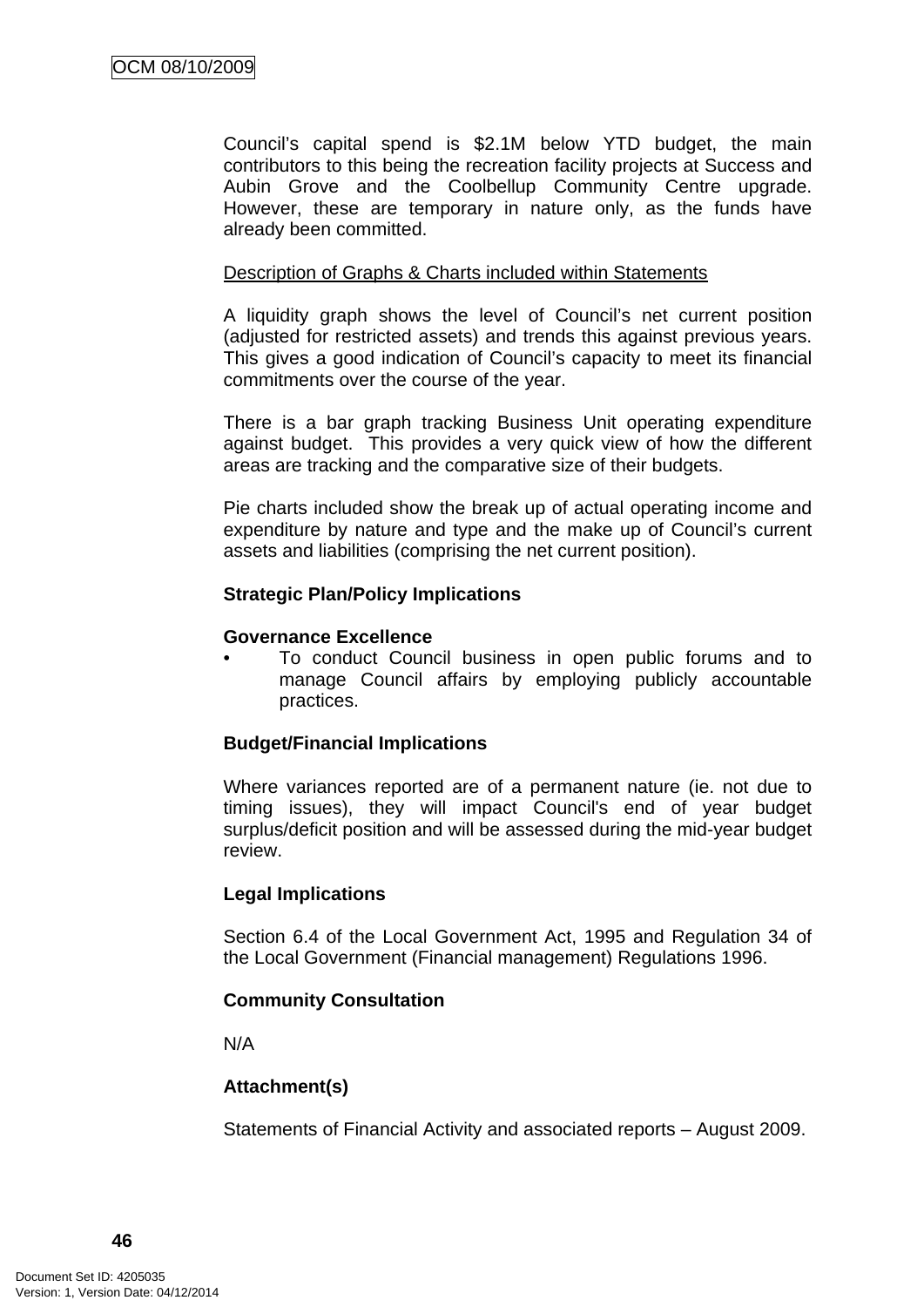# **Advice to Proponent(s)/Submissioners**

N/A

**Implications of Section 3.18(3) Local Government Act, 1995**

Nil.

# **15.3 (OCM 8/10/2009) - 2009/10 BUDGET AMENDMENTS - CARRIED FORWARD WORKS AND PROJECTS & 2008/09 BUDGET SURPLUS (5402) (N MAURICIO) (ATTACH)**

# **RECOMMENDATION**

That Council amend the 2009/10 Municipal Budget as per the following:

- (1) amend the figures for Carried Forward Works and Projects, as set out in the schedule attached to the Agenda, totalling adjustments of \$4,213,214 to both expenditure items and their designated funding sources;
- (2) reduce the budget for the 2009/10 Financial Assistance Grants (FAGS) by \$675,912 to reflect the advance payment received in June and include it within the end of year budget surplus position;
- (3) receive the final copy of the June Monthly Financial Activity Statement; and
- (4) Increase the opening funds in the 2009/10 Budget from \$2,148,890 to \$3,247,413.

**TO BE CARRIED BY AN ABSOLUTE MAJORITY OF COUNCIL**

# **COUNCIL DECISION**

# **Background**

When Council adopted its Budget for 2009/10, estimates were used for Carried Forward Works and Projects. This practice is necessary due to the adoption of the budget before the previous year is finalised. Final figures are now available (subject to audit).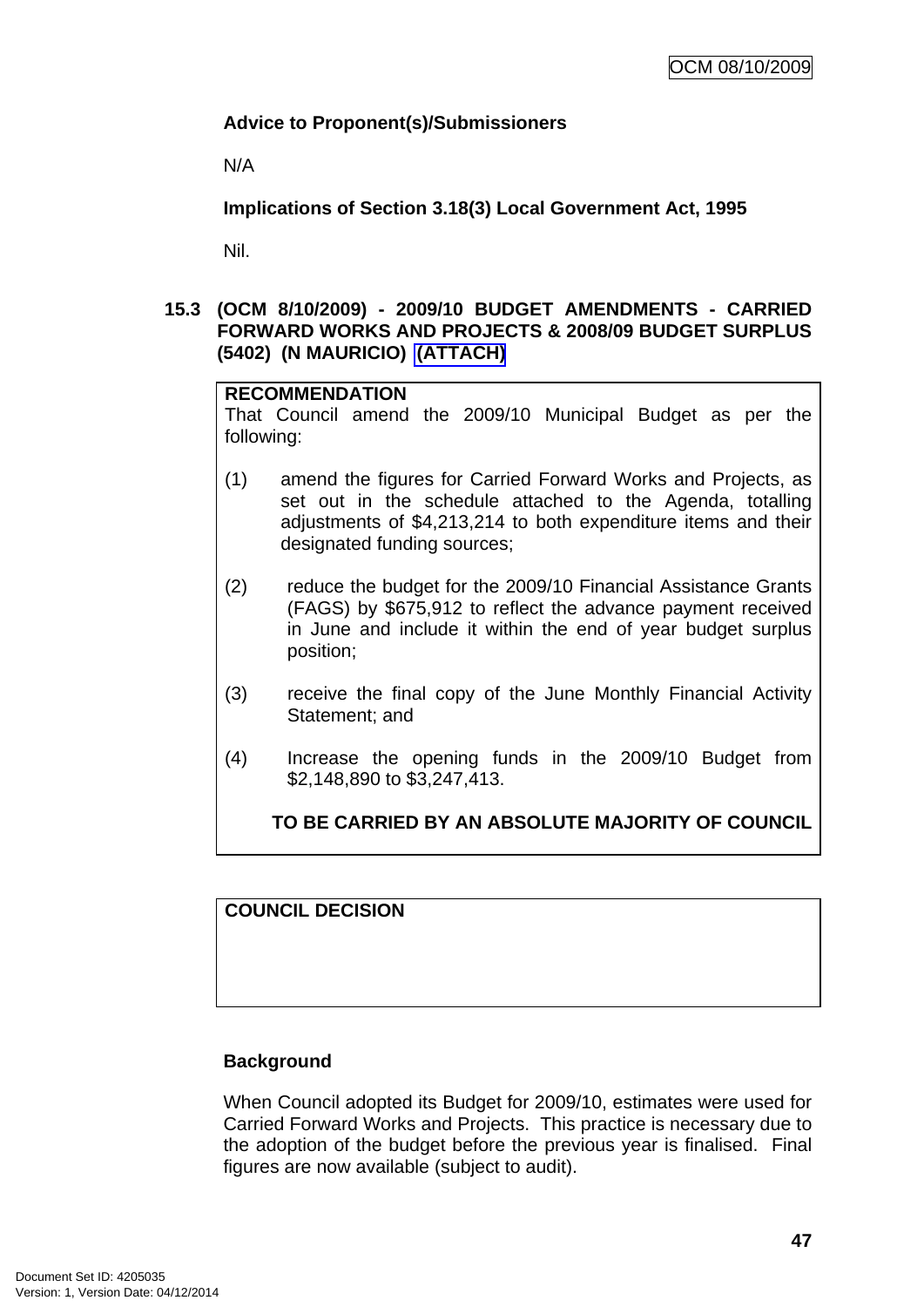# **Submission**

N/A

# **Report**

Now that final figures have been calculated for Works and Projects Carried Forward from 2008/09 to 2009/10, it is appropriate for the Budget to be amended to reflect the actual amounts rather than the estimates used where there are sufficient variations. A schedule of the proposed amendments is attached to the Agenda. The net impact of these changes is an increase of \$422,611 in municipal funding required.

The final budget surplus for 2008/09 came in at \$3,247,413. This figure is above the \$2,148,890 forecast used to balance the 2009/10 budget. However, included within the additional amount of \$1,098,523 is a payment received from the Grants Commission totalling \$675,912. This represents an advance of the City's 2009/10 Financial Assistance Grants (FAGS). Accordingly, quarterly FAGS payments for 2009/10 will effectively be reduced to factor in this early payment. The payment was made as a stimulus measure to assist Council's fast track projects, otherwise delayed due to cash flow restrictions.

The balance of the additional surplus amount has been consumed by several projects that were not included within the initial list of carried forwards, totalling \$463,403. As the carried forwards are required to be predicted in April, it is not always possible to identify all the requisite projects.

There is also a small saving of \$40,792 in the balancing of the final carried forward amounts versus the forecast amounts for the projects included within the adopted budget.

The most significant item included within the total budget change of \$4,213,214, is the unrealised proceeds from land sales totalling \$2,823,272 at lot 5 Bartram Road, Atwell and the resultant transfer into the Land Development Reserve and Investment Fund.

This review of carried forwards has been able to maintain the balanced budget position for the 2009/10 financial year.

# **Strategic Plan/Policy Implications**

# **Governance Excellence**

• To conduct Council business in open public forums and to manage Council affairs by employing publicly accountable practices.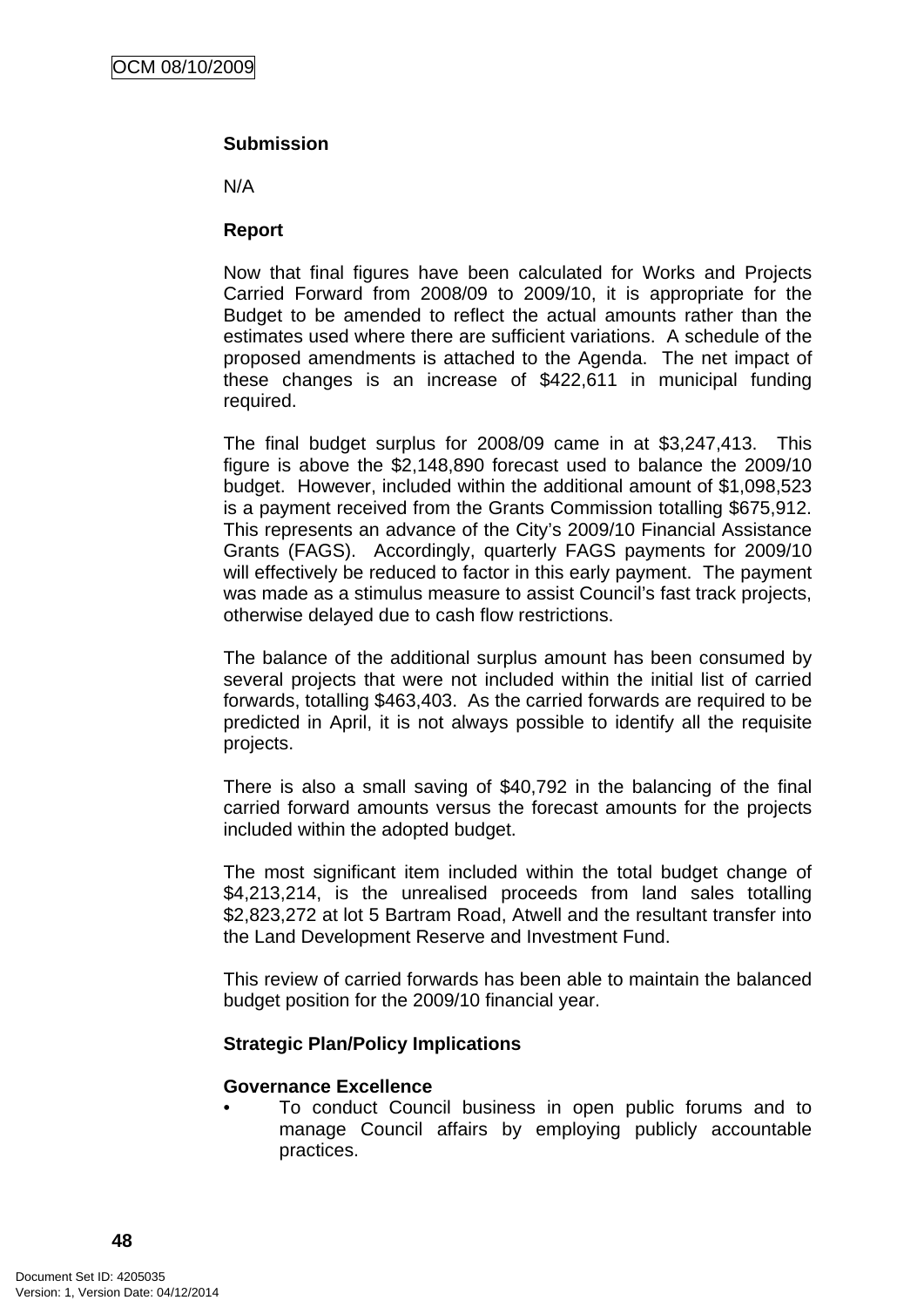• To develop and maintain a financially sustainable City.

# **Budget/Financial Implications**

The Budget will be amended to reflect the final and true value for carried forward works and projects rather than the forecasts used when adopting the Budget.

# **Legal Implications**

N/A

# **Community Consultation**

N/A

# **Attachment(s)**

Schedule showing 2009/10 Budget Carried Forward Reconciliation.

# **Advice to Proponent(s)/Submissioners**

N/A

**Implications of Section 3.18(3) Local Government Act, 1995**

Nil

# **15.4 (OCM 8/10/2009) - REVIEW OF COMPLIANCE WITH TENDERS FOR PROVIDING GOODS AND SERVICES (4401) (S DOWNING)**

# **RECOMMENDATION**

That Council receive the report in the review of compliance with tenders for providing goods and services.

**COUNCIL DECISION** 

# **Background**

The 2008 Department of Local Government Statutory Compliance Audit Return Report received and adopted by Council at the Ordinary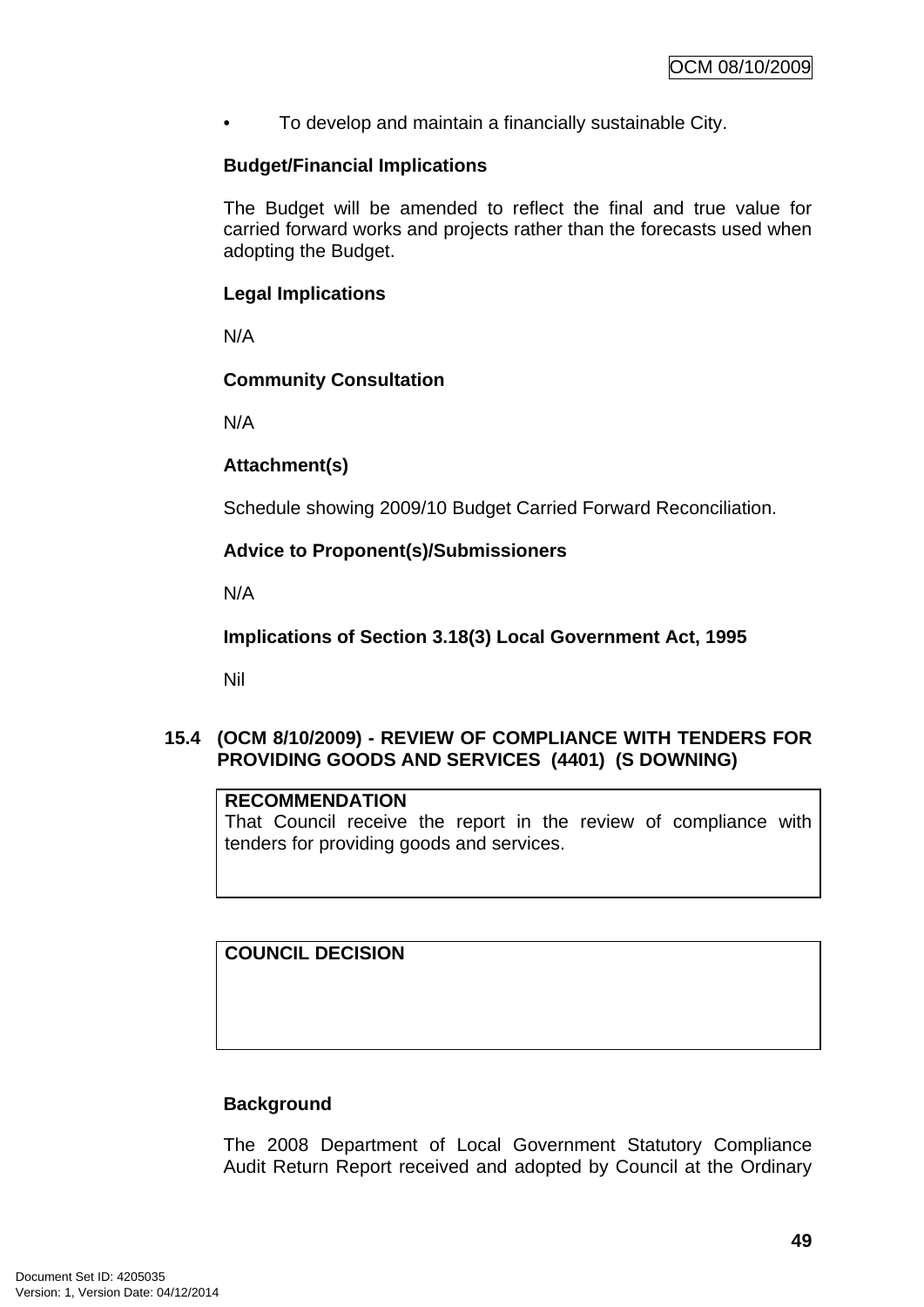Council Meeting of 12 March 2009. The Report was adopted by Council and included the following resolution:

*A report be prepared and presented to Council in six months time in relation to compliance with tenders for providing goods and services.* 

The Return identified seven services provided to Council that inadvertently exceeded the tender limit without a formal tender being called even though the Purchasing Policy SC38 was initially followed.

# **Submission**

N/A

#### **Report**

Subsequent to the issue of the Department of Local Government Statutory Compliance Audit Return, the City has initiated a number of changes to ensure that the City complies with Section 3.57 of the Local Government Act 1995 and Regulations 11-24 of the Local Government (Functions & General) Regulations 1996 that control the area of purchasing of goods and services on behalf of the City.

These changes include:

- 1. Establishment of a Tender Priority Panel to assess priority for tenders.
- 2. Continuing training of relevant staff of the Local Government Act requirements to ensure compliance.
- 3. Amendment to financial systems report to pick up expenditure set at 80% of the relevant limit, that is \$100,000 for a supplier/contractor.

In addition, the Co-ordinator, Purchasing (who manages the tender process on behalf of the City) and the Manager, Finance have conducted a review of purchases subsequent to the 2008 Return to ensure compliance with Act and the Regulations. The review has considered two purchases that on the surface may have been contrary to the Act but after advice were considered satisfactory and in accordance with the Act and its Regulations.

The first review finding was the purchase of personal computers using the WALGA panel contract supplier to both, source the equipment and provide the operating lease. The initial view was that a tender should have been called to cover the sourcing of the equipment. However, advice from Mr Andrew Blitz, Manager – Contracts, WALGA was that the WALGA Panel contract supplier could provide the sourcing and operating lease. This was because the equipment belonged to the operating lease company and not the City. The obligation on the lease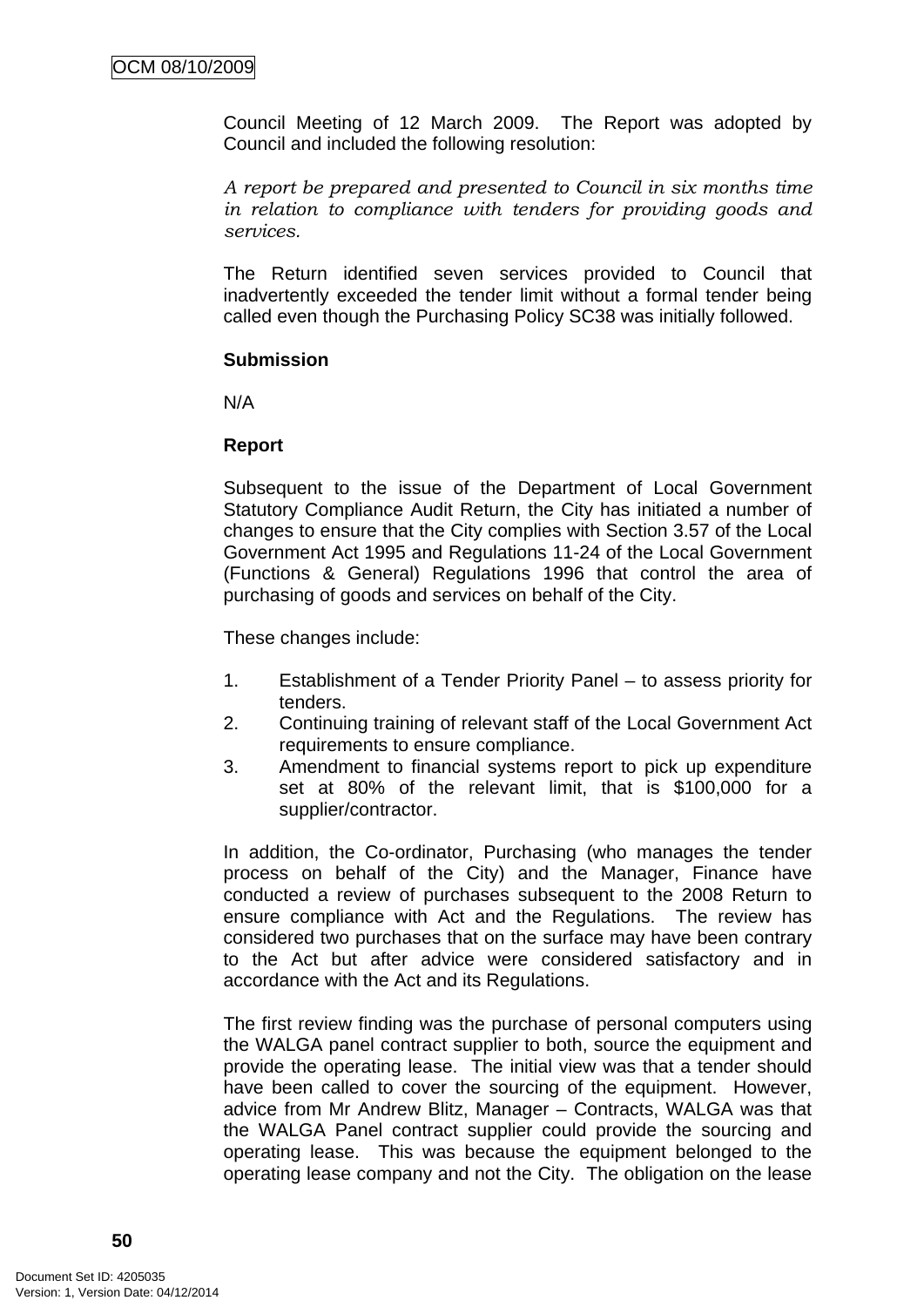company was to provide the equipment to the specification of the City including the operating lease. At the end of the four year operating lease period the equipment is returned to the lease company.

The second item reviewed was the calling of expressions of interest for personal trainers associated with the South Lakes Leisure Centre. All queries and responses were directed to the officers who requested the advert to be placed. This is not in accordance with the Council's practice, whereby all tenders and expressions of interest are directed through the purchasing department. This places a clear separation between supplier and requestor of services. In addition, it allows for a standard response to be provided to all tenderers or persons submitting an expression of interest.

Further training will be provided to relevant officers to ensure future compliance.

# **Strategic Plan/Policy Implications**

#### **Governance Excellence**

• To conduct Council business in open public forums and to manage Council affairs by employing publicly accountable practices.

# **Budget/Financial Implications**

N/A

# **Legal Implications**

Section 3.57 of the Local Government Act, 1995

# **Community Consultation**

N/A

# **Attachment(s)**

N/A

# **Advice to Proponent(s)/Submissioners**

N/A

**Implications of Section 3.18(3) Local Government Act, 1995**

Nil.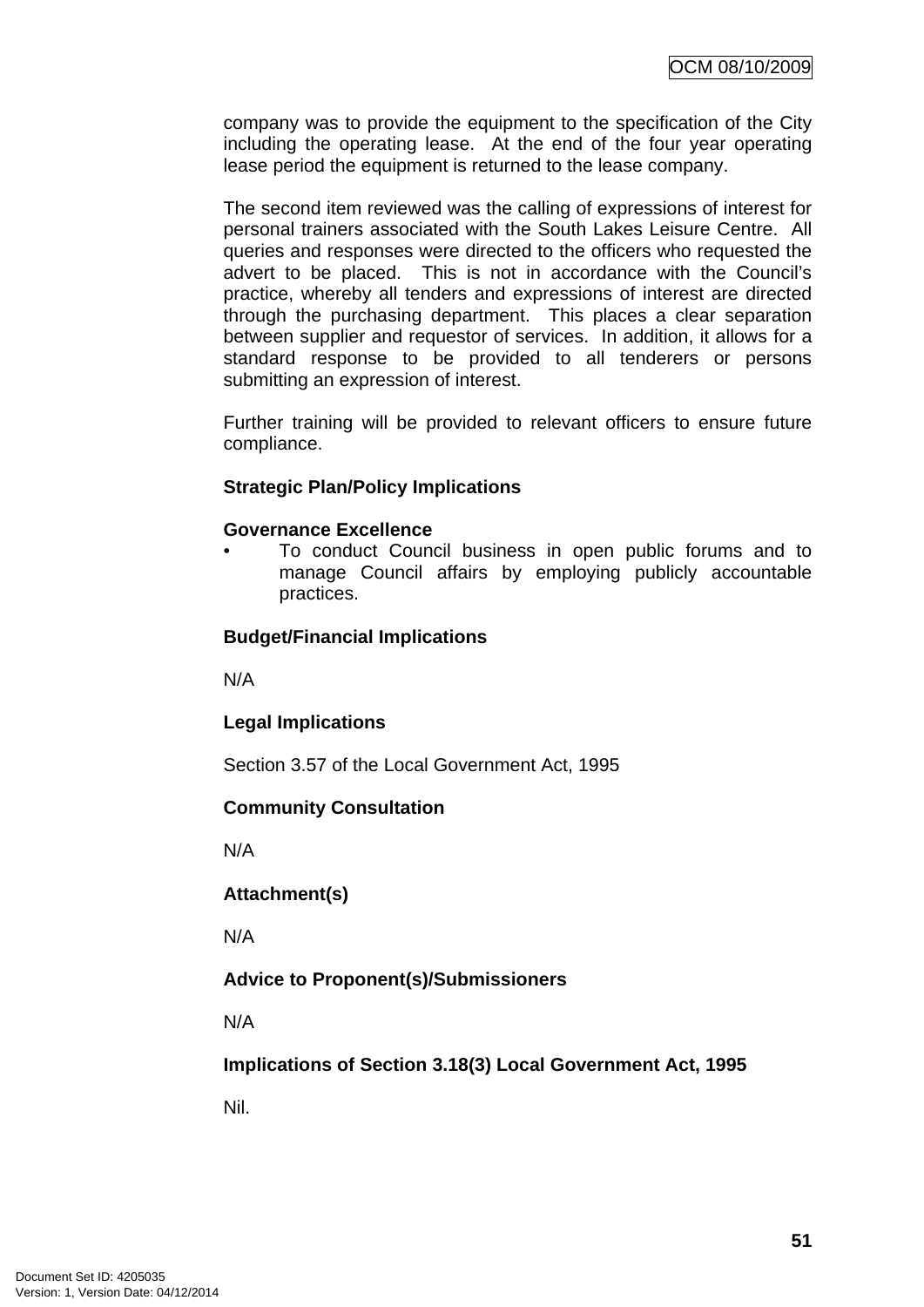#### **16. ENGINEERING AND WORKS DIVISION ISSUES**

#### **16.1 (OCM 8/10/2009) - TEMPORARY CLOSURE OF COOGEE ROAD, ALBION AVE AND HOBSON AVE IN LAKE COOGEE SUBDIVISION TO THE PASSAGE OF VEHICLES (4201Z) (S HUSSAIN) (ATTACH)**

# **RECOMMENDATION**

That Council, in accordance with section 3.50 of the Local Government Act 1995, institutes a temporary closure of a section of Coogee Road, Albion Ave and Hobson Ave for a period of up to 5 months commencing 18 October 2009 during the construction of the development on Lake Coogee Stage 1 subject to:

- 1. There being no objection received as a result of advertising in a local newspaper.
- 2. There being no objection from service authorities, emergency services or adjoining owners.
- 3. The developer engaging a traffic management contractor to submit a certified traffic management plan to monitor and control traffic movements due to the closure.
- 4. All works on existing City infrastructure (roads, footpaths, drainage, parks or verges) completed and reinstated in accordance with the "Public Utilities Code of Practice 2000", "Restoration and Reinstatement Specification for Local Government 2002" and the City of Cockburn "Excavation Reinstatement Standards 2002" as a minimum.
- 5. The proponent being fully responsible for public liability and damages arising from the works.

# **COUNCIL DECISION**

# **Background**

Lake Coogee subdivision has been approved by Western Australian Planning Commission, and as part of the approval, the developer has to reconstruct sections of Coogee Road, Albion Ave and Hobson Ave.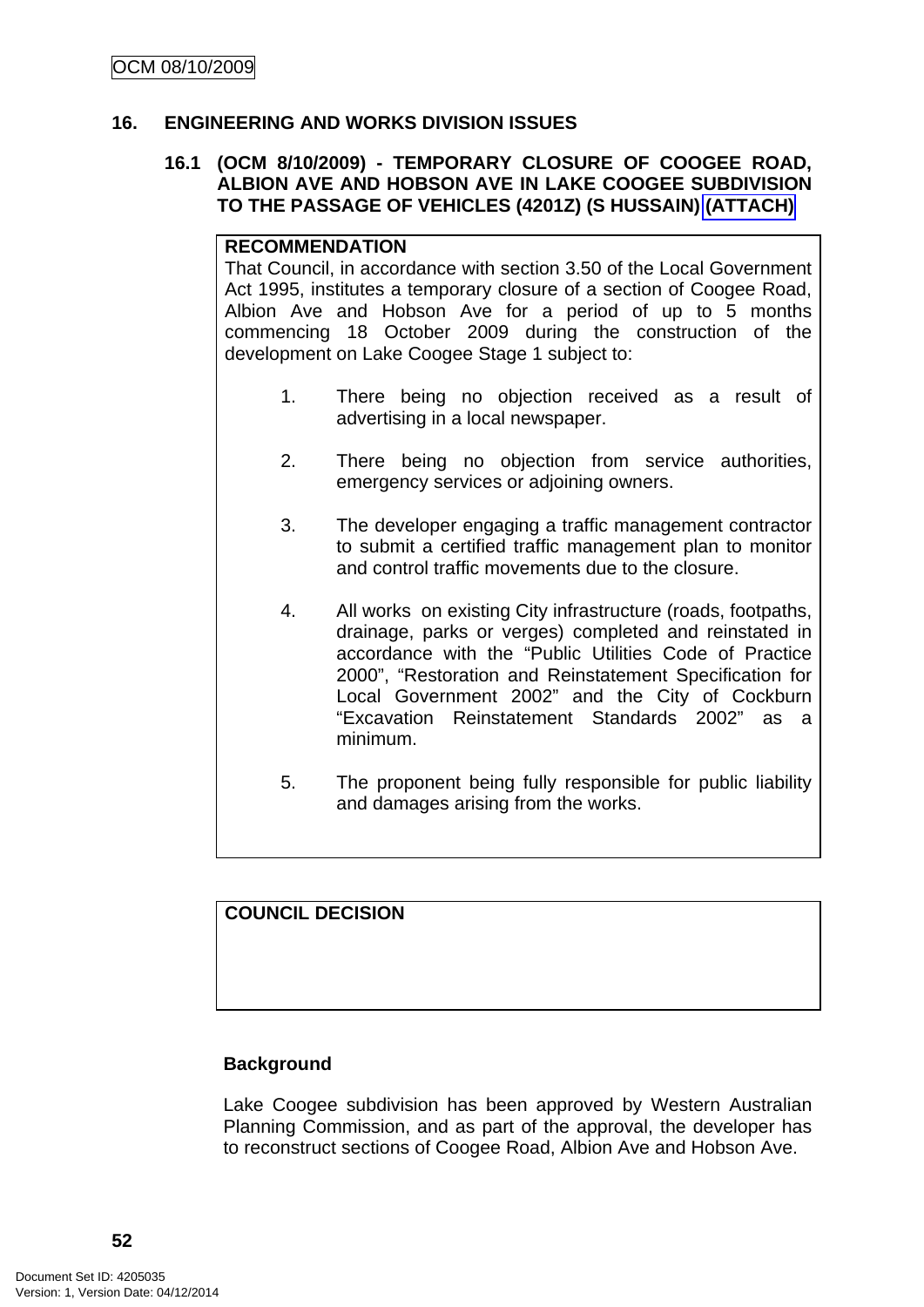# **Submission**

DM Civil, the developer's appointed contractor to carry out the construction works on Lake Coogee subdivision, has requested Council to implement procedures to close sections of Coogee Road, Albion Ave and Hobson Ave for a period of 5 months during the construction of the development on the subdivision. This will facilitate the subdivision works and the required reconstruction of those sections of road.

# **Report**

During the construction activities of Lake Coogee subdivision the road closures will be required for the following reasons:

- 1) As per the planning approval of the subdivision, the developer is required to upgrade a section of Coogee Road, Albion Ave and Hobson Ave. The upgrading works involve total reconstruction of these sections of the roads and also drainage and sewer works. Road closure is therefore required to carry out the works in a safe manner.
- 2) All these roads carry very low volumes of traffic and the closure will not have any impact on the traffic flow surrounding the area. Detour signs are to be in place prior to the closure. All detour pavements are in good condition and also the short detour lengths will not cause any lengthy delay.
- 3) Access for local traffic will not be affected by this closure; access to the existing houses within the development will always be maintained.
- 4) DM Civil has appointed a certified traffic management contractor (WARP) to monitor the impact of the road closure on the area. WARP has already submitted a traffic management plan, which is in line with Australian Standards and Main Roads Field Guidelines. There is no foreseen issue with the traffic management plan and the closure will not create any undue congestion. Advance warning signs have also been installed and an advice of the proposed closure is placed in both the local newspaper and West Australian newspaper.

# **Strategic Plan/Policy Implications**

# **Demographic Planning**

To ensure development will enhance the levels of amenity currently enjoyed by the community.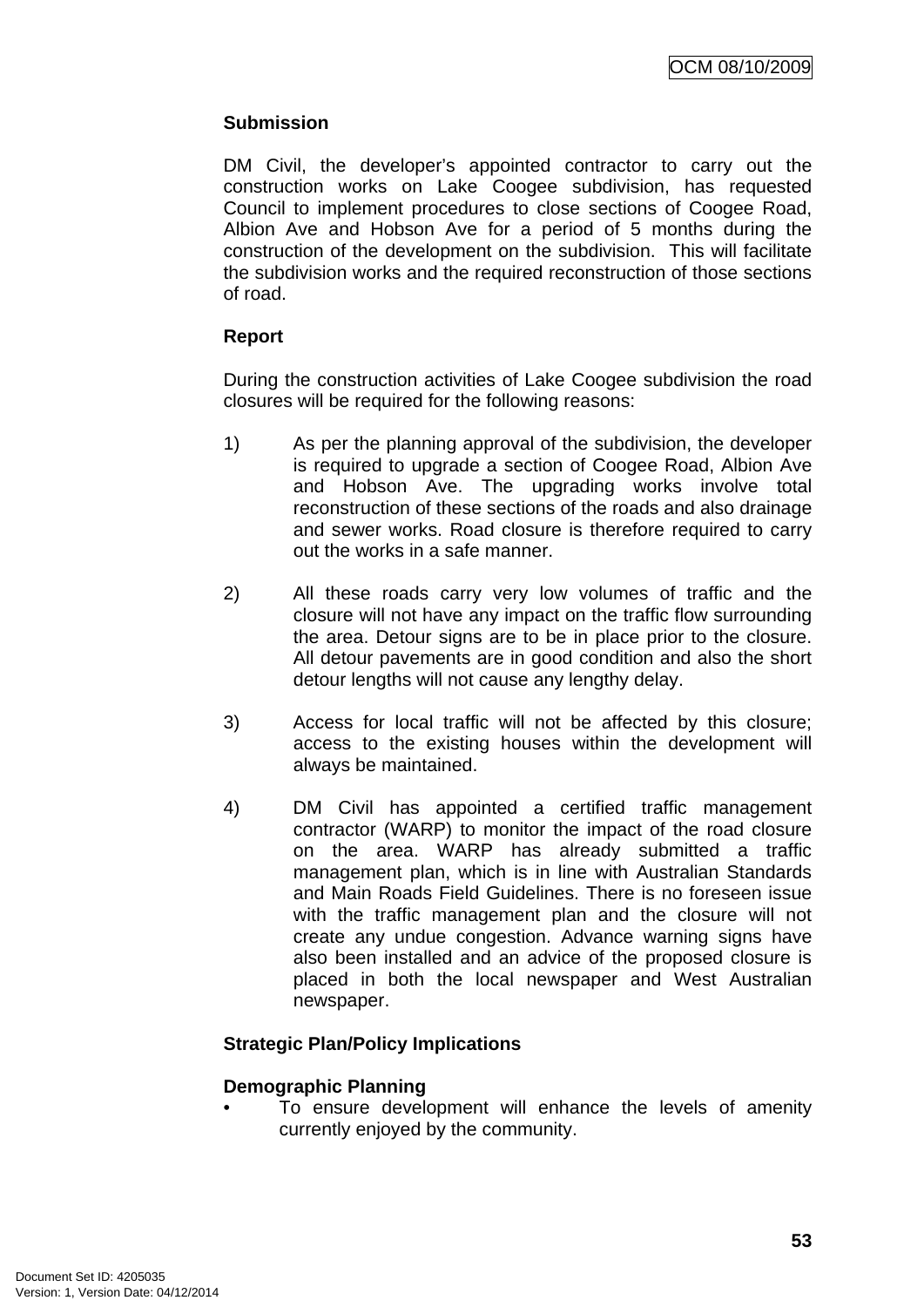# **Transport Optimisation**

• To construct and maintain roads which are convenient and safe for vehicles, cyclists and pedestrians.

# **Budget/Financial Implications**

All costs to the closure will be covered by the developer

# **Legal Implications**

Section 3.50 of the Local Government Act.

# **Community Consultation**

To be advertised in a local newspaper and service authorities, emergency services and adjoining owners advised.

# **Attachment(s)**

| 1a & b | Plan of the closure.    |
|--------|-------------------------|
| 2.     | Aerial of sub-division. |
| 3.     | Plan of sub-division.   |

# **Advice to Proponent(s)/Submissioners**

N/A.

**Implications of Section 3.18(3) Local Government Act, 1995**

Nil.

#### **16.2 (OCM 8/10/2009) - TENDER RFT 24/2009 - MOWING SERVICES - ROAD VERGES - RURAL, INDUSTRIAL AND UNDEVELOPED LAND (RFT24/2009) (A JOHNSTON) (ATTACH)**

#### **RECOMMENDATION**

That Council accept the tender submitted by Lovegrove Turf Services, for Mowing Services – Road Verges – Rural, Industrial and Undeveloped Land over a three (3) year period with options to extend to a maximum of five (5) years, for the lump sum price for one year of \$142,381 GST inclusive (\$129,438 GST exclusive), and additional schedule of rates for determining variations.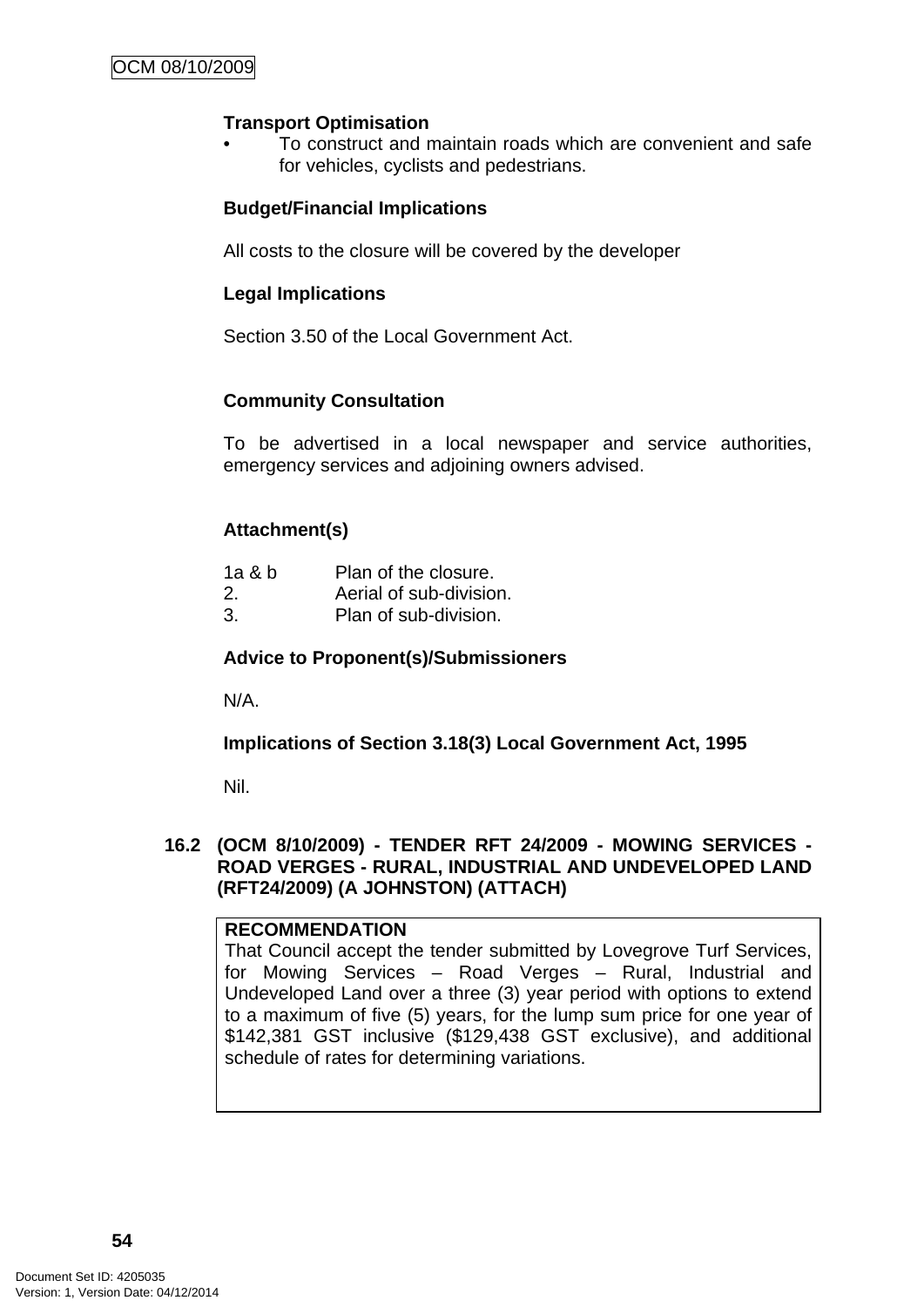# **COUNCIL DECISION**

# **Background**

Parks and Environment Services undertake mowing and rubbish removal services to road verges within Rural, Industrial and Undeveloped areas throughout the City so as to produce attractive, well maintained streetscapes. This service is scheduled twice per annum with ad hoc works as required.

The service is contracted as the works are seasonal and it reduces the need for additional labour, plant and resources plus equipment storage space at the Operations Centre.

Tender number RFT 24/2009 Mowing Services – Road Verges was advertised on Wednesday 1 July 2009 in the Local Government Tenders section of "The West Australian" newspaper. It was also displayed on the City's website from 1July – 16 July 2009.

# **Submission**

Tenders closed at 2:00pm (AWST) Thursday 16th July 2009. Tender submissions were received from:

- 1. Gecko Contracting
- 2. Firebreaks and Slashing
- 3. Lovegrove Turf Services

# Compliant Tenderers

All tenders were deemed compliant with the conditions of tendering and compliance criteria.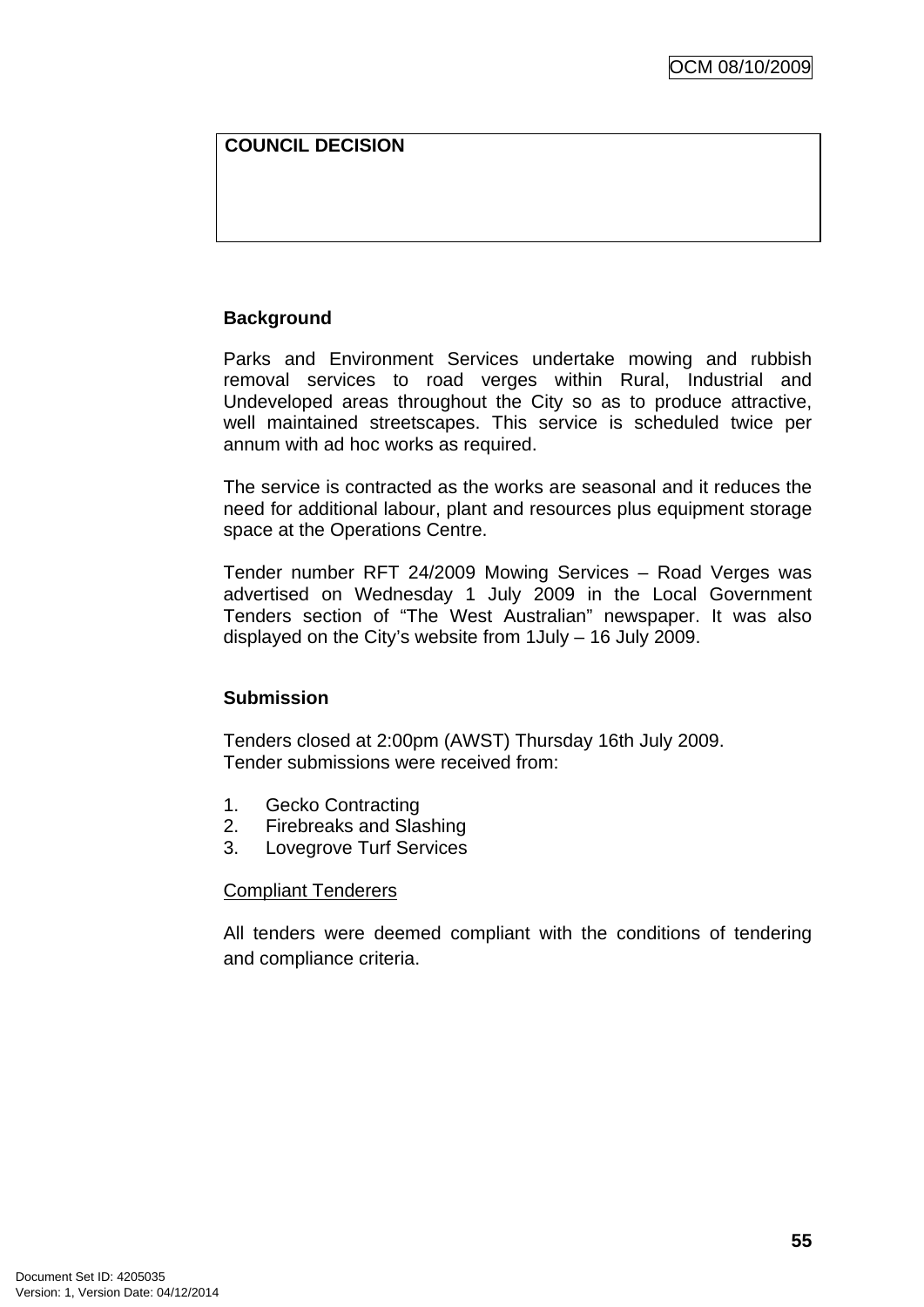# **Report**

# **Evaluation Criteria**

| <b>Evaluation Criteria</b>                                     | <b>Weighting Percentage</b> |
|----------------------------------------------------------------|-----------------------------|
| <b>Relevant Experience</b>                                     | 20%                         |
| <b>Skills and Experience</b>                                   | 20%                         |
| Tenderer's<br><b>Resources</b><br>and<br>Delivery/Availability | <b>20%</b>                  |
| <b>Tendered Price</b>                                          | 40%                         |
| Total                                                          | 100%                        |

# Tender Intent/Requirements

Tender requirements were based on the City of Cockburn's Technical Specification Part Two of the tender document in accordance with the City of Cockburn's standard specifications for this work.

# Evaluating Officers

The tender submissions were evaluated by:

- 1. Adam Johnston Parks Operations and Environment Coordinator
- 2. Lou Vieira Parks Supervisor
- 3. Mary Chesson Acting Parks Technical Officer

# **Scoring Table**

| <b>Scores</b>                    |                                                   |                                                        |                               |  |
|----------------------------------|---------------------------------------------------|--------------------------------------------------------|-------------------------------|--|
| Tenderer's Name                  | <b>Non-Cost</b><br><b>Evaluation</b><br>Score 60% | <b>Cost Criteria</b><br><b>Evaluation</b><br>Score 40% | Total<br><b>Score</b><br>100% |  |
| Turf<br>Lovegrove<br>Services ** | 51.44%                                            | 35.38%                                                 | 86.82%                        |  |
| <b>Gecko Contracting</b>         | 46.49%                                            | 38.84%                                                 | 85.02%                        |  |
| Firebreaks and<br>Slashing       | 41.58%                                            | 40.00%                                                 | 81.58%                        |  |

\*\* Recommended Submission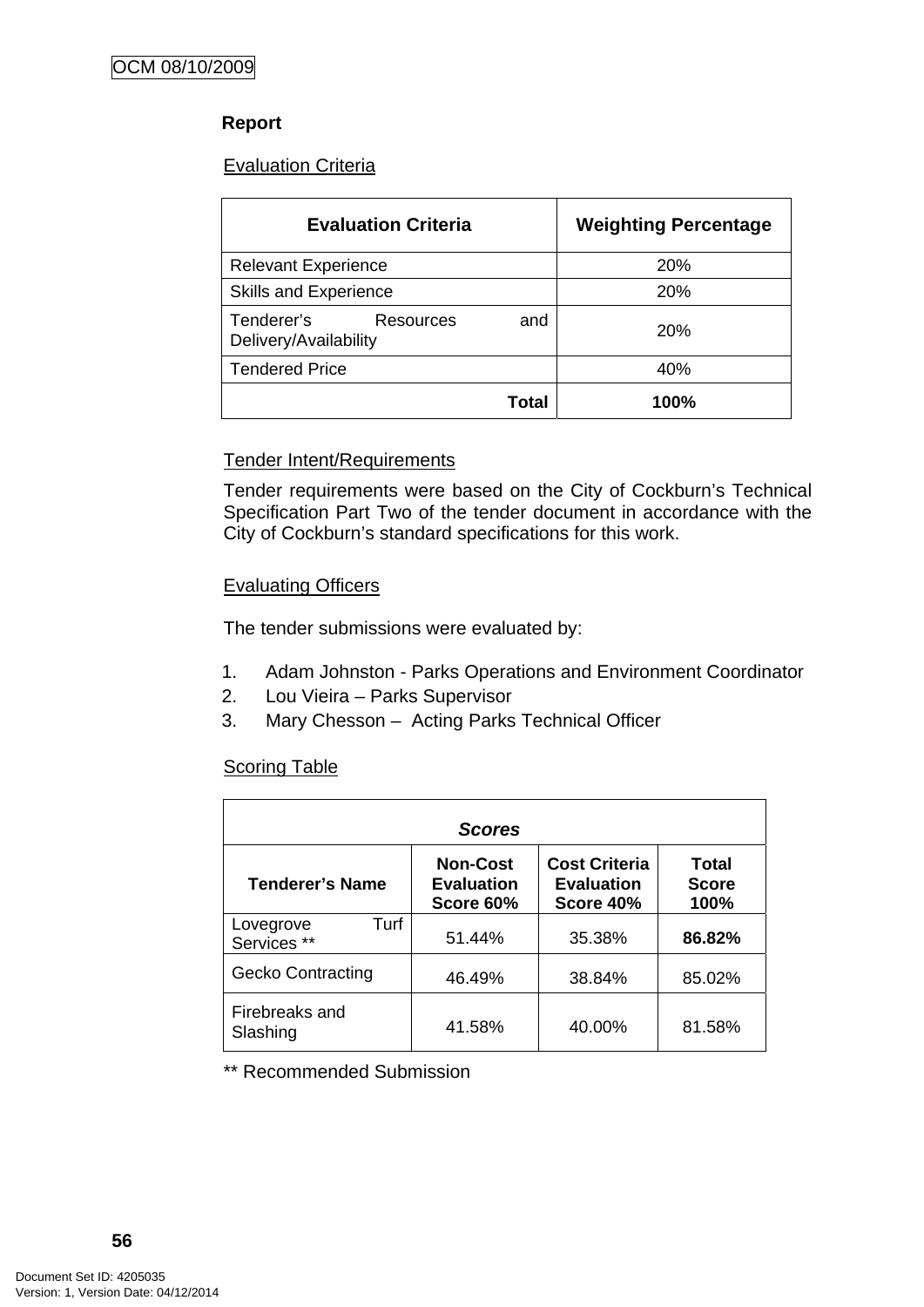# **Evaluation Criteria Assessment**

#### Relevant Experience

There were six components to be scored against as part of this criterion. Lovegrove Turf Services submitted the most comprehensive responses and consequently scored highest with each of the evaluating officers. Each tenderer was considered to have a satisfactory level of relevant experience with Lovegrove Turf Services standing out with the most relevant experience based on the answers provided in there submission.

# Key Personnel Skills and Experience

Tenderers were required to submit responses to six components under this criterion. Again all tenderers showed they had sufficient key skills and experience to undertake the works with Lovegrove Turf Services providing the most relevant and comprehensive responses and scoring highest with each of the evaluating officers.

#### Tenderers Resources and Delivery/Availability

Tenderers were assessed against three components of this criterion. All tenderers demonstrated they had sufficient resources and ability to deliver the requirement of the contract. Lovegrove Turf Services scored slightly higher in this criterion by the evaluating officers in respect to the available resources and contingency measures.

#### **Summation**

Evaluation was undertaken by three (3) internal staff members independently of each other. Scoring was evaluated against cost and non cost criteria. The cost component being 40% of the evaluation was competitive between all tenderers with Firebreaks and Slashing providing the lowest price. The non cost criteria being 60% of the evaluation was scored highest by Lovegrove Turf Services. When cost and non cost scores were combined Lovegrove Turf Services received the highest percentage score.

The combined officer's assessment supports awarding the tender to Lovegrove Turf services, consequently officers recommend that Council accept their tender submission for the lump sum price of \$142,381 (GST inclusive) for year one of the service.

# **Strategic Plan/Policy Implications**

#### **Infrastructure Development**

• To construct and maintain community facilities that meet community needs.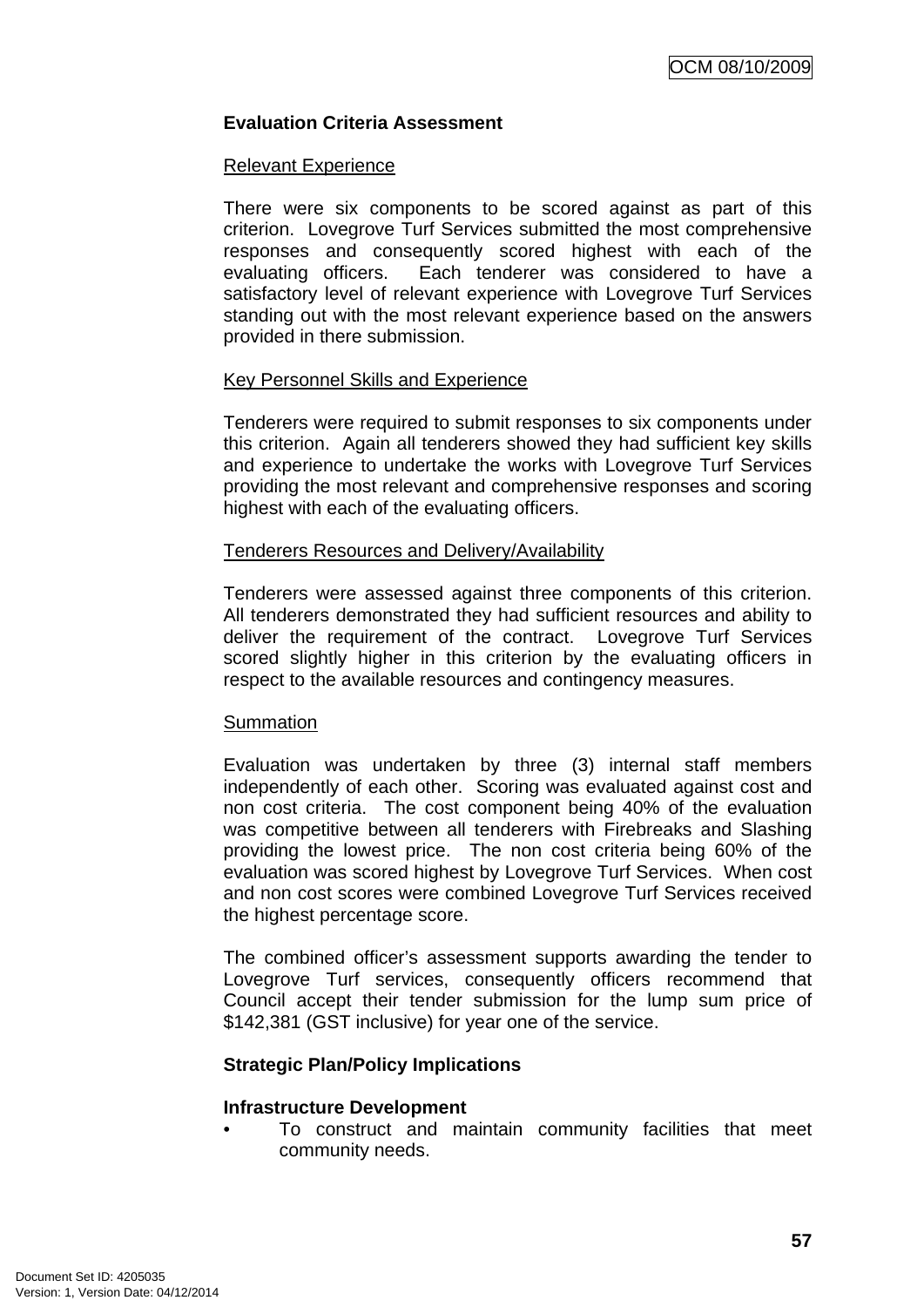# **Governance Excellence**

• To conduct Council business in open public forums and to manage Council affairs by employing publicly accountable practices.

#### **Budget/Financial Implications**

The recommended tender requires funding of \$142,381 GST inclusive (\$129,438 GST exclusive) for year one of the contract. \$220,000 has been allocated in the Parks 2009/10 Operating Budget for Mowing Services – Road Verges.

Competition in the market place has seen prices decrease significantly from the 2008/09 expenditure of \$204,306 GST inclusive.

The total estimated contract value based on the three year term is \$427,145. GST inclusive (\$388,314 GST exclusive).

#### **Legal Implications**

Section 3.57 of the Local Government Act 1995 and Part 4 of the Local Government (Functions and General) Regulations 1996 refers.

#### **Community Consultation**

N/A

# **Attachment(s)**

- 1. Compliance Criteria Checklist "Confidential" (provided under separate cover)
- 2. Tendered Prices "Confidential" (provided under separate cover)
- 3. Tender Evaluation Sheet "Confidential" (provided under separate cover)

#### NOTE

The tendered prices are not disclosed at the opening of Tenders nor entered into the Tenders Register.

In accordance with *Part 4, Regulation 16-3(c)* and *17-3 of the Local Government (Functions and General) Regulations 1996* the Principal is only required to record the price of the winning Tenderer/s in the Tenders Register.

# **Advice to Proponent(s)/Submissioners**

Those who lodged a tender submission have been advised that this matter is to be considered at the 8 October 2009 Council Meeting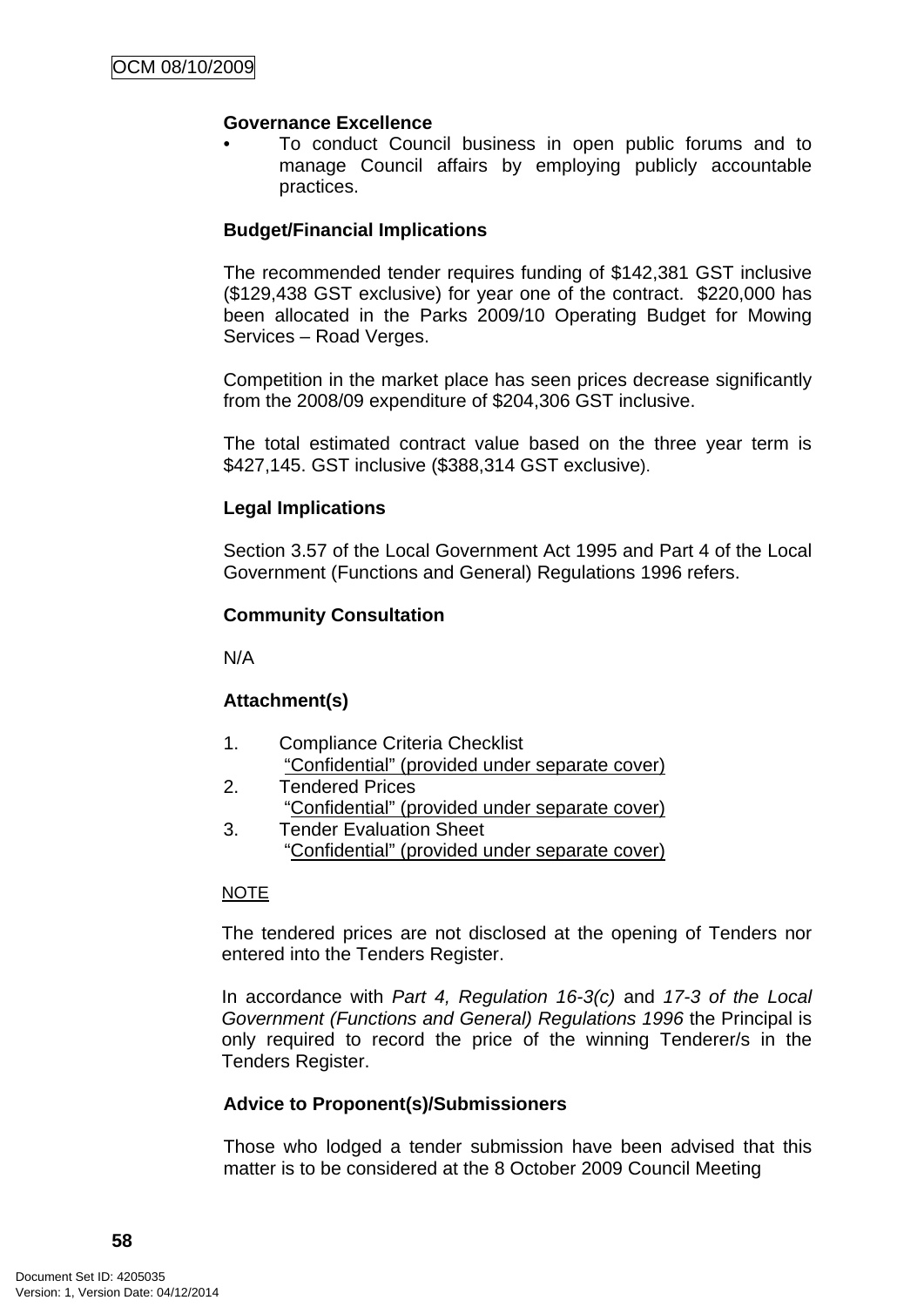# **Implications of Section 3.18(3) Local Government Act, 1995**

Nil.

# **16.3 (OCM 8/10/2009) - TENDER RFT 26/2009 - VERGE MOWING SERVICES - ARTERIAL ROAD RESERVES (PRIORITY ONE AND PRIORITY TWO AT SPECIFIC LOCATIONS) (RFT26/2009) (A JOHNSTON) (ATTACH)**

# **RECOMMENDATION**

That Council accept the tender submitted by Gecko Contracting, for Verge Mowing Services – Arterial Road Reserves over a three (3) year period with options to extend to a maximum of five (5) years, for the maximum lump sum price for one year of \$345,468 GST Inclusive (\$314,062 GST Exclusive), and additional schedule of rates for determining variations.

**COUNCIL DECISION** 

# **Background**

Parks and Environment Services undertake mowing and rubbish removal services to Arterial Road Verges throughout the City so as to produce attractive, well maintained streetscapes. This service is divided into priority one road reserves and priority two road reserves. Priority one sites are scheduled to be maintained between four and six times per annum and priority two sites are scheduled between two and four times per annum. The number and timing of visits is dependent on seasonal growth conditions.

The service is contracted as the works are seasonal and it reduces the need for additional labour, plant and resources along with equipment storage space at the Operations Centre.

Tender number RFT 26/2009 Mowing Services – Road Verges was advertised on Wednesday 29 July 2009 in the Local Government Tenders section of "The West Australian" newspaper. It was also displayed on the City's website from 28 July – 12 August 2009.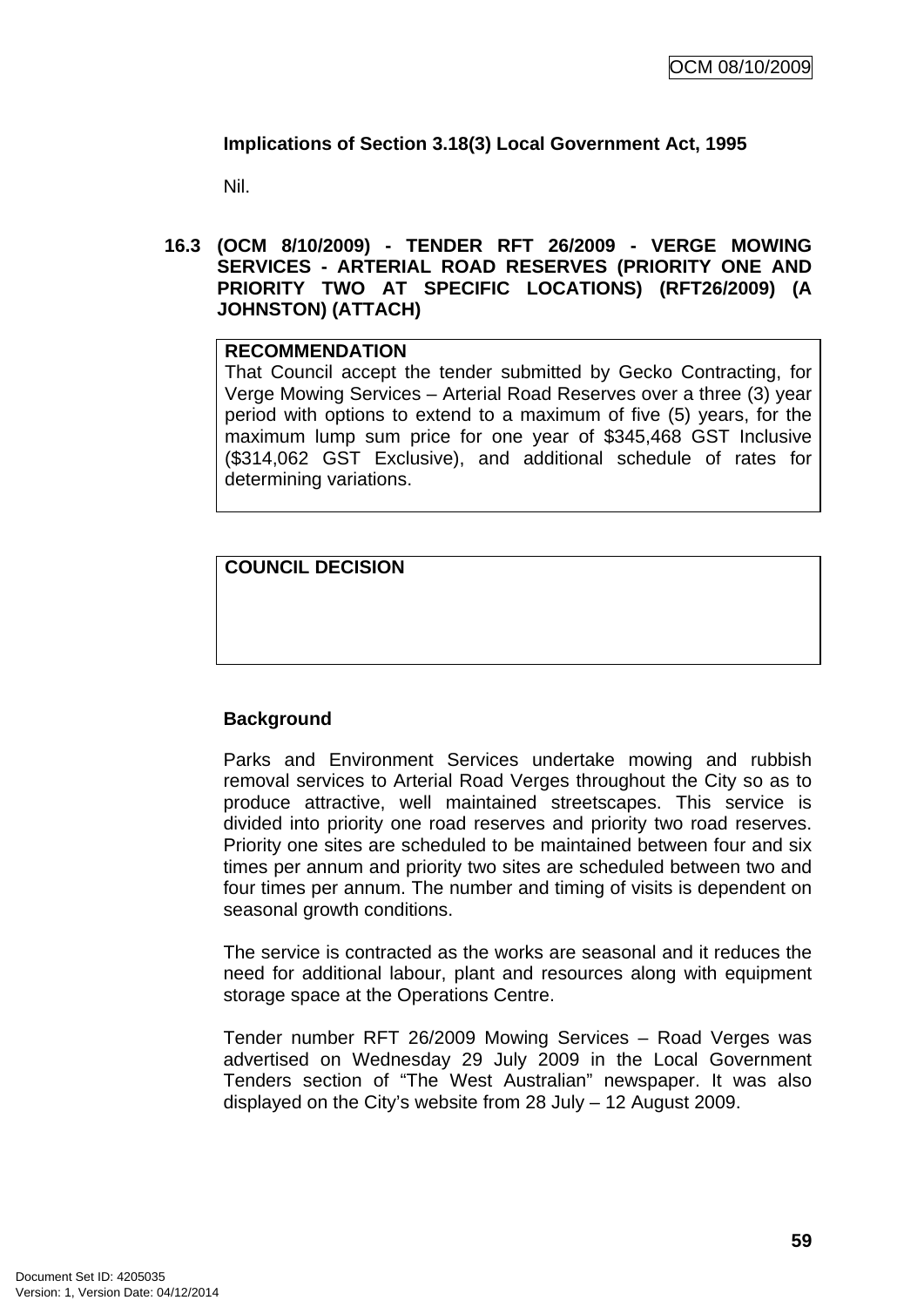# **Submission**

Tenders closed at 2:00pm (AWST) Thursday 13th August 2009. One tender submission only was received from Gecko Contracting.

# Compliant Tenderer

The sole tenderer was deemed compliant with the conditions of tendering and compliance criteria.

# **Report**

# **Evaluation Criteria**

| <b>Evaluation Criteria</b>                     | Weighting<br>Percentage |
|------------------------------------------------|-------------------------|
| <b>Relevant Experience</b>                     | 20%                     |
| Key Personnel Skills and Experience            | 20%                     |
| Tenderer's Resources and Delivery/Availability | 20%                     |
| <b>Tendered Price</b>                          | 40%                     |
| Total                                          | 100%                    |

# Tender Intent/Requirements

Tender requirements were based on the City of Cockburn's Technical Specification Part Two of the tender document in accordance with the City of Cockburn's standard specifications for this work.

# Evaluating Officers

The tender submissions were evaluated by:

- 1. Adam Johnston Parks Operations and Environment **Coordinator**
- 2. Ian Southall Parks Supervisor
- 3. Laurie Murnane Parks Supervisor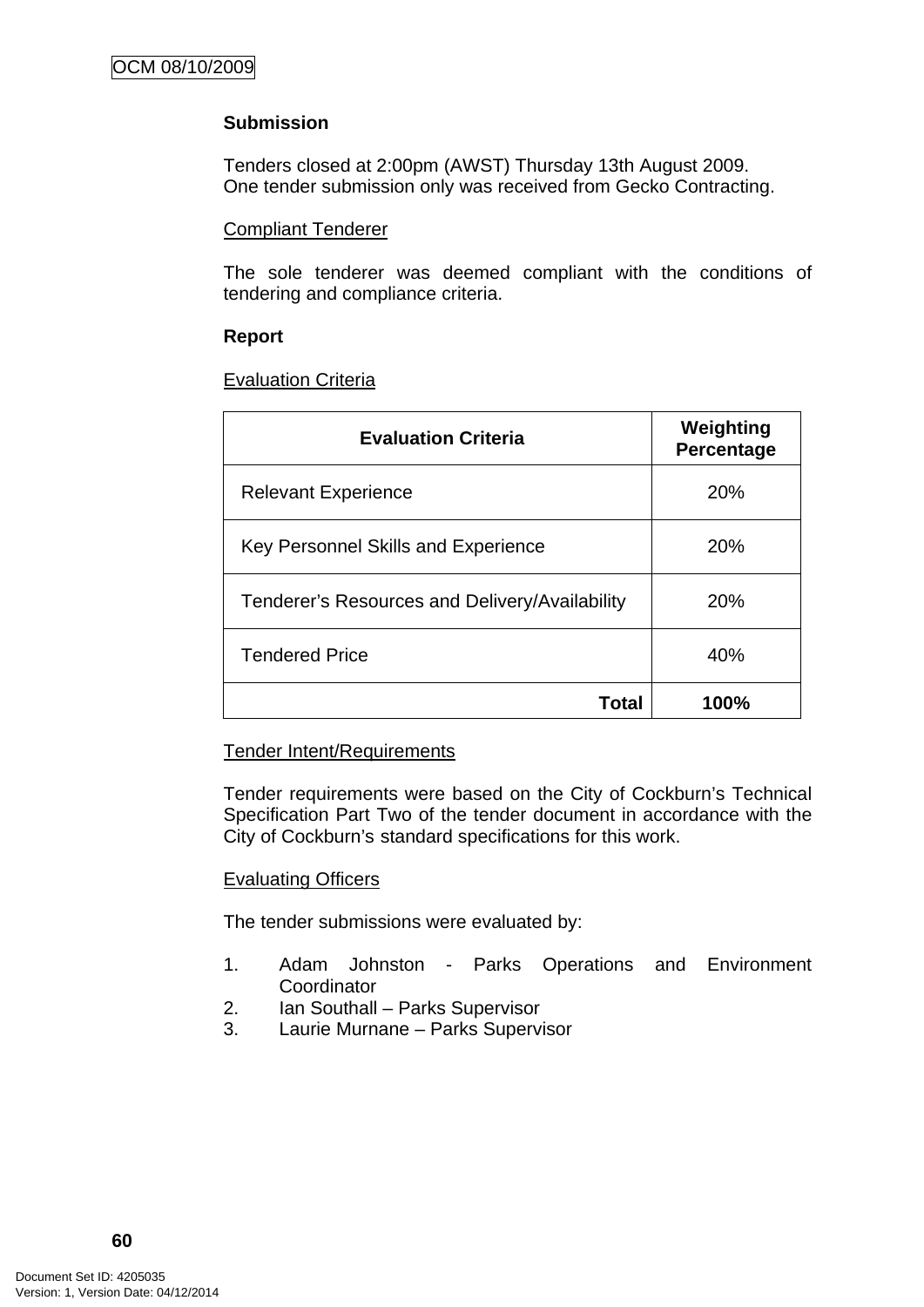# Scoring Table

| <b>Scores</b>            |                                                   |                                                        |                            |  |
|--------------------------|---------------------------------------------------|--------------------------------------------------------|----------------------------|--|
| <b>Tenderer's Name</b>   | <b>Non-Cost</b><br><b>Evaluation</b><br>Score 60% | <b>Cost Criteria</b><br><b>Evaluation</b><br>Score 40% | <b>Total Score</b><br>100% |  |
| <b>Gecko Contracting</b> | 52.40                                             | 40                                                     | 92.40                      |  |

# **Evaluation Criteria Assessment**

# Relevant Experience

The tenderer was considered to have satisfactory level of relevant experience.

# Key Personnel Skills and Experience

The tenderer showed they had sufficient key skills and experience to undertake the works required to the desired level.

#### Tenderers Resources and Delivery/Availability

The tenderer demonstrated they had sufficient resources and ability to deliver the requirement of the contract.

# **Summation**

Evaluation was undertaken by three (3) internal staff members independently of each other. The combined officer's assessment supports awarding the tender to Gecko Contracting. Consequently, officers recommend that Council accept their tender submission for the maximum lump sum price of \$345,468 (GST inclusive) for year one of the service.

# **Strategic Plan/Policy Implications**

# **Infrastructure Development**

• To construct and maintain community facilities that meet community needs.

# **Governance Excellence**

• To conduct Council business in open public forums and to manage Council affairs by employing publicly accountable practices.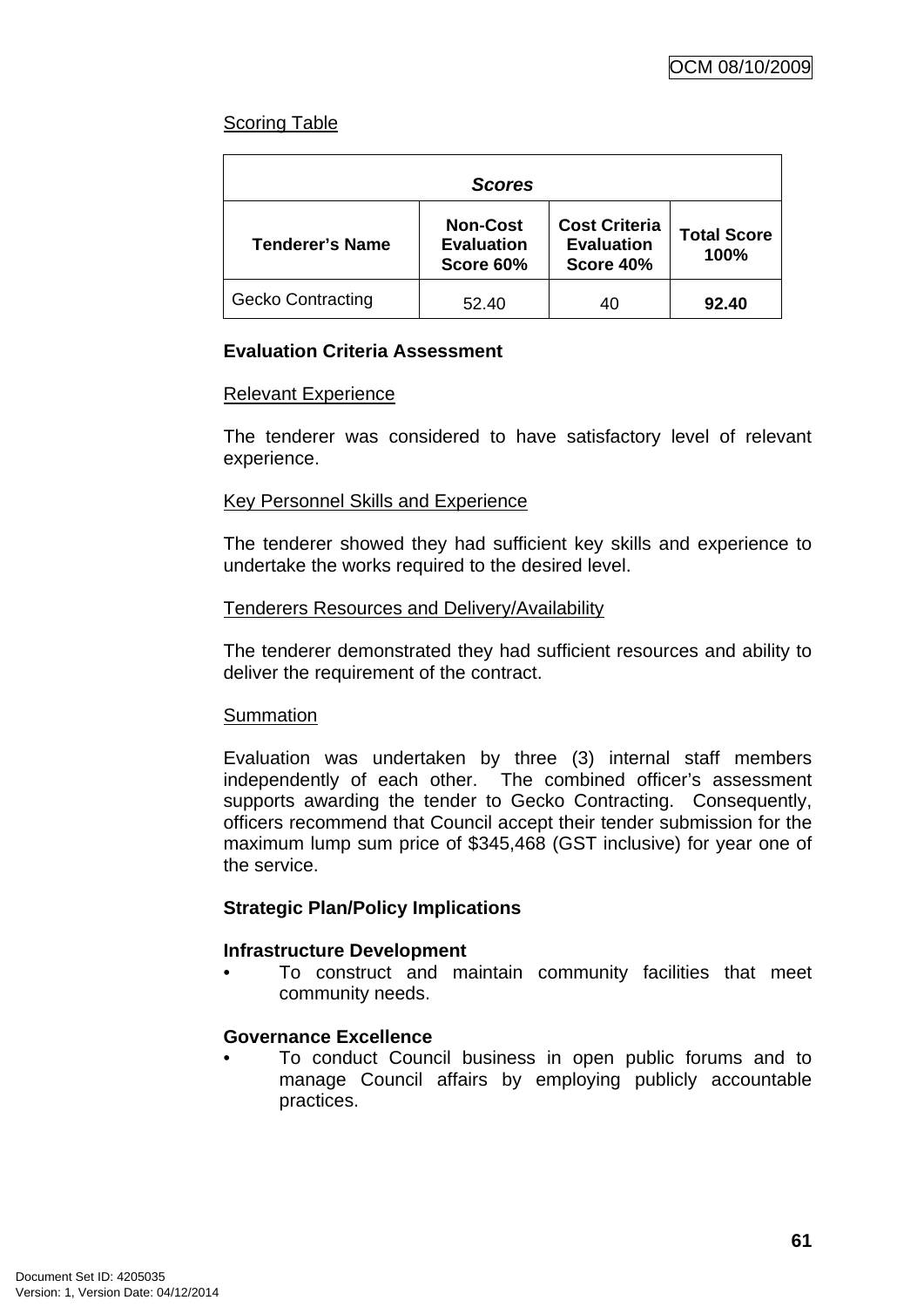# **Budget/Financial Implications**

The recommended tender requires maximum funding of \$345,468 GST inclusive (\$314,062 GST exclusive) for year one of the contract. This figure allows for the maximum six visits to priority one roads and four visits for priority two roads.

\$293,000 has been allocated in the Parks 2009/2010 Operating Budget for Verge Mowing Services – Arterial Roads.

It is not expected that the maximum number of maintenance visits will be required. In 2008/2009 priority one sites required four visits and priority two sites required three visits. In 2009/2010 based on current seasonal conditions, it is estimated that priority one sites will require five maintenance visits and priority two sites three visits; therefore, expected costs will be \$280,010 GST inclusive, which is within the budget requirements.

The total maximum estimated contract value based on the three year contract term is \$1,036,404.GST inclusive (\$942,186.GST exclusive).

# **Legal Implications**

Section 3.57 of the Local Government Act 1995 and Part 4 of the Local Government (Functions and General) Regulations 1996 refers.

# **Community Consultation**

N/A

# **Attachment(s)**

- 1. Compliance Criteria Checklist "Confidential" (provided under separate cover)
- 2. Tendered Prices "Confidential" (provided under separate cover)
- 3. Tender Evaluation Sheet "Confidential" (provided under separate cover)

#### NOTE

The tendered prices are not disclosed at the opening of Tenders nor entered into the Tenders Register.

In accordance with *Part 4, Regulation 16-3(c)* and *17-3 of the Local Government (Functions and General) Regulations 1996* the Principal is only required to record the price of the winning Tenderer/s in the Tenders Register.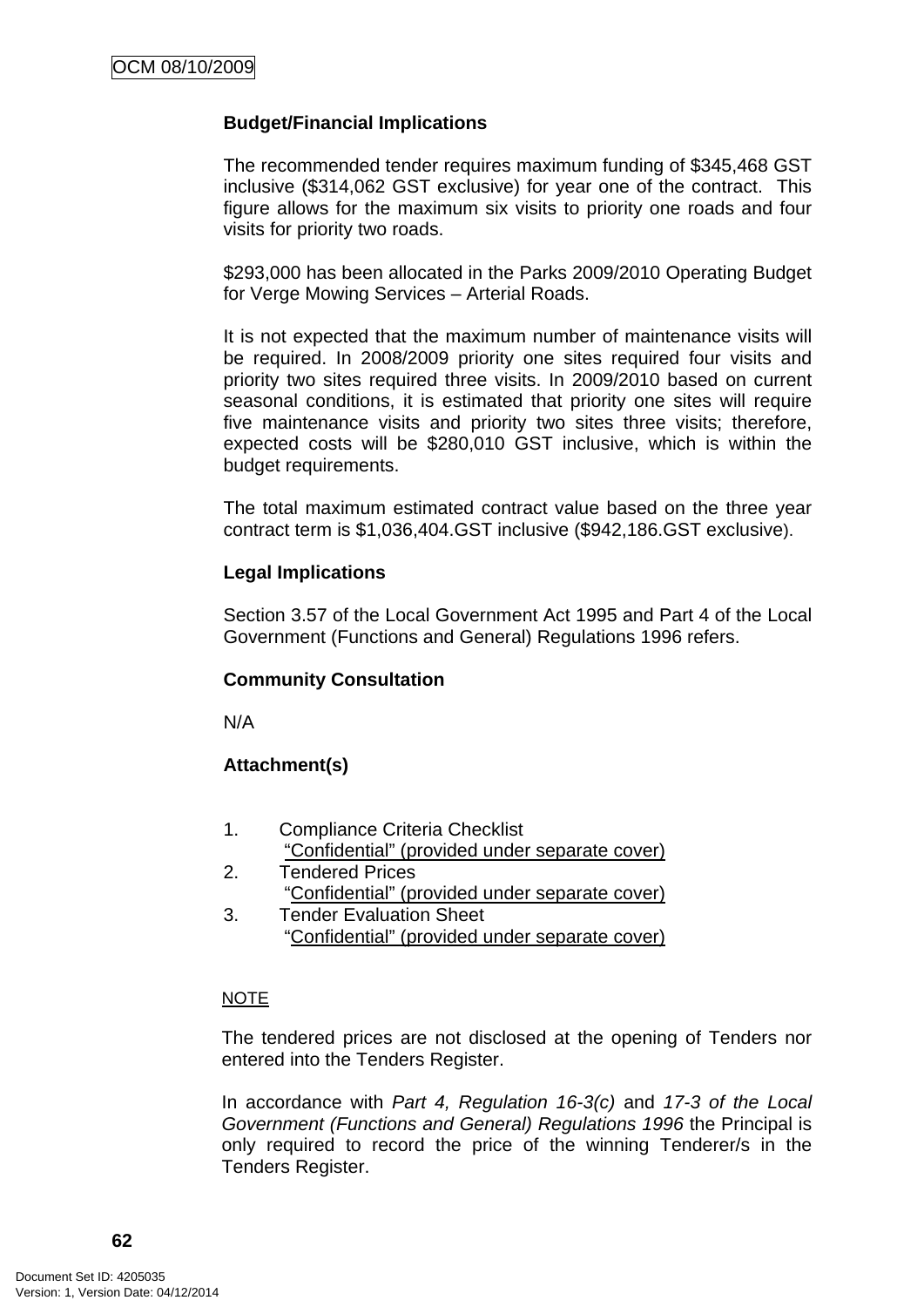# **Advice to Proponent(s)/Submissioners**

Those who lodged a tender submission have been advised that this matter is to be considered at the 8 October 2009 Council Meeting.

# **Implications of Section 3.18(3) Local Government Act, 1995**

Nil.

# **16.4 (OCM 8/10/2009) - TENDER NO. RFT 19/2009 - PLANT HIRE (RFT 19/2009) (C MACMILLAN) (ATTACH)**

# **RECOMMENDATION**

That Council accept the following tenders for Tender No RFT 19/2009 – Plant Hire: -

- 1. Coates Hire for Roller Hire (dry) at the rise and fall rates in their tender submission.
- 2. Mayday Earthmoving for Grader Hire (wet) at the rise and fall rates in their tender submission.
- 3. ERS Equipment Rental for Excavator Hire (dry) at the rise and fall rates in their tender submission.

# **COUNCIL DECISION**

# **Background**

The City of Cockburn requires hiring the following plant to deliver capital works road construction projects as required on an on-going basis:

Roller Hire (compactor type without operator, dry) Grader Hire (with operator, wet) Excavator Hire (with operator, wet)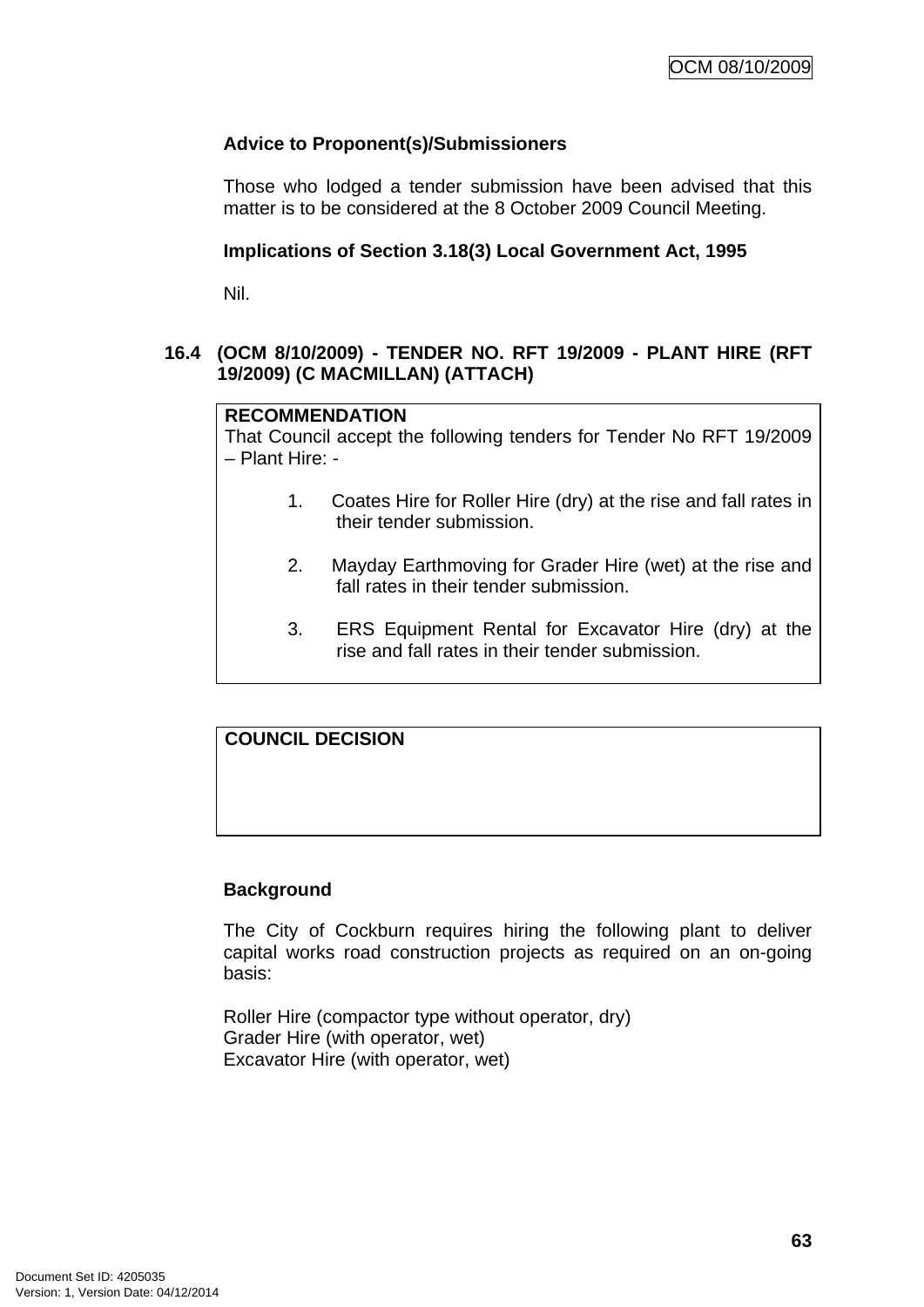# **Submission**

Tenders were called for plant hire for a three (3) year period and closed at 2:00p.m. (AWST) on Tuesday 15 July 2009. Fourteen (15) tender submissions were received from:

- 1. Allwest Plant Hire
- 2. Breakwest
- 3. Budget Mini Excavators
- 4. Citywide Civil Construction
- 5. Coates Hire
- 6. Conplant
- 7. ERS Equipment Rental
- 8. Kwinana Hire
- 9. Mayday Earthmoving
- 10. Mini Excavators
- 11. Outlook contracting
- 12. PHS Pty Ltd
- 13. Pondplan Excavating
- 14. Titan Plant Hire
- 15. Trenchbusters

#### **Report**

#### Compliant Tenders

|                | <b>Compliance Criteria</b>                                             |
|----------------|------------------------------------------------------------------------|
| A              | Compliance with the Specification contained in the Request.            |
| B              | Compliance with the Conditions of Tendering this Request.              |
| C              | Compliance with Fixed Price and completion of Clause 3.4.2             |
| D              | Compliance with and completion of the Price Schedule                   |
| E              | Compliance with Insurance Requirements and completion of Clause 3.2.8. |
| E1             | Public Liability Insurance \$10,000,000.00 Australian                  |
| E2             | Workers Compensation Insurance Personal Accident Insurance             |
| E <sub>3</sub> | Full Comprehensive Motor Vehicle Insurance                             |

| <b>Tenderer's Name</b> |                                        | <b>Compliance Criteria</b><br><b>Overall Assessment</b> |
|------------------------|----------------------------------------|---------------------------------------------------------|
|                        | <b>Allwest Plant Hire</b>              | Compliant                                               |
| $\mathcal{P}$          | <b>Breakwest</b>                       | Compliant                                               |
| 3                      | Budget Mini Excavators (T/As Miniquip) | Non compliant                                           |
| 4                      | <b>Citywide Civil Contractors</b>      | Non compliant                                           |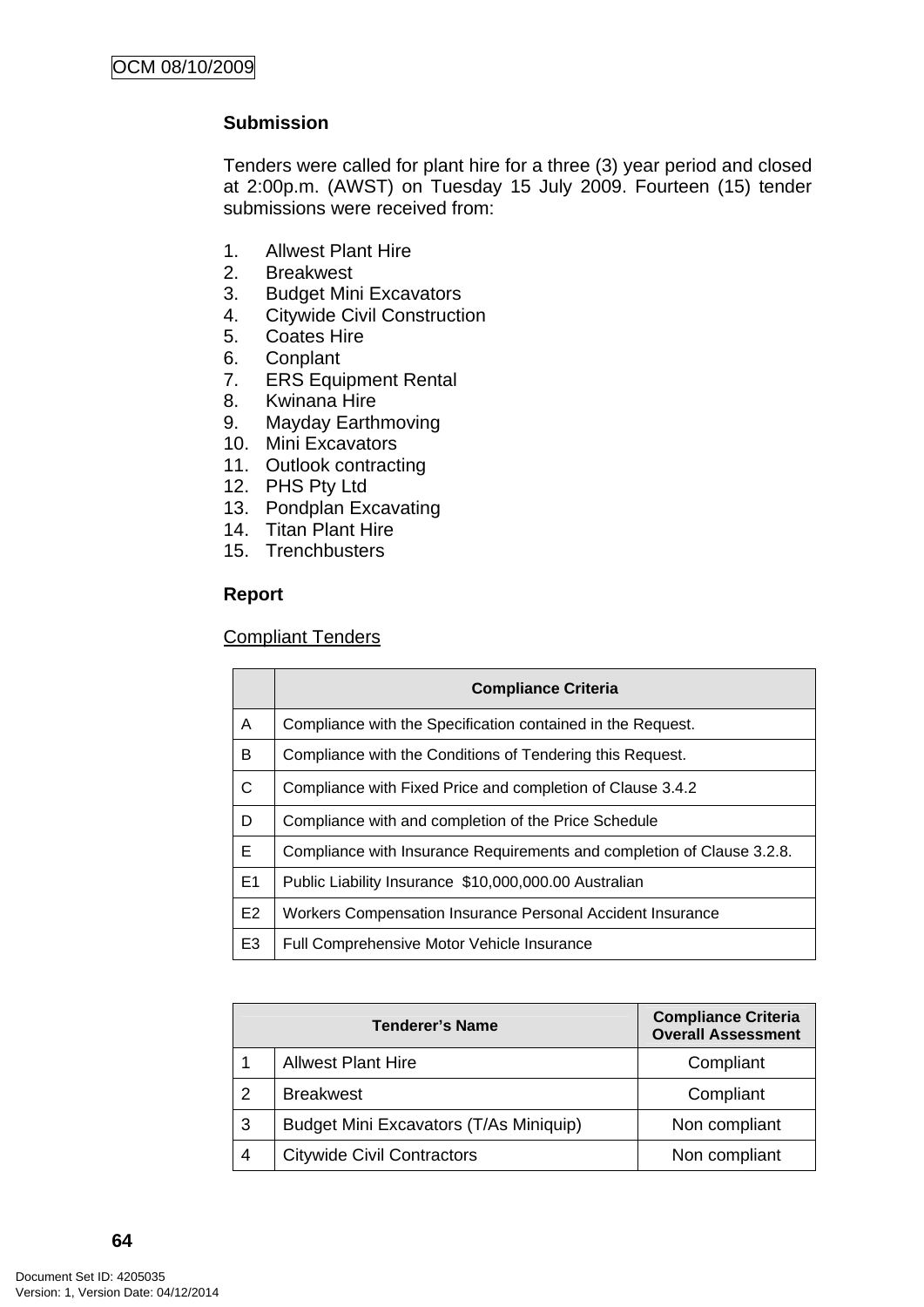| 5              | <b>Coates Hire</b>          | Compliant |
|----------------|-----------------------------|-----------|
| 6              | Conplant                    | Compliant |
| $\overline{7}$ | <b>ERS Equipment Rental</b> | Compliant |
| 8              | <b>Kwinana Hire</b>         | Compliant |
| 9              | Mayday Earthmoving          | Compliant |
| 10             | Mini Excavators             | Compliant |
| 11             | <b>Outlook Contracting</b>  | Compliant |
| 12             | PHS Pty Ltd                 | Compliant |
| 13             | Pondplan Excavating         | Compliant |
| 14             | <b>Titan Plant Hire</b>     | Compliant |
| 15             | <b>Trenchbusters</b>        | Compliant |

# **Evaluation Criteria**

| <b>Evaluation Criteria</b>                                                           | Weighting<br>Percentage |
|--------------------------------------------------------------------------------------|-------------------------|
| <b>Specification Compliance</b>                                                      | 10%                     |
| Organisational<br>Safety<br>Demonstrated<br>Management,<br>Structure and References. | 10%                     |
| Delivery Response Time                                                               | 25%                     |
| <b>Quality Assurance</b>                                                             | 5%                      |
| References                                                                           | 10%                     |
| <b>Insurance Coverage</b>                                                            | 5%                      |
| Tendered Price - Estimated Lump Sum Contract Value                                   | 35%                     |
| TOTAL                                                                                | 100%                    |

# Tender Intent/ Requirements

The City is seeking suitable plant hire for civil construction works. Evaluations were broken up into three categories to maximise value and for fair comparisons. The three categories are shown below, being the main types of major construction equipment hired for use: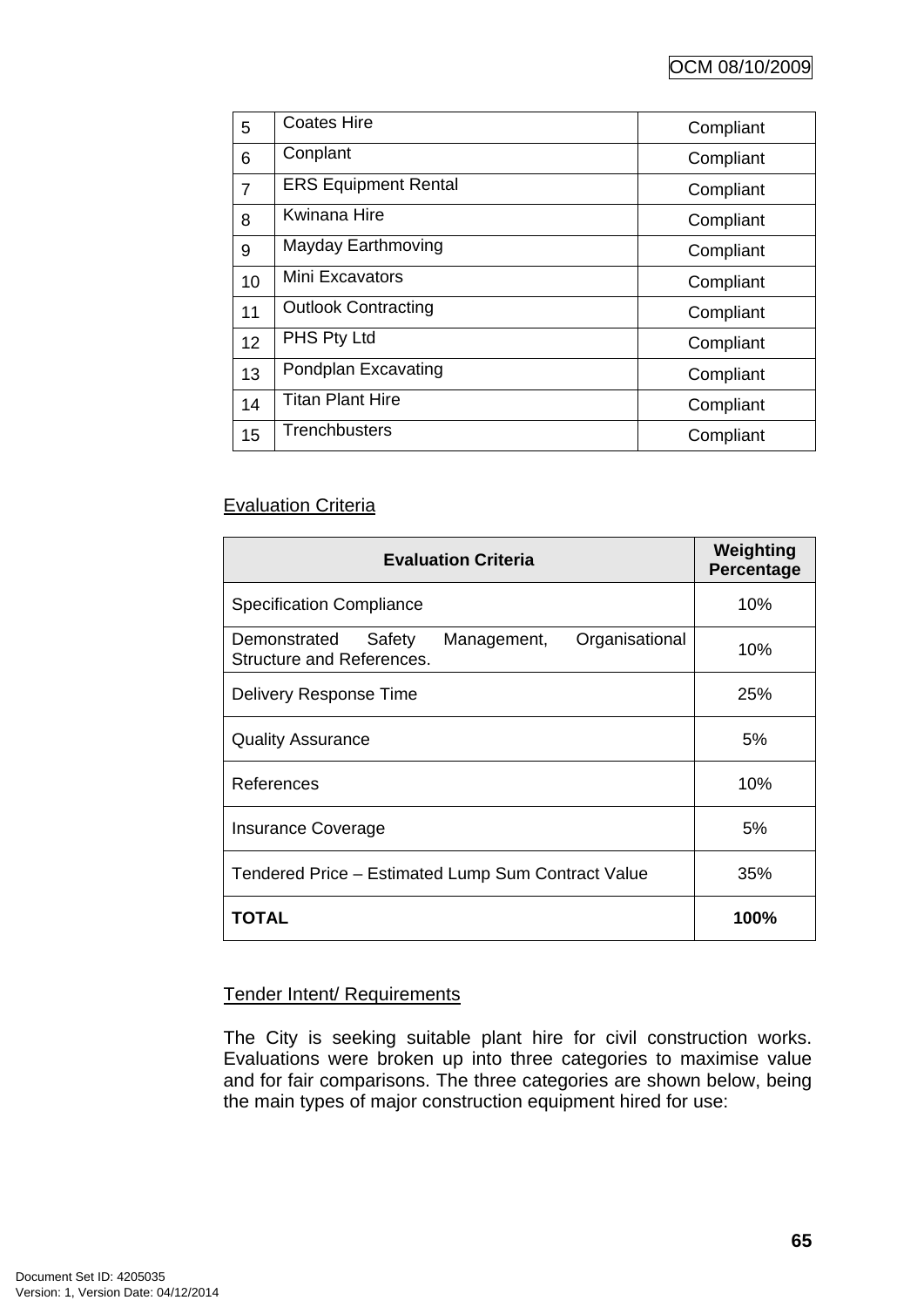| <b>Plant Description</b> |                                                     |  |
|--------------------------|-----------------------------------------------------|--|
| 1                        | <b>COMPACTOR/ROLLER TYPE (DRY HIRE)</b>             |  |
| 1a                       | Dual Steel Drum Ride-On Roller - 2.5 tonne          |  |
| 1 <sub>b</sub>           | Steel Drum/Rubber Tyre Roller - 10-15 tonne         |  |
| 1 <sub>c</sub>           | Multi Tyred Roller - 15 tonne                       |  |
| 1 <sub>d</sub>           | Multi Tyred Roller- >20 tonne                       |  |
| 2                        | <b>GRADER (WET HIRE)</b>                            |  |
| 2a                       | Small Motor Grader - equivalent to <90 KW (<120 HP) |  |
| 2 <sub>b</sub>           | Large Motor Grader - equivalent to >90 KW (>120 HP) |  |
| 3                        | <b>EXCAVATOR (WET HIRE)</b>                         |  |
| 3a                       | 1.6 tonne                                           |  |
| 3 <sub>b</sub>           | 4.5 tonne                                           |  |
| 3c                       | 12.0 tonne                                          |  |
| 3d                       | 20.0 tonne                                          |  |

The proposed Contract is for a period of three (3) years from the date of award.

# Evaluating Officers

The tender submissions were evaluated by:

- 4. Colin MacMillan Works Coordinator
- 5. Dave Hall (Colin Lane) Works Construction Supervisor
- 6. John Radaich Manager Engineering

# **Scoring Table**

Ē

| <b>1. ROLLER SCORES</b>    |                                                                                |                                                                  |                               |  |
|----------------------------|--------------------------------------------------------------------------------|------------------------------------------------------------------|-------------------------------|--|
| Tenderer's Name            | <b>Non-Cost</b><br><b>Criteria</b><br><b>Evaluation</b><br><b>Score</b><br>65% | <b>Cost Criteria</b><br><b>Evaluation</b><br><b>Score</b><br>35% | Total<br><b>Score</b><br>100% |  |
| Coates Hire                | 61.6%                                                                          | 34.6%                                                            | 96.2%                         |  |
| <b>Outlook Contracting</b> | 61.9%                                                                          | 18.9%                                                            | 80.8%                         |  |
| <b>Break West</b>          | 57.1%                                                                          | 29.0%                                                            | 86.1%                         |  |
| Kwinana Hire               | 54.6%                                                                          | 28.0%                                                            | 82.6%                         |  |
| Mayday Earthmoving         | 60.3%                                                                          | 28.9%                                                            | 89.2%                         |  |
| <b>ERS Equipment Hire</b>  | 61.2%                                                                          | 34.7%                                                            | 95.9%                         |  |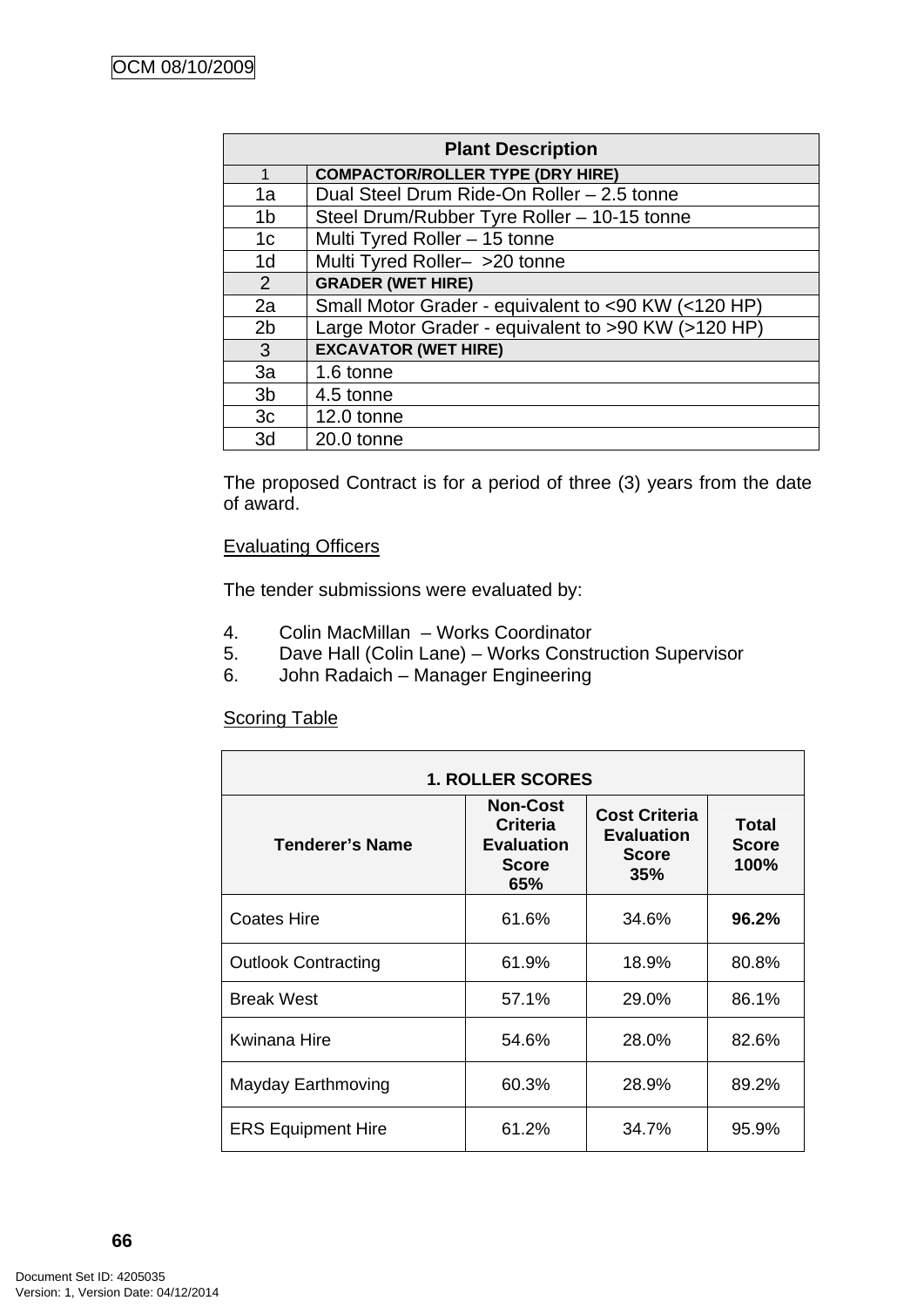| <b>Conplant Pty Ltd</b>   | 57.0% | 28.9% | 85.9% |
|---------------------------|-------|-------|-------|
| <b>Titan Plant Hire</b>   | 55.0% | 35.0% | 90.0% |
| PHS Pty Ltd               | 57.6% | 33.2% | 90.8% |
| <b>Allwest Plant Hire</b> | 56.4% | 27.4% | 83.8% |

| <b>2. GRADER SCORES</b>    |                                                                                |                                                                  |                               |  |  |
|----------------------------|--------------------------------------------------------------------------------|------------------------------------------------------------------|-------------------------------|--|--|
| Tenderer's Name            | <b>Non-Cost</b><br><b>Criteria</b><br><b>Evaluation</b><br><b>Score</b><br>65% | <b>Cost Criteria</b><br><b>Evaluation</b><br><b>Score</b><br>35% | Total<br><b>Score</b><br>100% |  |  |
| <b>Outlook Contracting</b> | 61.8%                                                                          | 24.0%                                                            | 85.8%                         |  |  |
| Kwinana Hire               | 54.7%                                                                          | 33.7%                                                            | 88.4%                         |  |  |
| Mayday Earthmoving         | 60.3%                                                                          | 35.0%                                                            | 95.3%                         |  |  |
| <b>ERS Equipment Hire</b>  | 61.2%                                                                          | 28.8%                                                            | 90.0%                         |  |  |
| PHS Pty Ltd                | 57.5%                                                                          | 28.5%                                                            | 86.0%                         |  |  |
| Allwest Plant Hire         | 56.4%                                                                          | 32.4%                                                            | 88.8%                         |  |  |
|                            |                                                                                |                                                                  |                               |  |  |

# **3. EXCAVATOR SCORES**

| Tenderer's<br><b>Name</b>   | <b>Non-Cost</b><br><b>Criteria</b><br><b>Evaluation</b><br><b>Score</b><br>65% | <b>Cost Criteria</b><br><b>Evaluation</b><br><b>Score</b><br>35% | Total<br><b>Score</b><br>100% |
|-----------------------------|--------------------------------------------------------------------------------|------------------------------------------------------------------|-------------------------------|
| <b>Trenchbusters</b>        | 59.7%                                                                          | 30.2%                                                            | 89.9%                         |
| <b>Outlook Contracting</b>  | 61.9%                                                                          | 27.5%                                                            | 89.4%                         |
| <b>Breakwest</b>            | 57.1%                                                                          | 35.0%                                                            | 92.1%                         |
| Kwinana Hire                | 54.7%                                                                          | 27.6%                                                            | 82.3%                         |
| Mayday Earthmoving          | 60.3%                                                                          | 29.1%                                                            | 89.4%                         |
| <b>ERS Equipment Rental</b> | 61.3%                                                                          | 34.7%                                                            | 96.0%                         |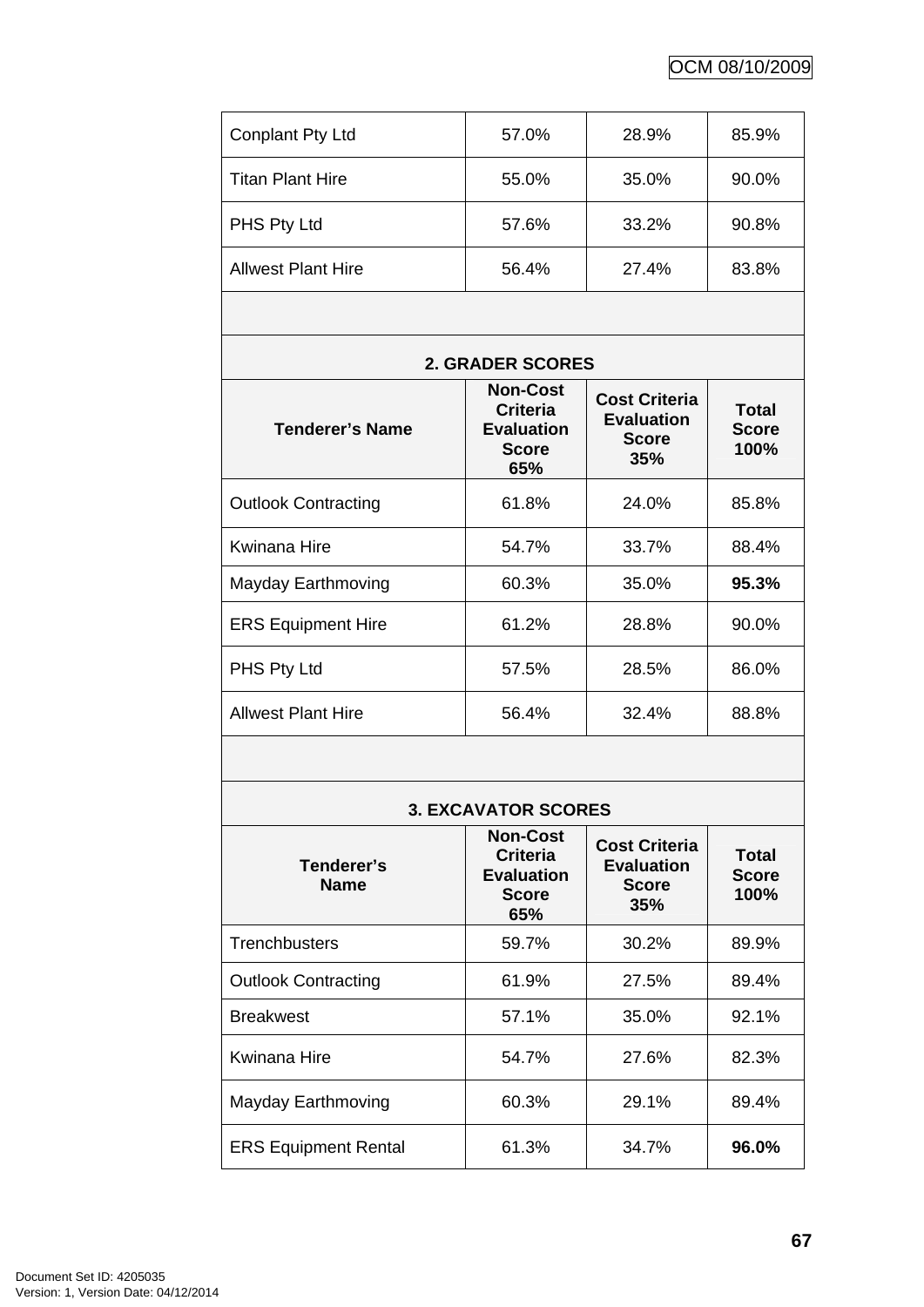| Pondplan Excavating       | 52.6% | 21.4% | 74.0% |
|---------------------------|-------|-------|-------|
| <b>Allwest Plant Hire</b> | 56.4% | 29.1% | 85.5% |

Evaluation Criteria Assessment

# General

1. Rollers (DRY HIRE) The following tenders evaluated have the necessary equipment to meet all of council's requirements for compaction roller hire (dry):

- Coates Hire (all 4 specified machine sizes)
- Outlook Contracting (all 4 specified machine sizes)
- Breakwest (all 4 specified machine sizes)
- Kwinana Hire (all 4 specified machine sizes)
- Mayday Earthmoving (all 4 specified machine sizes)
- ERS Equipment (all 4 specified machine sizes)
- Conplant Pty Ltd (3 of the 4 specified machines)
- Titan Plant Hire (all 4 specified machine sizes)
- PHS PTY LTD (3 of the 4 specified machines)
- Allwest Plant Hire (all 4 specified machine sizes

2. Graders (WET HIRE). The following tenders evaluated have the necessary equipment and operators to meet all of council's requirements for grader hire (wet):

- Outlook Contracting (both >120 and <120 machines available)
- Kwinana Hire (>120 machines available)
- Mayday Earthmoving (>120 machines available)
- ERS Equipment Hire (both >120 and <120 machines available)
- PHS PTY LTD (>120 machines available)
- Allwest Plant Hire (both >120 and <120 machines available)

3. Excavators (WET HIRE). The following tenders evaluated have the necessary equipment to meet all of council's requirements for excavator hire (wet):

- Trenchbusters (all 4 specified machine sizes)
- Outlook Contracting (all 4 specified machine sizes)
- Breakwest (all 4 specified machine sizes)
- Kwinana Hire (all 4 specified machine sizes)
- Mayday Earthmoving (all 4 specified machine sizes)
- ERS Equipment Rental (three of the 4 specified machines)
- Pond plan Excavating (three of the 4 specified machines)
- Allwest Plant Hire (three of the 4 specified machines)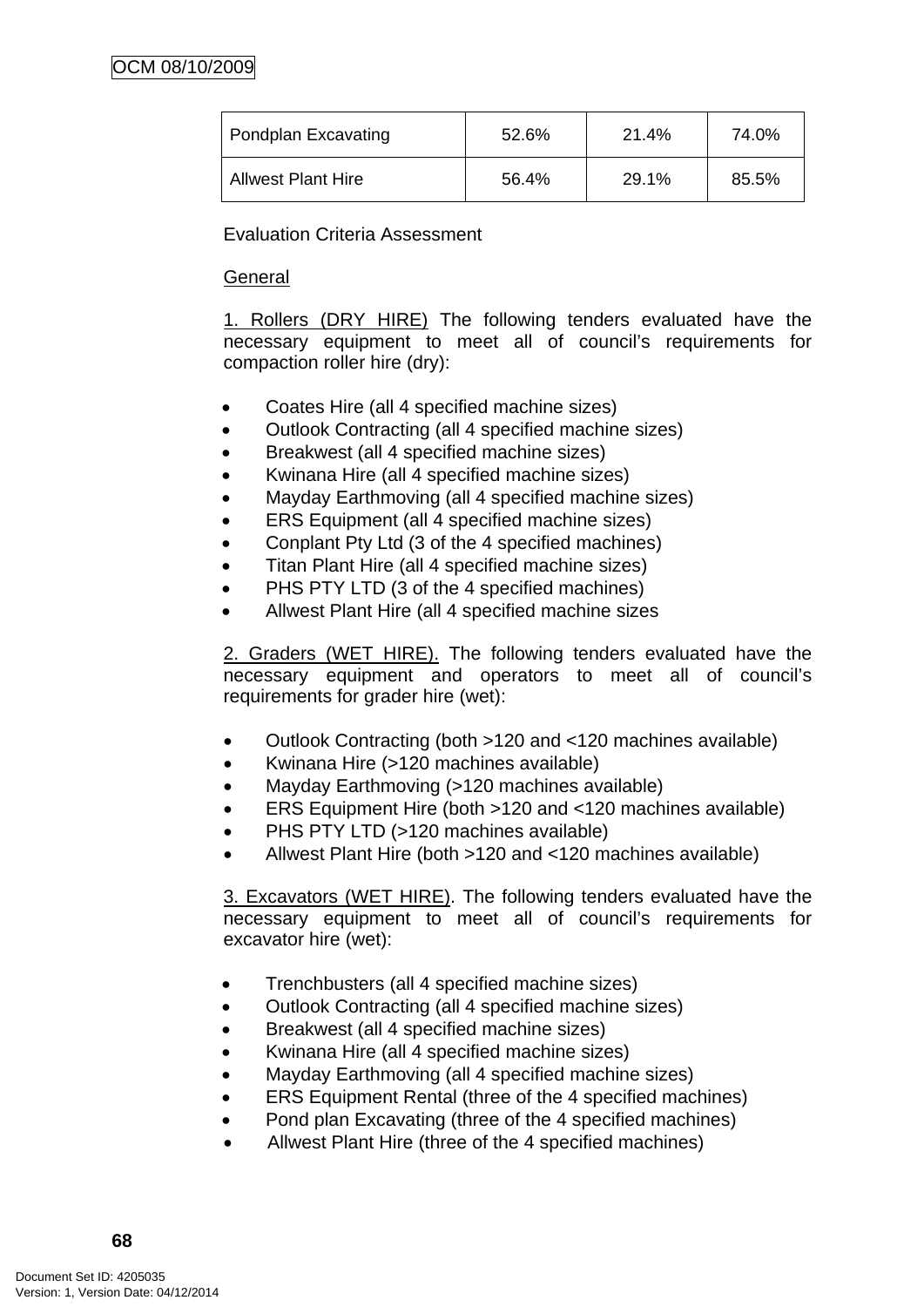Other tender submissions for the various plant items were deemed insufficient to satisfy council's requirements.

#### Specification Compliance

Budget Mini Excavators were deemed non compliant under section B of the compliance criteria as no CD or copy was submitted. Citywide Civil were deemed non compliant under sections B, C and D of the compliance criteria as they did not complete the fixed price clause, price schedule and OH&S clause. Consequently, these tenders were excluded from the evaluation process.

All other tenders received complied with the conditions of tendering and compliance criteria. However, Mini Excavators only tendered on the Excavators, and then only could supply half of the range requested, and an additional different size range. Consequently, they could not be included in the assessment process.

#### **Summation**

The panel recommendation provides council with the best overall service and equipment required to complete capital works projects: -

- 1. Coates Hire provided the best overall score for roller hire from the assessment criteria and therefore their tender should be supported.
- 2. Mayday Earthmoving provided the best overall score for Grader Hire from the assessment criteria and therefore their tender should be supported.
- 3. ERS Equipment Rental provided the best overall score for Excavator Hire from the assessment criteria and therefore their tender should be supported.

#### **Strategic Plan/Policy Implications**

#### **Governance Excellence**

• To maximise use of technology that contributes to the efficient delivery of Council's services.

#### **Transport Optimisation**

• To construct and maintain roads which are convenient and safe for vehicles, cyclists and pedestrians.

#### **Budget/Financial Implications**

The cost of Plant Hire is incorporated in the annual Budget allocations for road construction capital works budgets.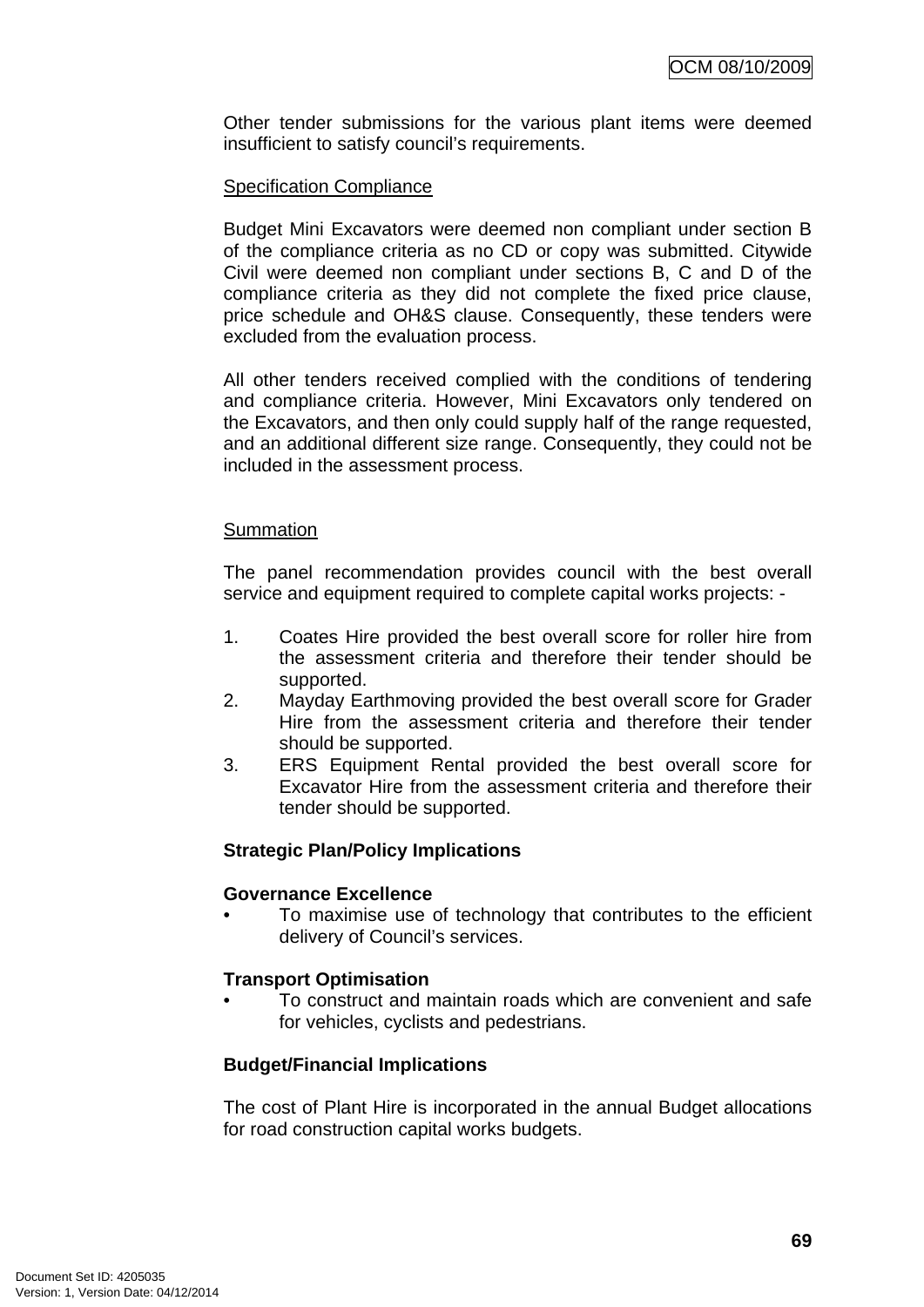- 1. The estimated expenditure for Roller Hire 2009-2012 using the recommended tenderer, Coates Hire, is \$164,000.00 GST exclusive over 3 years, which represents a 12% decrease overall from the current contracted prices.
- 2. The estimated expenditure for Grader Hire 2009-2012 using the recommended tenderer, Mayday Earthmoving, is \$445,000.00 GST exclusive over 3 years, which represents a 0% increase overall from the current contracted prices.
- 3. The estimated expenditure for Excavator Hire 2009-2012 using the recommended tenderer, ERS Equipment Rental, is \$110,000.00 GST exclusive over 3 years, which represents a 0% increase overall from the current contracted prices.

#### **Legal Implications**

Section 3.57 of the Local Government Act 1995 and Part 4 of the Local Government (Functions and General) Regulations 1996 refers.

# **Community Consultation**

N/A

# **Attachment(s)**

- 1. Compliance Criteria Checklist "Confidential" (provided under separate cover) 2. Tendered Prices
- "Confidential" (provided under separate cover) 3. Tender Evaluation Sheet
	- "Confidential" (provided under separate cover)

# **Advice to Proponent(s)/Submissioners**

Those who lodged a tender submission have been advised that this matter is to be considered at the 8 October 2009 Council Meeting".

#### **Implications of Section 3.18(3) Local Government Act, 1995**

Nil.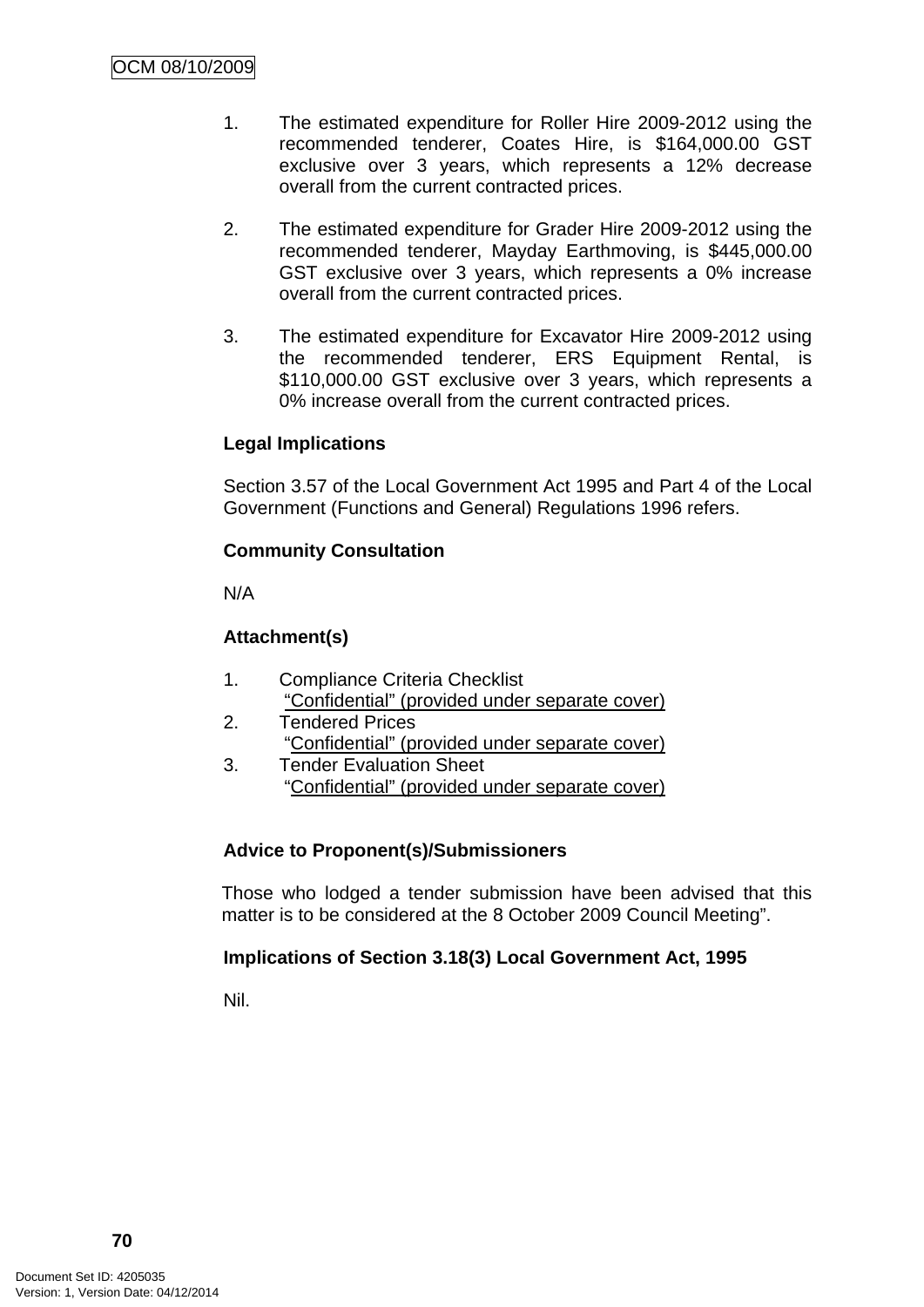## **17. COMMUNITY SERVICES DIVISION ISSUES**

# **17.1 (OCM 8/10/2009) - SPORT & RECREATION STRATEGIC PLAN 2009 (8163) (S HARRIS) (ATTACH)**

#### **RECOMMENDATION**

That Council:

- (1) receive the Sport and Recreation Strategic Plan 2009 for the City of Cockburn, as attached to the Agenda;
- (2) advertise the Plan for public comment;
- (3) provide a copy of the Plan to all sporting clubs and associations which have participated in the preparation of the Plan, seeking feedback from these organisations; and
- (4) reconsider the Plan in December 2009, following the receipt of feedback and public comment.

# **COUNCIL DECISION**

#### **Background**

The City of Cockburn has 22 active reserves currently operating, with two new active reserves being developed for operation from 2010. Of these reserves, 20 have some level of built facility on them ranging from toilet blocks to Community Centres.

The number and level of active reserve development across the City varies. Changes in the land development process which requires a higher percentage of the 10% public space allocation going to conservation and passive recreation areas in the eastern portion of the City has resulted in a shortfall in active recreation areas to meet population needs. In contrast the older areas tend to have higher levels of service provision but the infrastructure does not meet current community expectations. As such, the development of reserves and facilities does not provide consistent facility provision across the City. The development of sport within the City has seen main sports or those with strong sport development bodies dominate available grounds. The resulting mix sees a lack of sport diversity across the City and therefore reduced opportunities for the City's residents.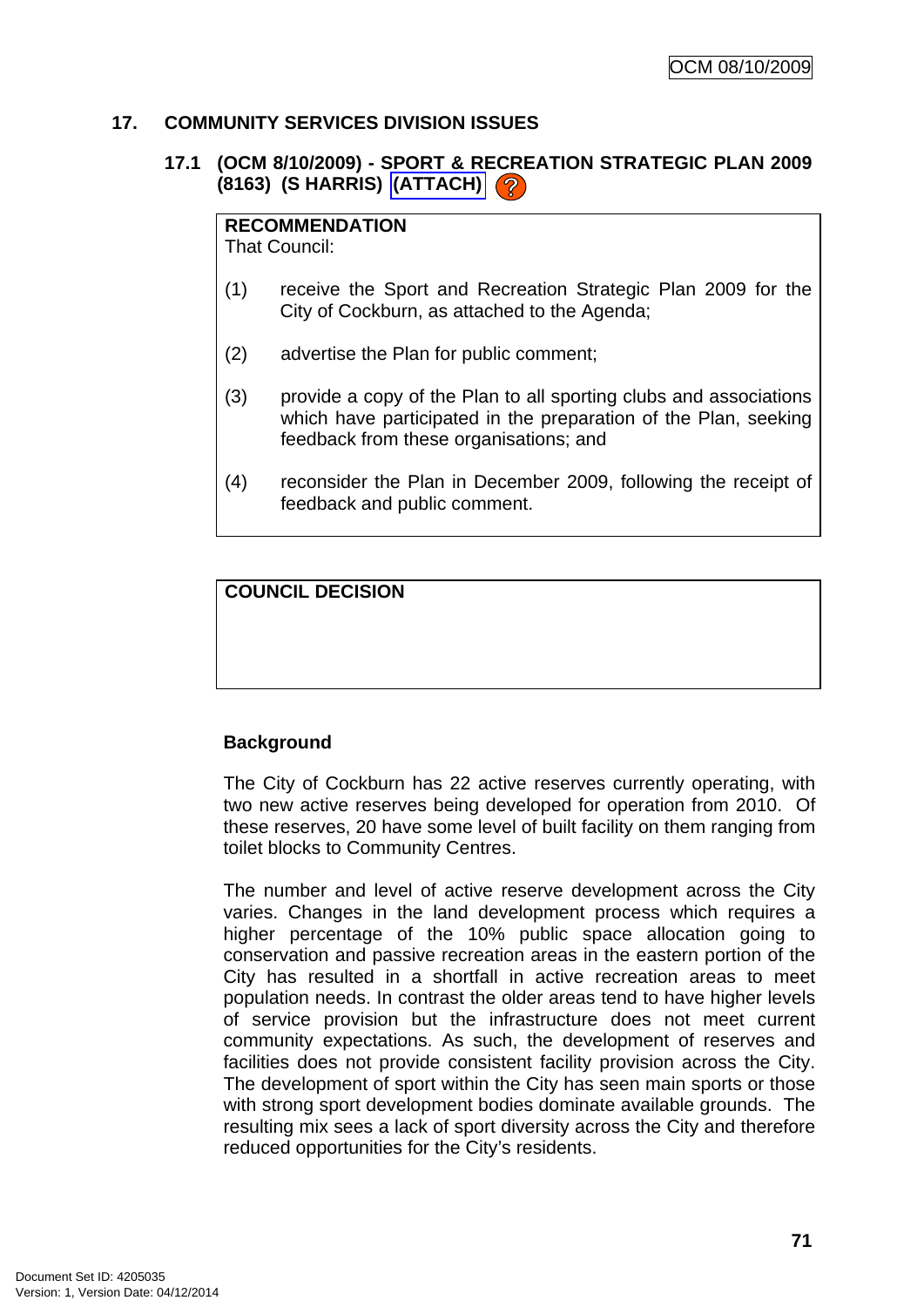The City has developed a Sport and Recreation Strategic Plan aimed at providing guidance for the development of reserves and facilities, the upgrade of facilities and the development of sport within the City of Cockburn for the next 10 years.

## **Submission**

N/A

## **Report**

The Sport and Recreation Strategic Plan provides a background of the development of sport and recreation facilities within the City of Cockburn, focusing on active reserves and the facilities housed on them.

The Plan makes an assessment of the development of reserves and facilities across the City and identifies a number of limitations in the provision of sport, including low provision of active reserve space per head of population compared with other WA Metropolitan Local Governments. There has been some inconsistency in facility development and upgrades across the City. A number of the newer facilities have been constructed to serve as multifunctional community facilities which have inhibited the growth of sport clubs.

An analysis of sport participation shows that the participation rate for popular sports within the City of Cockburn is 8.7% of the population, compared with a WA average of 12.8% of the population. The significantly lower participation rates in organised sport within the City of Cockburn can be attributed to a number of factors including inadequate sport distribution, clubs not evolving to meet changing demographics, a lack of sport development in newer high population areas and a lack of sport diversity across the City.

The Sport and Recreation Strategic Plan identifies the changing population demographic across the City of Cockburn, trends within sport and State Sporting Association prediction, and describes a proactive sport development plan that seeks to provide a diverse mix of sporting opportunities across the City, while ensuring that sport clubs are sustainable into the future.

A number of capital items for inclusion in the Plan for the District are identified within the Sport and Recreation Strategic Plan. The capital program reprioritises some works on the current Plan for the District and introduces new works aimed to fulfilling the needs identified in the sport development plan and addressing the future recreation priorities of the City of Cockburn. These items are a mixture of refurbishment of existing infrastructure and the development of new council reserves and facilities.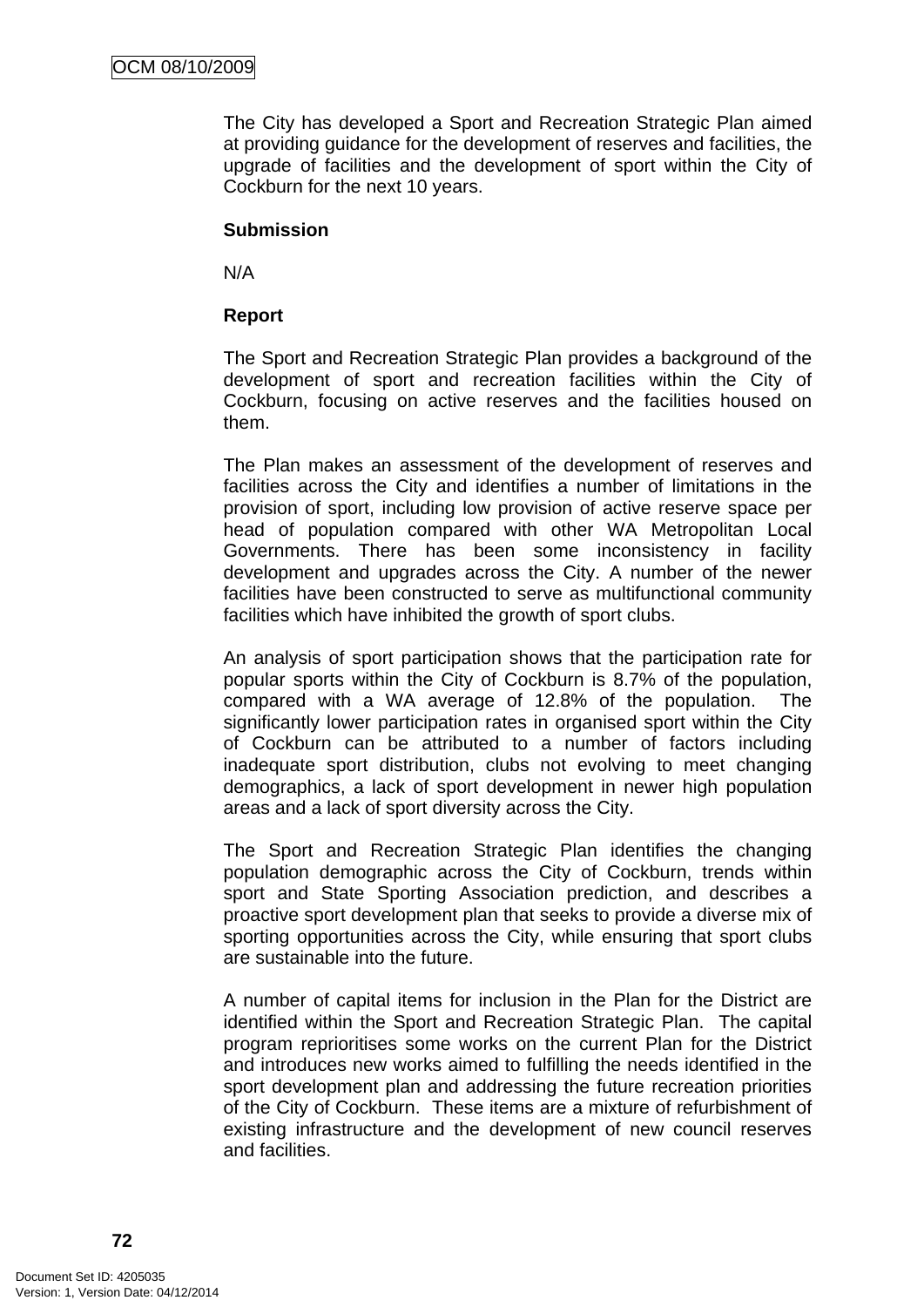Given the current state of recreation provision and sport participation within the City of Cockburn, the changing demographics across the City and the considerable resources required to meet future needs, the City needs to adopt a proactive approach to recreation and sport provision. The Sport and Recreation Strategic Plan looks at the sport and recreation needs of the City over the next 10 years and identifies strategies for meeting those needs.

# **Strategic Plan/Policy Implications**

## **Infrastructure Development**

- To construct and maintain community facilities that meet community needs.
- To provide an appropriate range of recreation areas that meets the needs of all age groups within the community.

#### **Lifestyle and Aspiration Achievement**

- To foster a sense of community spirit within the district generally and neighbourhoods in particular.
- To identify community needs, aspirations, expectations and priorities for services that are required to meet the changing demographics of the district.

## **Budget/Financial Implications**

The proposed capital works program identifies a number of capital items and significant financial commitment to the City of Cockburn over the next 15 years. The existing Plan for the District identifies \$55.4 million in recreation projects over the period 2010-2020. The Sport and Recreation Strategic Plan reprioritises some of the existing items and proposes \$52.8million of capital works for the period 2010-2020 and an additional \$19.5 million of works for the period 2020 – 2025.

A cash flow of the works program has been included in the Plan. It is proposed that this is reviewed bi annually for inclusion in the Plan for the District.

#### **Legal Implications**

N/A

# **Community Consultation**

Sport clubs throughout the City were surveyed in late 2008 and early 2009, with information derived from the survey included in the Sport and Recreation Strategic Plan.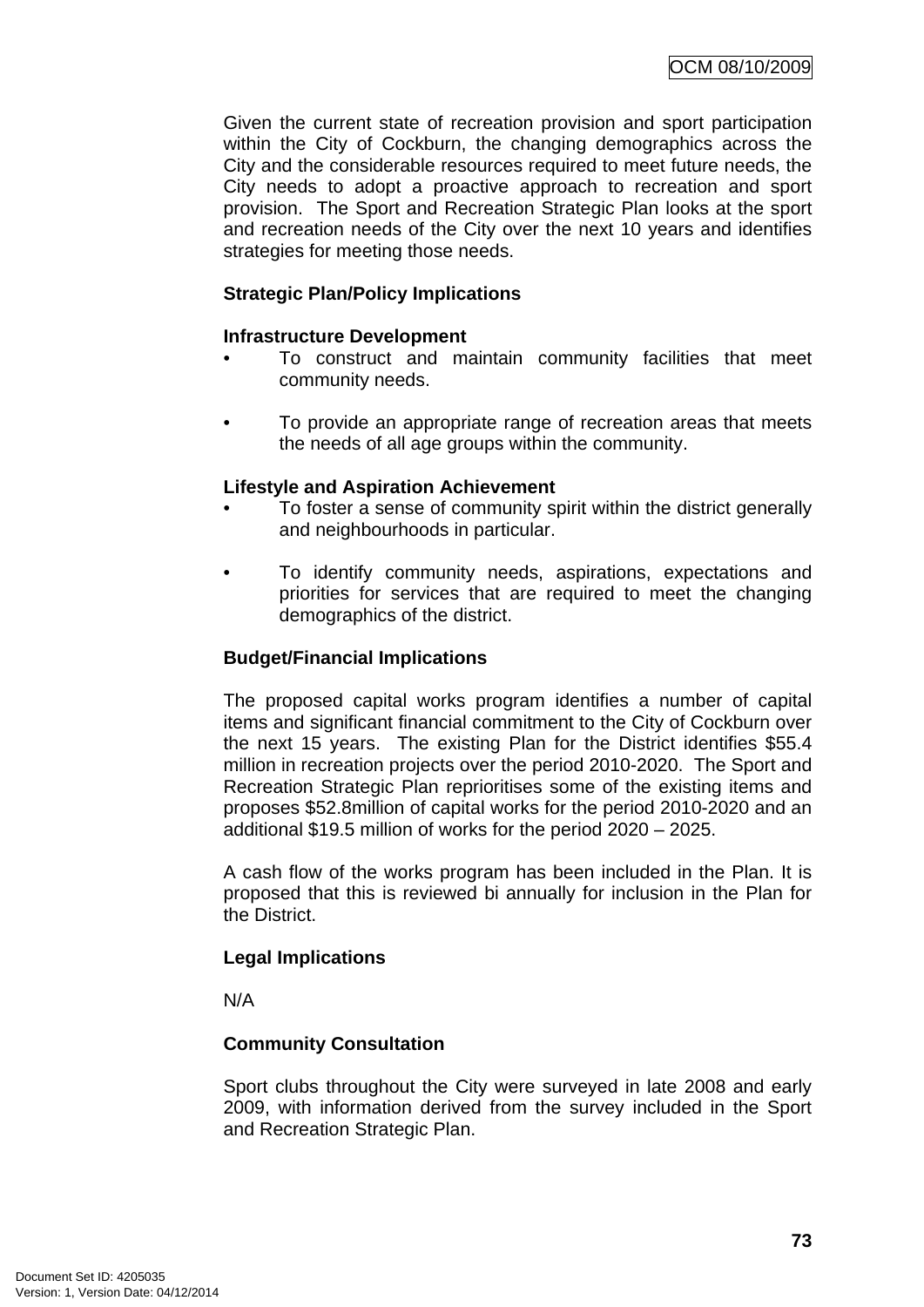Additional community consultation with clubs, local residents and state sporting associations will be undertaken prior to implementing recommendations from the Plan.

For this purpose, it is proposed that the Plan be subject to a period of comment and feedback from interested organisations, before being reconsidered for final adoption by Council in December 2009.

# **Attachment(s)**

Sport and Recreation Strategic Plan 2009

# **Advice to Proponent(s)/Submissioners**

N/A

# **Implications of Section 3.18(3) Local Government Act, 1995**

Local Government traditionally provides the majority of sporting/leisure facilities in the community on a subsidised basis to the public. Some additional facilities are provided by the private sector.

The City of Cockburn has made a conscious decision to contribute to the ongoing cost of construction and maintenance of its sporting/leisure facilities and services.

#### **17.2 (OCM 8/10/2009) - OLD JANDAKOT PRIMARY SCHOOL - LEASE (5514364) (R AVARD) (ATTACH)**

# **RECOMMENDATION**

That Council enter a lease agreement with the Old Jandakot Primary School Management Committee to lease the property located at 12 Poletti Road, Cockburn Central, subject to the following conditions:

- (1) a lease period of 5 years with an option of a further 3 years exercisable by the City;
- (2) for a peppercorn rental with the lessee responsible for all minor maintenance; and
- (3) capacity to sub-let the premises or portions of the premises subject to the agreement of the City.
- (4) other terms and conditions which may be required to protect the interests of the City.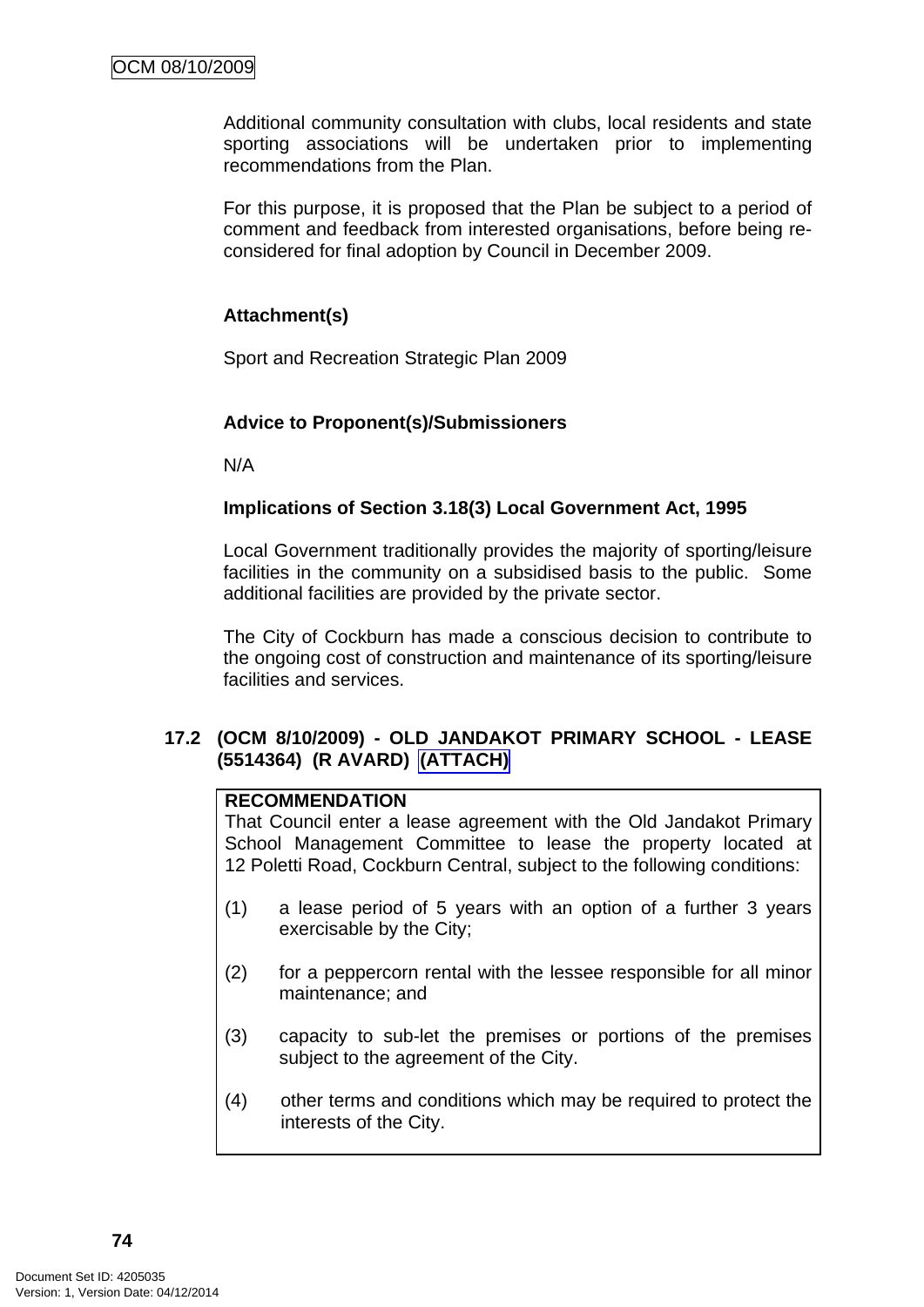# **COUNCIL DECISION**

# **Background**

The City of Cockburn is the owner of Lot 33 (No. 12) Poletti Road, Cockburn Central, which accommodates the building known as the "Old Jandakot Primary School". The Old Jandakot Primary School has been listed on the Municipal Heritage list as a building of historical significance. The land area is 4290 sq.m. and is comprised of an old school brick building previously used as a class room and several smaller buildings that serve as toilets. For many years the Old Jandakot Primary School was managed by a community group under a management agreement with the City. An arrangement with the management group provides for several of the newer brick buildings on the site to be used

To ensure consistency in the management of the premises and provide some legal protection to all parties it is proposed that Council enter a lease arrangement with Old Jandakot Primary School Management Committee.

#### **Submission**

N/A

#### **Report**

The Portuguese Recreation and Cultural Council (PRCC) has operated from several brick buildings on the site under an arrangement with the management group. In 2005 the PRCC Group received a grant from Lotterywest toward the cost of expansion of the building to meet the needs of an aged service that operates from the Centre. This service is a mobile care service where frail aged, usually of Portuguese and southern European descent are picked up by bus to attend the Centre. The service is funded by the Commonwealth Home and Community Care Program. The other significant activity that occurs from the Centre is the Portuguese Radio Station 91.3FM. Council at its meeting in October 2004 resolved to approve the extension of the building and also to enter a lease with the PRCC. There was a considerable delay in the exterior works being completed and a lease was not entered.

As the building is in an isolated industrial area, not far from the Jandakot Hall and of historical significance there is little demand for the building. The current Old Jandakot School Management Committee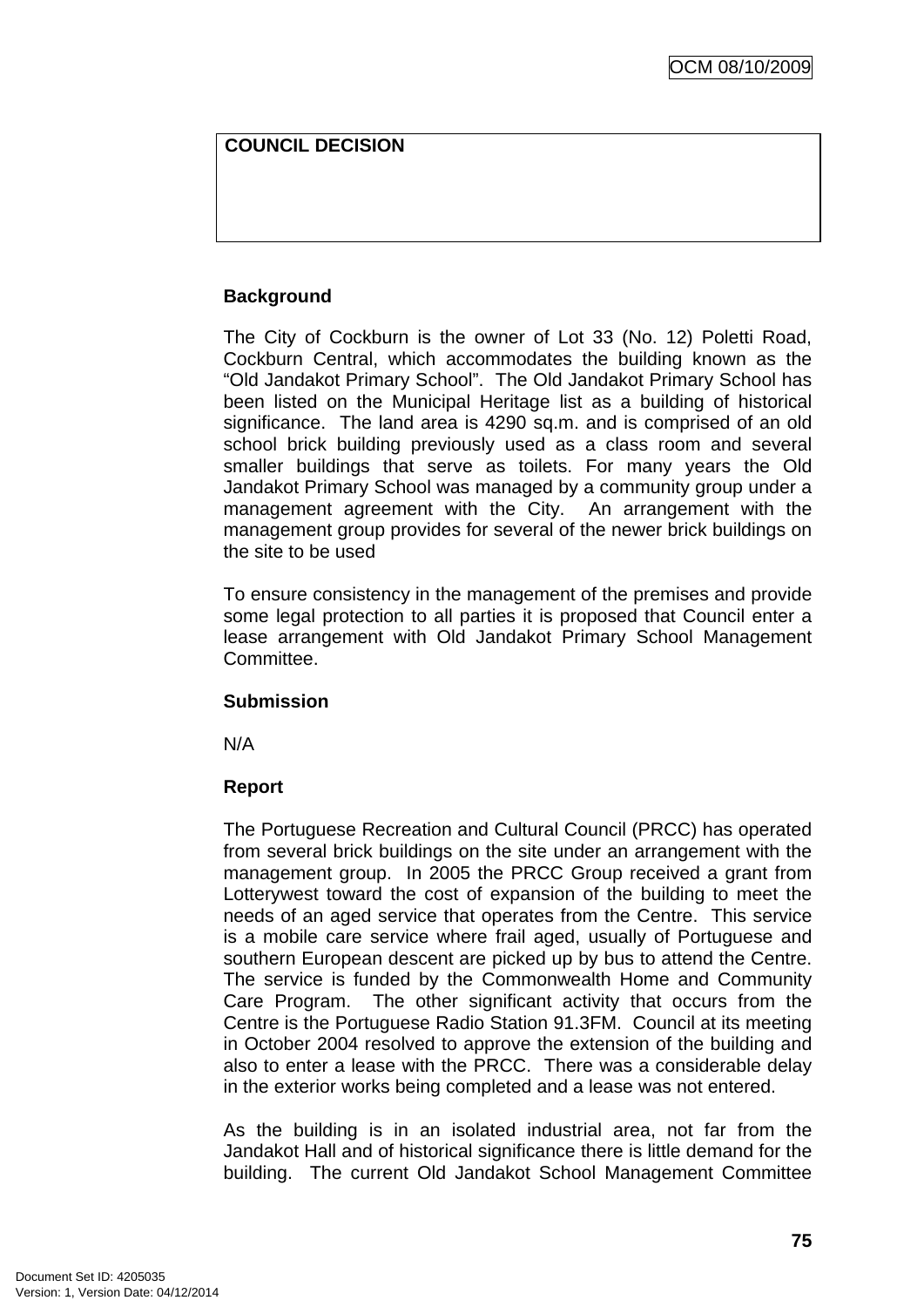has run the facility well and been financially able to carry out minor maintenance.

# **Strategic Plan/Policy Implications**

#### **Lifestyle and Aspiration Achievement**

• To conserve the character and historic value of the human and built environment.

#### **Governance Excellence**

• To develop and maintain a financially sustainable City.

#### **Budget/Financial Implications**

The lease arrangement will not result in any increase in the operation of the Old Jandakot Primary School.

There is a budget allocation to pay for the cost of the lease to be drawn up by the City's Solicitors.

#### **Legal Implications**

The Local Government is exempted from the requirements of Section 3.58 of the Local Government Act by way of the Clause under the Local Government (Functions and General regulations) 1996 Section 30 (b) (i) that the Old Jandakot School Management Committee is deemed to be an organisation the *objects of which are of a charitable, benevolent, religious, cultural, educational, recreational, sporting or other like nature*.

#### **Community Consultation**

N/A

#### **Attachment(s)**

Site Plan.

#### **Advice to Proponent(s)/Submissioners**

The Proponent(s) have been advised that this matter is to be considered at the 8 October 2009 Council Meeting.

#### **Implications of Section 3.18(3) Local Government Act, 1995**

Nil.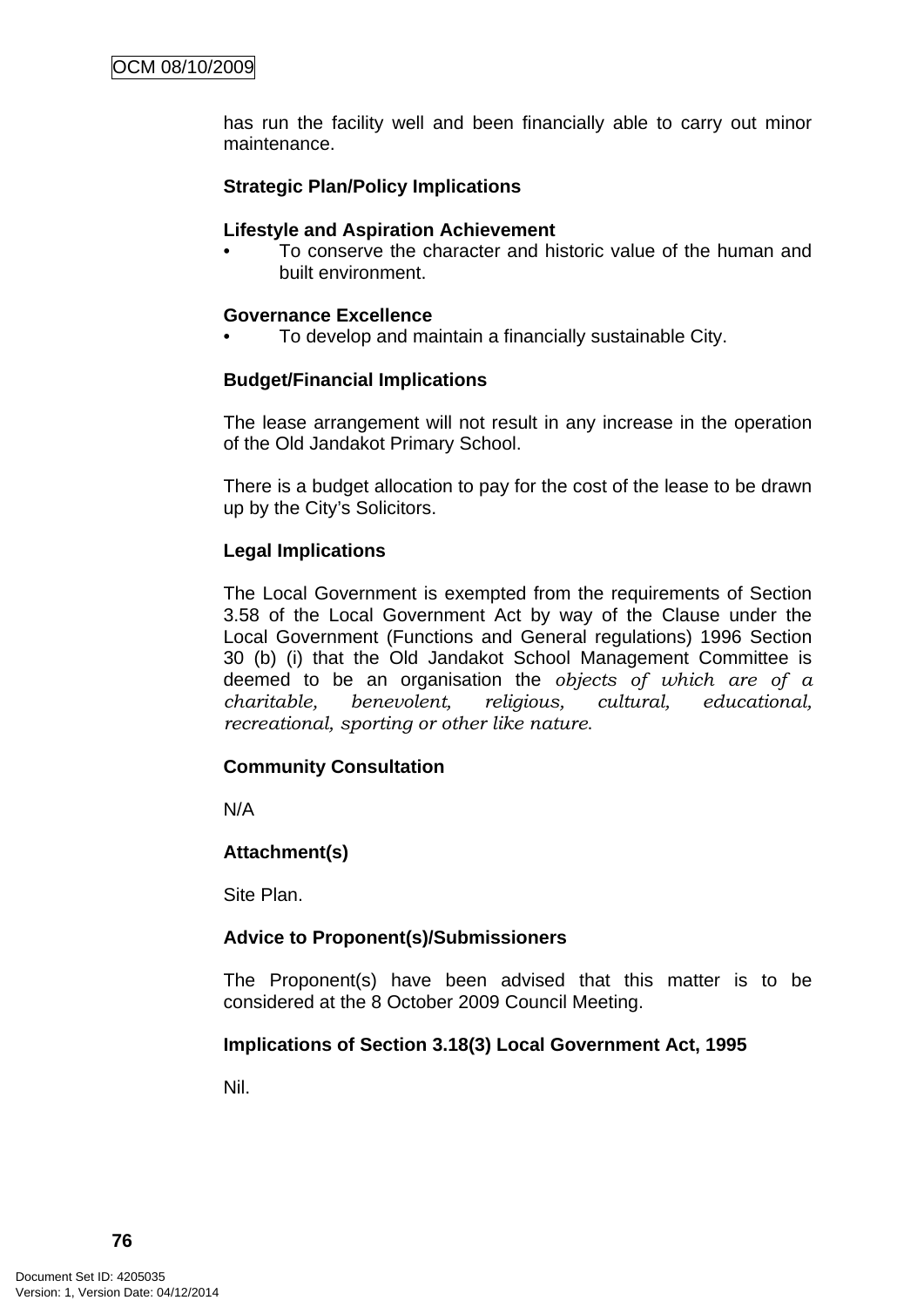#### **18. EXECUTIVE DIVISION ISSUES**

Nil

#### **19. MOTIONS OF WHICH PREVIOUS NOTICE HAS BEEN GIVEN**

Nil

# **20. NOTICES OF MOTION GIVEN AT THE MEETING FOR CONSIDERATION AT NEXT MEETING**

Nil

## **21. NEW BUSINESS OF AN URGENT NATURE INTRODUCED BY COUNCILLORS OR OFFICERS**

Nil

#### **22. MATTERS TO BE NOTED FOR INVESTIGATION, WITHOUT DEBATE**

Nil

**23. CONFIDENTIAL BUSINESS** 

Nil

#### **24 (OCM 8/10/2009) - 24 RESOLUTION OF COMPLIANCE (SECTION 3.18(3), LOCAL GOVERNMENT ACT 1995)**

#### **RECOMMENDATION**

That Council is satisfied that resolutions carried at this Meeting and applicable to items concerning Council provided services and facilities, are:-

- (1) integrated and co-ordinated, so far as practicable, with any provided by the Commonwealth, the State or any public body;
- (2) not duplicated, to an extent Council considers inappropriate, services or facilities as provided by the Commonwealth, the State or any other body or person, whether public or private; and
- (3) managed efficiently and effectively.